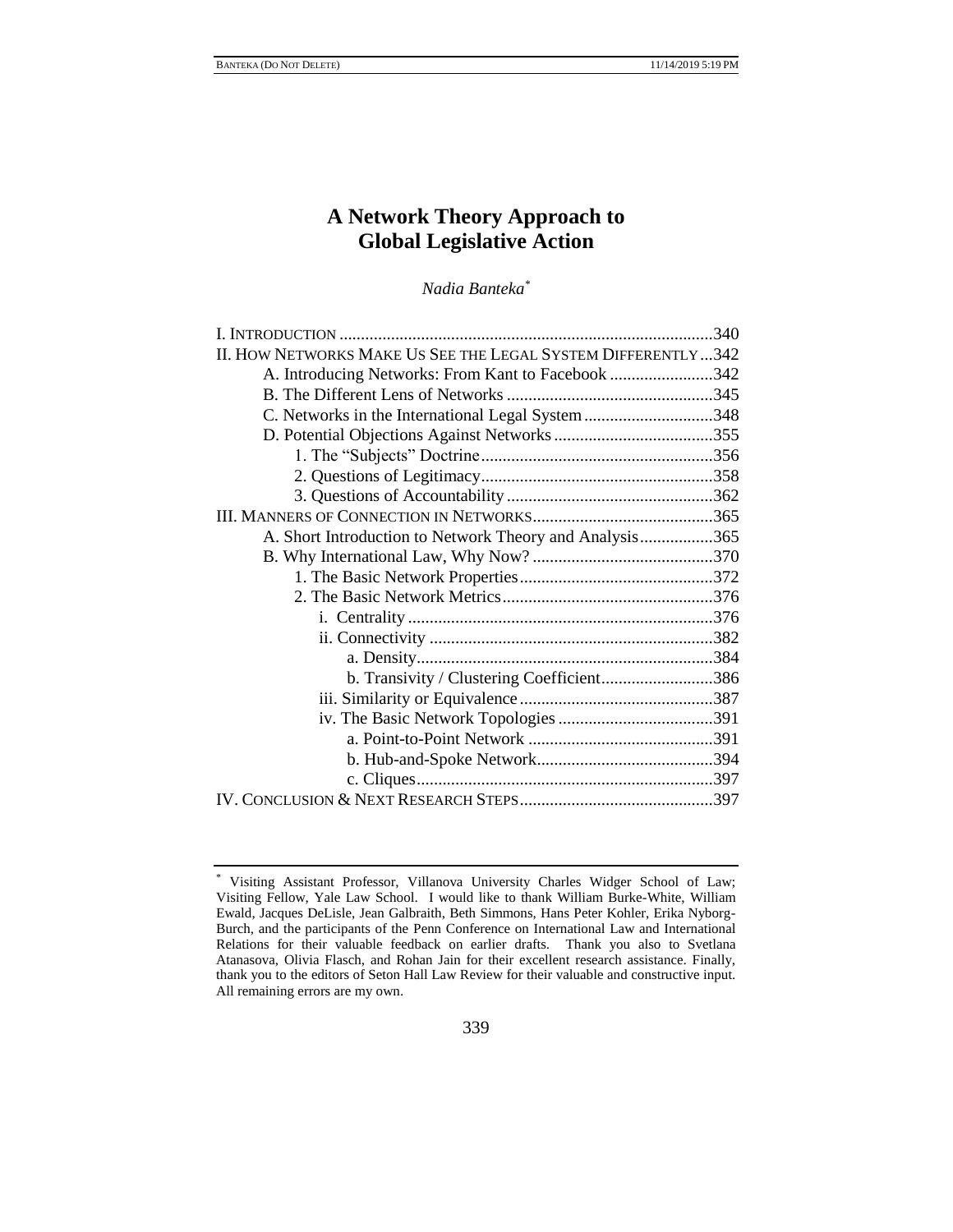## I. INTRODUCTION

Current societies are far more interconnected than societies have ever been in the past.<sup>1</sup> With the advances of technology and infrastructure, networks have quickly become an integral part of our daily lives. A modern city would struggle to function without networks of waste management; sewers; power grids; water pipelines; transportation; distribution of goods, food, or services; health care; education; telecommunications; and banking.<sup>2</sup> Most of these networks often span regionally and globally, generating networks of networks through an engineered "webbing of humanity."<sup>3</sup> When we update our status on Facebook, tweet, or share instant messages through mobile networks or communication apps on our smartphones, we are entangled in this web and proliferate it. We aim to find jobs, friends, lovers, and spouses through networks engineered to computationally match the data that we provide. But networks do not only exist in the external world. Our physiological construction operates through naturally occurring networks. Brain development and function represent a highly complex, integrated network of signaling and communication among neurons and other nerve cells, muscles, or gland cells. Proteins interact with other proteins in protein interaction networks.<sup>4</sup>

This is the story of networks. It is a fascinating tale that reaches across centuries and has become an important part of our lives, our communities, and of the world. As networks continue to occupy an everlarger space in our daily realities, we need to understand them better than we currently do. But despite or, perhaps, due to the embeddedness of networks in our physical, virtual, and physiological worlds, we are often unaware of their existence in legal systems—it is as if they are hidden in plain sight. Even when we see them, we sometimes become oblivious to their operation or salience due to our preexisting systemic perceptions and mental blind spots. The Society of Automotive Engineers (SAE) has suggested that, unlike popular belief, the outside mirrors in a car can be adjusted to eliminate blind spots.<sup>5</sup> When correctly positioned, the mirrors negate a car's blind spots. The only problem is getting used to the SAErecommended mirror positions. Similarly, with our mental blind spots,

<sup>1</sup> *See generally* COMMITTEE ON NETWORK SCIENCE FOR FUTURE ARMY APPLICATIONS ET AL., NETWORK SCIENCE 7 (2005).

<sup>2</sup> BRUCE J. WEST & NICOLA SCAFETTA, DISRUPTED NETWORKS: FROM PHYSICS TO CLIMATE CHANGE 7 (2010).

<sup>3</sup> *Id.* 

<sup>4</sup> Trey Ideker et al., *Discovering Regulatory and Signaling Circuits in Molecular Interaction Networks*, 18 BIOINFORMATICS S233 (2002).

<sup>5</sup> George Platzer, *The Geometry of Automotive Rearview Mirrors - Why Blind Zones Exist and Strategies to Overcome Them*, SAE TECHNICAL PAPER 143 (1995).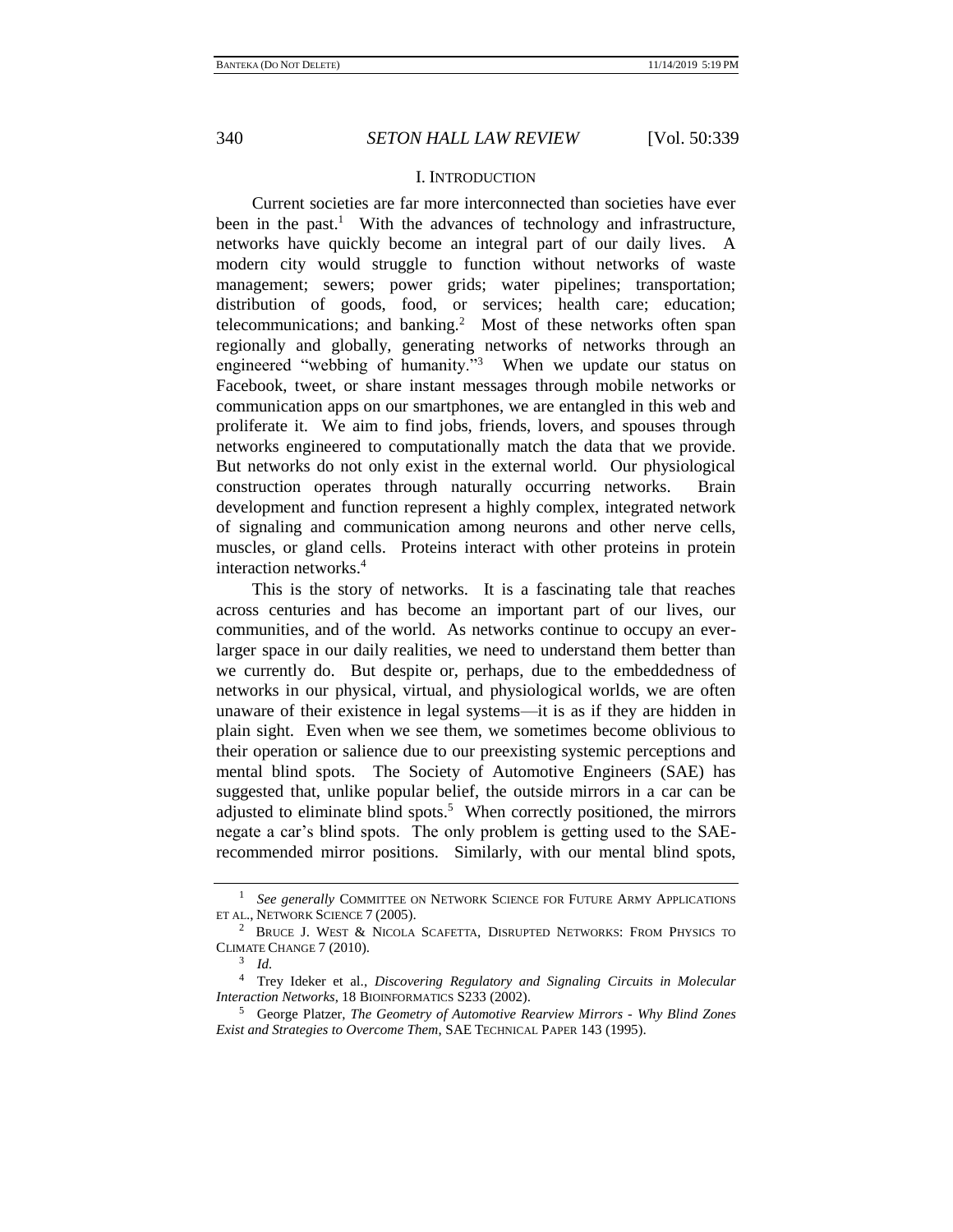training our "mental eyes" to see the world in networks will hopefully allow us to ease into seeing the international system in its networks too.

The purpose of this article is twofold. First, it aims to systematize some of the understandings that other disciplines have to offer in bringing together a set of "best practices" that will guide future research in recognizing, mapping, and utilizing networks in legislative action, and international legislative action in particular. Second, it will provide a methodological framework of analysis and introduce a set of tools that will improve our understanding of contemporary international legislative action.

In Part II of this article, I propose that we re-conceptualize the international legal system through a networks perspective. I address first the different analytic lens that networks provide by looking at the ways various actors generally connect; how different patterns of connection yield different types of networks; and how the position, quantity, and quality of ties an actor has with other actors in the network determines leadership, influence, power, and effect within the network, but also of the network itself. Then, I discuss how networks have emerged as salient structures in the international system and juxtapose this development to existing statecentric perspectives of this system. The purpose of this part is to show how we can learn to see the international system in networks. This part of the Article captures an international reality in which states still retain their agency as important actors, while also connecting with other states and non-state actors through a multiplicity of networks. In this world, states, government officials, agencies, international organizations, NGOs, corporations, and even individuals, all create networks that influence the international system, and each participant is capable of operating as a distinct actor within these networks towards legislative action.

In Part III of the Article, I introduce a methodological framework for the study of networks as structures, examining their role and impact on the making of international law. I put forward the main metrics of this framework based on social network analysis, its quantitative tools but also its limitations, to examine how agents connect and behave in small or large groups of actors that introduce, adopt, or dissolve international norms. This insight provides us with a tool to quantify and map actors' and networks' contributions to international legislative processes as well as interpret the elusive global realities that lead to international law making. It allows us to understand the wide spectrum of actors, structures, and designs involved in international law making and offers a way to quantify the impact and effect of these actors individually and collectively on the making of international law. Finally, it can help us to tailor networked solutions to our international problems so that international legislative action can be more effective.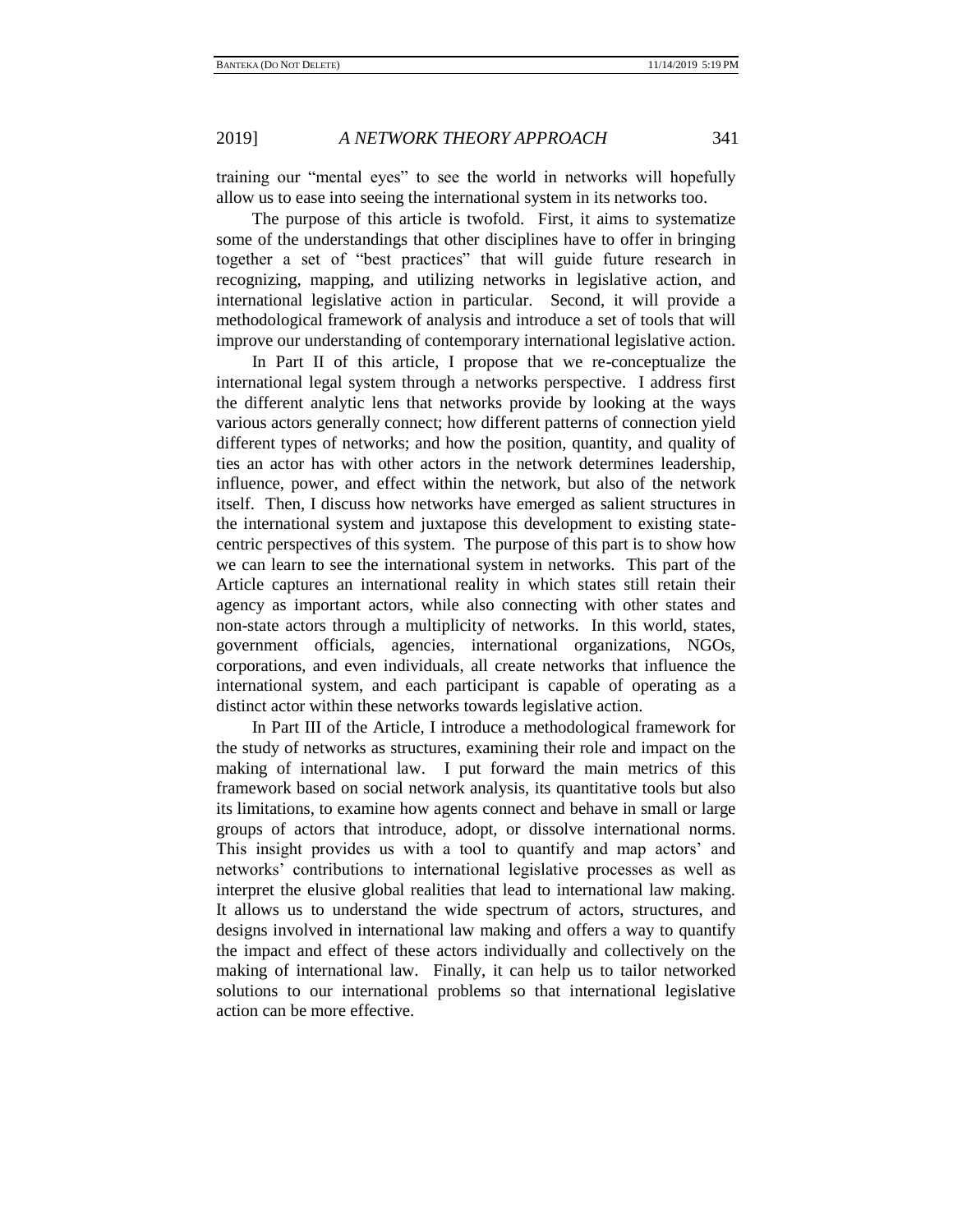## II. HOW NETWORKS MAKE US SEE THE LEGAL SYSTEM DIFFERENTLY

## A. *Introducing Networks: From Kant to Facebook*

This story of networks begins in Königsberg, a small Russian semiexclave between Poland and Lithuania on the southeastern corner of the Baltic Sea now called Kaliningrad. The 18<sup>th</sup> century philosopher Immanuel Kant lived there, when it was still part of the Kingdom of Prussia, and he was known there as Immanuel "the Königsberg clock."<sup>6</sup> Kant was renowned for his strict daily routines and his regular walks around the city. While we do not know his exact routine, most likely, on these walks, he would encounter one of Königsberg's seven famous bridges.

<span id="page-3-0"></span>The bridges had spurred an urban riddle known as the "Königsberg bridge problem": is it possible to walk around the city across all seven bridges without crossing the same bridge twice?<sup>7</sup> Leonhard Euler, one of the greatest mathematicians of the time, began to solve this enigma. Perhaps without knowing it, Euler developed a new type of mathematics called graph theory. By turning the city into a graph, Euler labeled each of the four land masses surrounding the bridges as nodes, and the bridges as links among those nodes.<sup>8</sup> By analyzing the structure of the graph, Euler proved that the only way someone could walk across the bridges only once would be if there were an even number of bridges and that, in Königsberg's seven bridges, such thing would be impossible.<sup>9</sup> This study introduced the method of graph theory as a way of analyzing networks. And, while we never learned of Kant's true walking routine, we are now sure of one thing: Kant never crossed all seven bridges without crossing at least one of them twice.

While the seven bridges of Königsberg were the springboard for the emergence of graph theory in spatial networks, the first analysis of a social network took place in New York. In 1932, the New York State Training School for Girls in Hudson approached J. L. Moreno to address an outbreak of fourteen girls running away in two weeks' time.<sup>10</sup> Instead of addressing each case individually, Moreno mapped all fourteen girls on a graph to

<sup>6</sup> John Merrick, *Immanuel Kant the, Errrr, Walker?*, VERSO (Apr. 30, 2015), www.ver sobooks.com/blogs/1963-immanuel-kant-the-errrr-walker.

<sup>7</sup> Rob Shields, *Cultural Topology: The Seven Bridges of Königsburg, 1736*, 29 THEORY, CULTURE & SOC'Y 43, 44 (2012).

<sup>8</sup> Leonhard Euler, *Solutio problematis ad geometriam situs pertinentes*, 8 COMMENTARII ACADEMIAE SCIENTIARUM PETROPOLITANAE 128 (1741). *See also* Gary Chartrand, *The Königsberg Bridge Problem: An Introduction to Eulerian Graphs*, *in* INTRODUCTORY GRAPH THEORY 51–66 (1985).

<sup>9</sup> Euler, *supra* not[e 8,](#page-3-0) at 128.

<sup>10</sup> *See* Diana Jones, *Emotions Mapped by New Geography: Charts Seek to Portray the Psychological Currents of Human Relationships*, N.Y. TIMES, Apr. 3, 1933, at 17.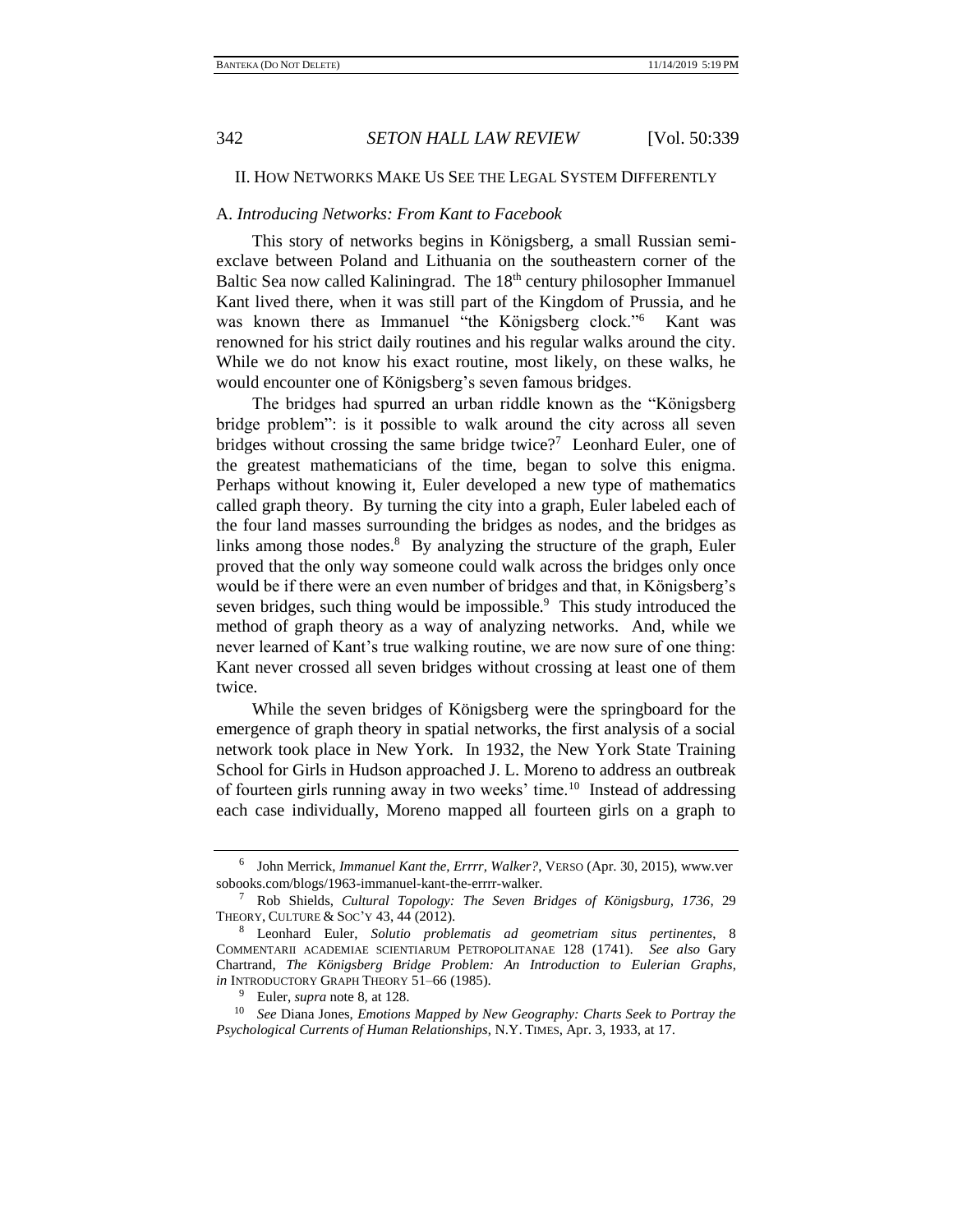assess how each influenced the other in bringing about a social "epidemic." Moreno used network diagrams called "sociograms" to assign students to various residential cottages.<sup>11</sup> He found that assignments that considered the results of his sociometric findings substantially reduced the number of runaways from the school.<sup>12</sup>

At P.S. 181 in Brooklyn, Moreno applied his sociograms to observe the relationships between boys and girls in grades kindergarten through eighth grade.<sup>13</sup> Moreno and his research team recorded the children's choices of who to sit next to while studying or playing. They then constructed sociograms with triangles representing boys and circles representing girls and the students' initials in the middle. Moreno's sociograms from a fourth-grade class indicates that not much has changed in over 80 years within children's society. The girls are clustered on the one side, the boys on the other, with only one "brave" boy reaching out to one girl to sit next to. The sociogram also indicates an isolated pair of girls that only reached out to each other. A teacher in this class back then or even today could use this sociogram to keep an eye out for classroom interactions, including bullying, while more elaborate analysis could shed light on nuanced classroom dynamics.

Moreno's sociograms opened the door to further systematization of networks and analysis of their role in our daily lives. But before Moreno, the Hungarian writer Frigyes Karinthy devised a notion of peoples' proximity in a short fiction story called "Chain Links" in 1929.<sup>14</sup> To demonstrate that people were closer at that time than ever before, Karinthy's fictional protagonist proposed a test. He bet that his friends could name any person within Earth's entire population and through at most five friends or acquaintances, one of which he knew personally, he could link himself to this randomly selected person.<sup>15</sup> This idea, also called "the small-world problem," fascinated social scientists and laymen alike. In the 1950s, two scientists, Ithiel de Sola Pool and Manfred Kochen, set out to test the theory—known as the "small world problem mathematically.<sup>16</sup> But despite their success in framing the question

<span id="page-4-0"></span><sup>11</sup> *Id.*

<sup>&</sup>lt;sup>12</sup> JACOB L. MORENO, WHO SHALL SURVIVE? FOUNDATIONS OF SOCIOMETRY, GROUP PSYCHOTHERAPY AND SOCIODRAMA 527 (1934).

<sup>13</sup> *Id.* at 13.

<sup>14</sup> Frigyes Karinthy, *Chain Links*, *in* THE STRUCTURE AND DYNAMICS OF NETWORKS 21, 22 (Mark Newman et al. eds., 2006).

<sup>15</sup> *Id.*

<sup>16</sup> Charles Korte & Stanley Milgram, *Acquaintance Networks Between Racial Groups: Application of the Small World Method*, 15 J. PERSONALITY SOC. PSYCHOL. 101, 101 (1970) (referencing Ithiel de Sola Pool and Manfed Kochen); Ithiel de Sola Pool & Manfred Kochen, *Contacts and Influence*, 1 SOC. NETWORKS 5, 7 (1978).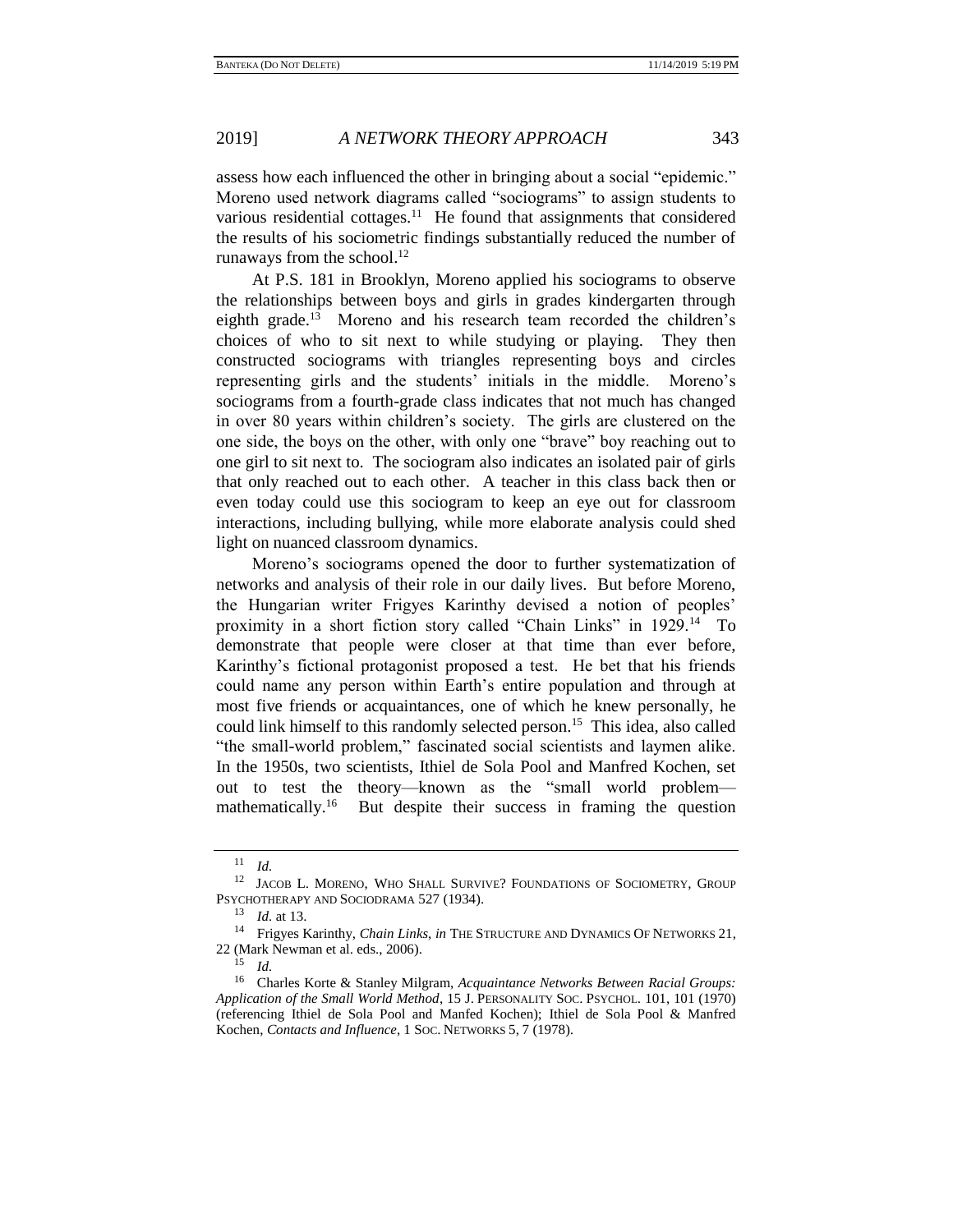mathematically, they were still unable to solve the problem twenty years later. $17$ 

Social psychologist Stanley Milgram undertook a 1967 study that served as the first empirical approach to the small-world problem. Milgram's goal was to test the degrees of separation between any two random individuals in the United States by answering the question of how many acquaintances it took to connect them.<sup>18</sup> He first chose the wife of a divinity graduate student in Sharon, Massachusetts and a stockbroker in Boston, Massachusetts as the two targets of his study. He then chose Wichita, Kansas and Omaha, Nebraska, as the two starting points of the study because "from Cambridge, these cities seem vaguely 'out there,' on the Great Plains or somewhere."<sup>19</sup> At the time, there was nearly no consensus as to how many links it would take to connect people from such remote areas. Milgram wrote, "[r]ecently, when I asked a person of intelligence how many steps he thought it would take, and he estimated that it would require 100 intermediate persons, or more, to move from Nebraska to Sharon."<sup>20</sup>

<span id="page-5-0"></span>Milgram sent letters to these individuals detailing the study and some basic information about either of the two target contact persons in Boston.<sup>21</sup> He also included a roster on which they would write their own names. Upon receiving these, the volunteers were asked if they personally knew the contact person designated by Milgram in Boston. In the unlikely case that they knew this person, they had to forward the letter directly to them. In the more likely case that they did not know this person, they were asked to think of a friend or a relative whom they knew and was more likely to know the target. They were then asked to sign this person's name on the roster and forward it to them. When the package eventually reached the final target in Boston, the researchers examined the roster to count the number of times the package had been forwarded.<sup>22</sup> Milgram's studypublished in 1967—found that the messages were delivered by "chains" comprising anywhere between two and ten intermediaries, with the average number being five intermediaries.<sup>23</sup>

Milgram's experiment sprung out of a desire to better understand how people were connected. Most importantly, Milligram's study proved that

<sup>17</sup> Korte & Stanley Milgram, *supra note* [16.](#page-4-0)

<sup>18</sup> Jeffrey Travers & Stanley Milgram, *The Small World Problem*, 1 PSYCHOL. TODAY 61, 62 (1967).

 $\frac{19}{20}$  *Id.* at 64.

 $\frac{20}{21}$  *Id.* at 65.

 $\frac{21}{22}$  *Id.* at 60–67.

 $\frac{22}{23}$  *Id.* 

*Id.* at 65.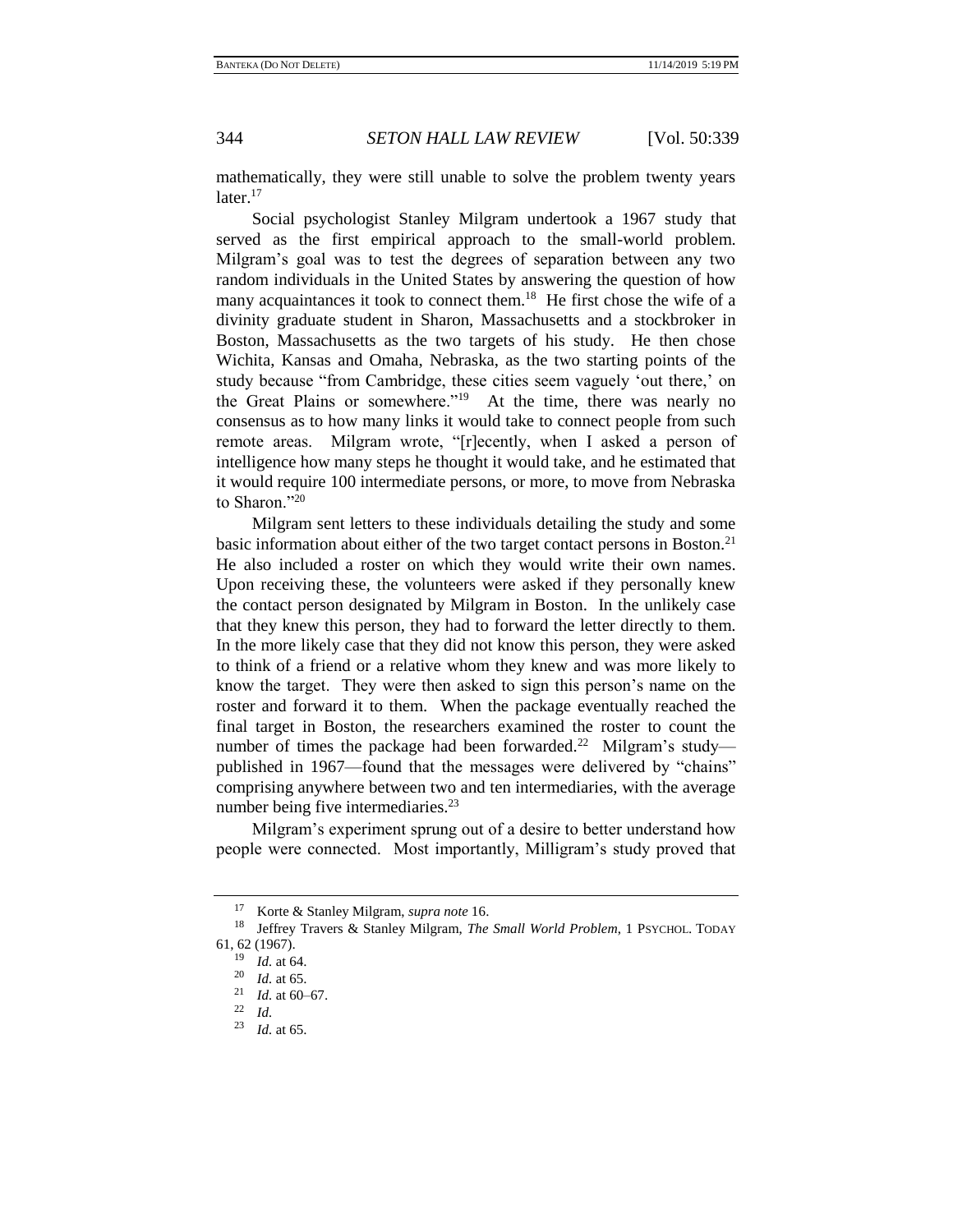the world is a much smaller social network of interlinked individuals than we ever imagined and provided the ultimate benchmark against which our interconnectedness these days can be measured.

<span id="page-6-0"></span>Indeed, Facebook decided to run its own experiment based on Milligram's idea to find whether the median number of five intermediaries that Milgram had found still stood today. While Karinthy had speculated, and Milgram proved, that a chain of just five individuals between people can link any two on the planet, Facebook's studies across years suggest that the world is growing smaller and smaller while we become more and more interconnected.<sup>24</sup> In 2011, when Facebook had just over one tenth of the world's population as active users, they found that there were 3.74 degrees of separation.<sup>25</sup> In 2016, with Facebook's active users increasing to 1.5 billion—roughly one quarter of the world's population—the research suggested that there are 3.57 degrees of separation. In other words, if you pick any two Facebook users, each is connected to every other person by an average of three and a half other people.<sup>26</sup>

Today, social media platforms have taken it upon themselves to capitalize on pre-existing human networks but also boost peoples' interconnectedness. With technological advances making the relevance of networks in our daily lives and the world ever more evident, the significance of networks cannot be overstated.

## B. *The Different Lens of Networks*

<span id="page-6-1"></span>The term "network" is used almost open-endedly to refer to several structural formations across disciplines. In the widely-cited definition of Joel M. Podolny and Karen L. Page, a network is "any collection of actors  $(n \geq 2)$  that pursue repeated, enduring exchange of relations with one another and, at the same time, lack a legitimate organizational authority to arbitrate and resolve disputes that may arise during the exchange." $^{27}$  In scholarship, networks are usually juxtaposed with markets and hierarchies, as alternative structures.<sup>28</sup> Fields as diverse as social sciences, biology, engineering, computer science, and organizational studies, have identified and recognized the importance of networks and their role in the development of a "systems theory" in each respective discipline.<sup>29</sup>

<sup>24</sup> Smriti Bhagat et al., *Three and a Half Degrees of Separation*, FACEBOOK RES. (Feb. 4, 2016), https://research.fb.com/blog/2016/02/three-and-a-half-degrees-of-separation/.

<sup>25</sup> *Facebook Users Average 3.74 Degrees of Separation*, BBC NEWS (Nov. 23, 2011), https://www.bbc.com/news/technology-15844230.

<sup>26</sup> Bhagat, *supra* not[e 24.](#page-6-0)

<sup>27</sup> Joel M. Podolny & Karen L. Page, *Network Forms of Organization*, 24 ANN. REV. SOC. 57, 59 (1998).

MILES KAHLER, NETWORKED POLITICS: AGENCY, POWER, AND GOVERNANCE 2 (2015).

<sup>29</sup> *See*, *e.g.,* Michael G.H. Bell, *A Game Theory Approach to Measuring the*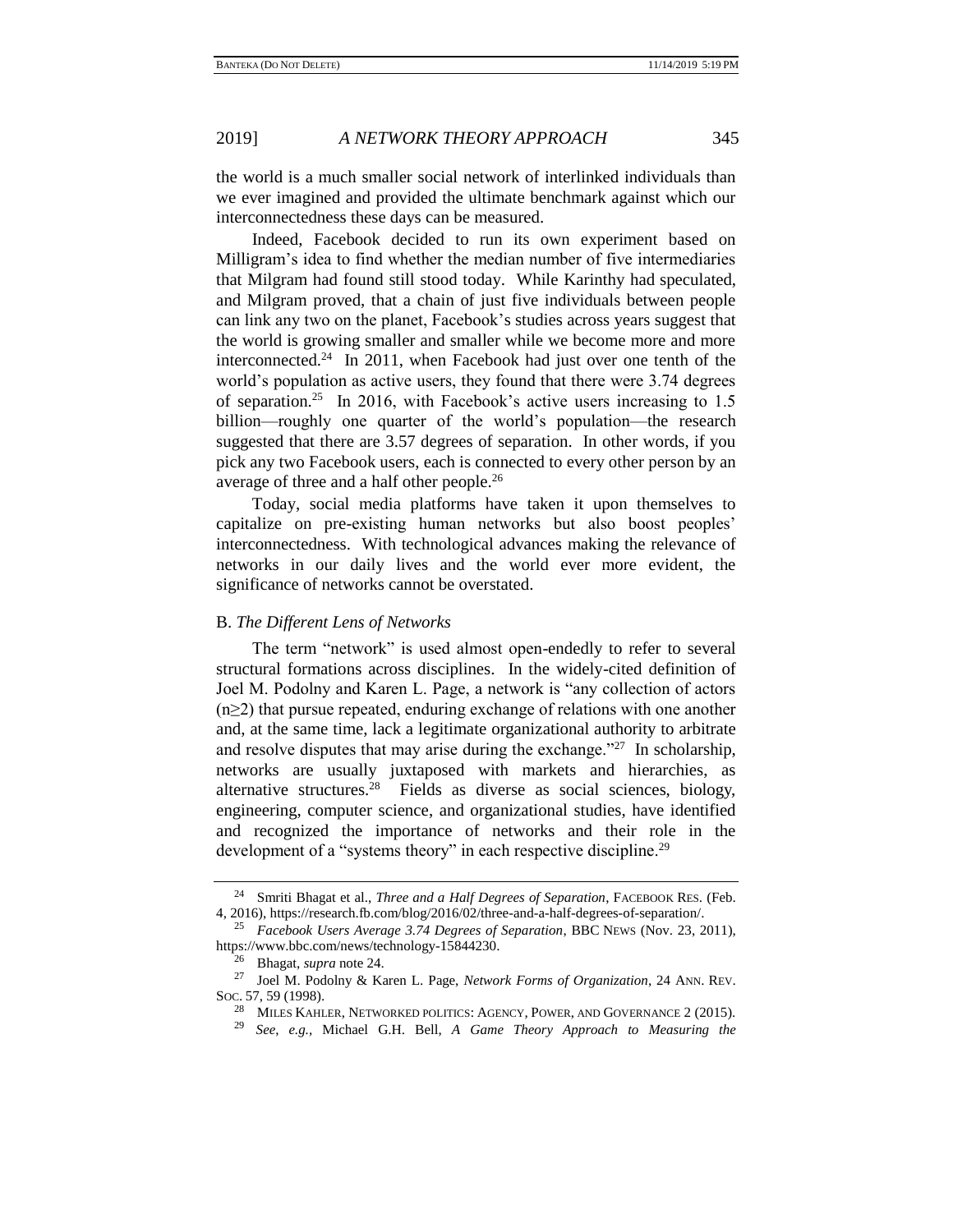<span id="page-7-0"></span>In terms of structure, the core building blocks of a network are its nodes and edges.<sup>30</sup> A node is usually an actor and edges represent the relationships among multiple nodes. In other words, a network is a set of interconnected nodes. What constitutes a node and an edge depends on the context and application of a network. These can be people and the relationships among them. They can be countries and their global trade relationships. They can be poppy fields and clandestine drug trafficking groups. They can be stock exchange markets and service centers in global financial flows. They can be Hollywood actors and the movies they star in.

<span id="page-7-1"></span>The term "network" has been applied liberally due to the unique nature of each network. But networks traditionally share a set of minimum common characteristics such as participation, process, enforcement, and institutionalization.<sup>31</sup> The main construction of the term "network" across fields reflects a group of nonhierarchical but heavily interdependent entities.<sup>32</sup> These entities often exhibit high levels of informality in collaboration while demonstrating increased rule making functions.<sup>33</sup> This very nature of networks often offers a fast and flexible alternative to traditional organization and rulemaking that can provide more expedient and effective responses. This is one of the most important characteristics for the role of networks in international law making that will be the focus of our analysis of networks in the international system.

But before jumping to the legal and international system there is a more elementary set of questions that linger: why do networks emerge and what warrants their analysis? Networks, as structures, fall in the middle between hierarchies and markets. On the one hand, hierarchies represent

*Performance Reliability of Transport Networks*, 34 TRANSP. RES. PART B: METHODOLOGICAL 533, 533 (2000); Jennifer A. Dunne et al., *Food-Web Structure and Network Theory: The Role of Connectance and Size*, 99 PROC. NAT'L ACAD. SCI. 12917, 12917 (2002); Alireza Khotanzad et al., *ANNSTLF-Artificial Neural Network Short-Term Electric Load Forecasting System Generation Three*, 13 IEEE TRANSACTIONS ON POWER SYS. 1413, 1413 (1997); Michael J. Lovaglia et al., *Negotiated Exchanges in Social Networks*, 74 SOC. FORCES 123, 123 (1995); Ron Milo et al., *Network Motifs: Simple Building Blocks of Complex Networks*, 298 SCI. 824, 824−25 (2002); R. Bruce Money, *International Multilateral Negotiations and Social Networks*, 29 J. INT'L BUS. STUD. 695, 695 (1998).

<sup>30</sup> David Lazer, *Networks and Politics: The Case of Human Rights*, *in* UNDERSTANDING SOCIAL ACTION, PROMOTING HUMAN RIGHTS 246 (Ryan Goodman et al. eds., 2012).

<sup>31</sup> Abraham Newman & David T. Zaring, *Regulatory Networks: Power, Legitimacy, and Compliance*, *in* INTERDISCIPLINARY PERSPECTIVES ON INTERNATIONAL LAW AND INTERNATIONAL RELATIONS: THE STATE OF THE ART 244, 245 (Jeffrey Dunoff & Mark Pollack eds., 2013).

<sup>32</sup> Lazer, *supra* not[e 30,](#page-7-0) at 245.

<sup>33</sup> *Id.*; Yane Svetiev, *The Limits of Informal International Law*, *in* INFORMAL INTERNATIONAL LAWMAKING 271, 271 (Joost Pauwelyn et al. eds., 2012).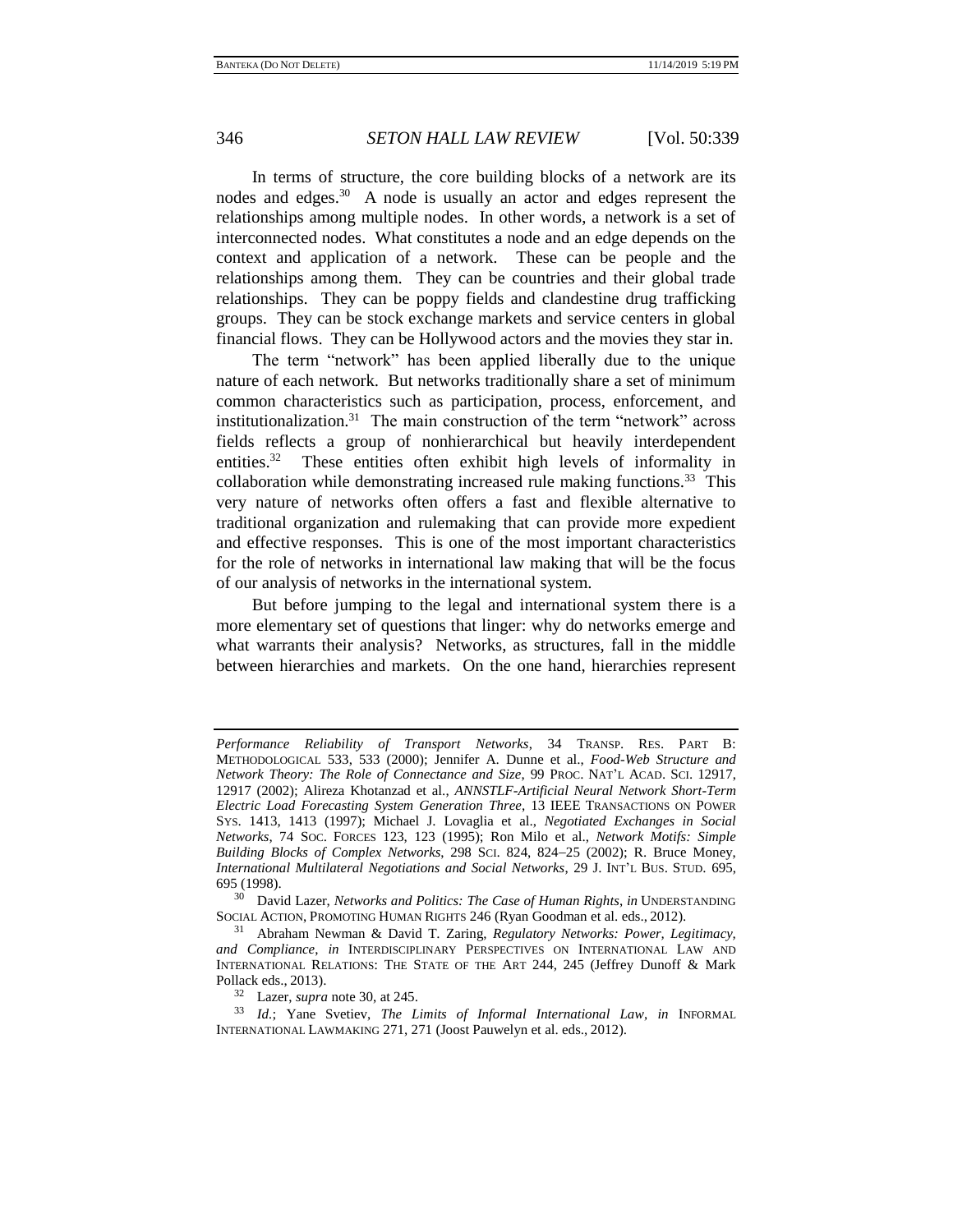an organizational model that is based on rule-driven design and direction.<sup>34</sup> Markets, on the other hand, are largely decentralized and achieve coordination by using intuitive methods such as signaling.<sup>35</sup> Networks are neither as rigid as hierarchies nor as fluid as markets. Instead, they contain more informal linkages than the heavily bureaucratic hierarchies but have a more sophisticated organizational coordination beyond the mere signaling mechanisms of markets. They tend to emerge where markets and hierarchies are not present or are unable to provide a necessary or optimal organizational platform for action.<sup>36</sup>

<span id="page-8-0"></span>There is not one clear explanation as to why networks emerge. Optimistic functionalism often answers the question "why do networks emerge?" by justifying the end result of delivering a beneficial outcome.<sup>37</sup> Yet organizational structures may also emerge and persist through time due to convenience, habit, or inertia, without necessarily carrying a functional advantage over others.<sup>38</sup> While hierarchies tend to be too rigid and value rank over flexibility and agility, markets are too opportunistic and shorttermed to provide actors with sufficient and well-informed results.<sup>39</sup> A hybrid organizational form like the network falls into neither of these traps: it carries some of the flexibility of markets and combines it with the more principled and less opportunistic reciprocal approach of hierarchies. Networks are also capable of having their own distributions of power, hierarchy, and governance.<sup>40</sup> They do not always function as flat environments of link distribution, but rather as "scale-free" entities with actors that may assume more or less dominant positions based on their centrality within the network. $41$  Networks are thus usually quicker to react than hierarchies and more effective to respond to complexity than markets.<sup>42</sup> These three organizational models may also exist in symbiosis, such as networks we encounter within hierarchical environments or

<span id="page-8-1"></span><sup>&</sup>lt;sup>34</sup> GRAHAME THOMPSON, BETWEEN HIERARCHIES AND MARKETS: THE LOGIC AND LIMITS OF NETWORK FORMS OF ORGANIZATION 22 (2003)

<sup>35</sup> *Id.* at 24.

<sup>36</sup> ROBERT J. HOLTON, GLOBAL NETWORKS 32 (2007).

<sup>37</sup> *See* Timur Kuran, *The Tenacious Past: Theories of Personal and Collective Conservatism*, 10 J. ECON. BEHAV. & ORG. 143, 144 (1988).

<sup>38</sup> HOLTON, *supra* not[e 36,](#page-8-0) at 33.

<sup>39</sup> HOLTON, *supra* not[e 36,](#page-8-0) at 35.

<sup>40</sup> CHARLI R. CARPENTER, "LOST" CAUSES: AGENDA VETTING IN GLOBAL ISSUE NETWORKS AND THE SHAPING OF HUMAN SECURITY 20 (2014).

<sup>41</sup> The term "scale-free" refers to the following property. Consider degree *d* and some other degree *cd*, for some scalar *c* and a parameter *y*. Their relative frequencies are  $d^{-y}/(cd^{-y})$  or  $c^y$ . Now consider some other degree d' and another degree cd'. Their relative frequencies are also  $c^y$ . Thus, regardless of how we have rescaled things, relative frequencies depend only on relative sizes and not on the absolute scale.

<sup>42</sup> HOLTON, *supra* note [36,](#page-8-0) at 35.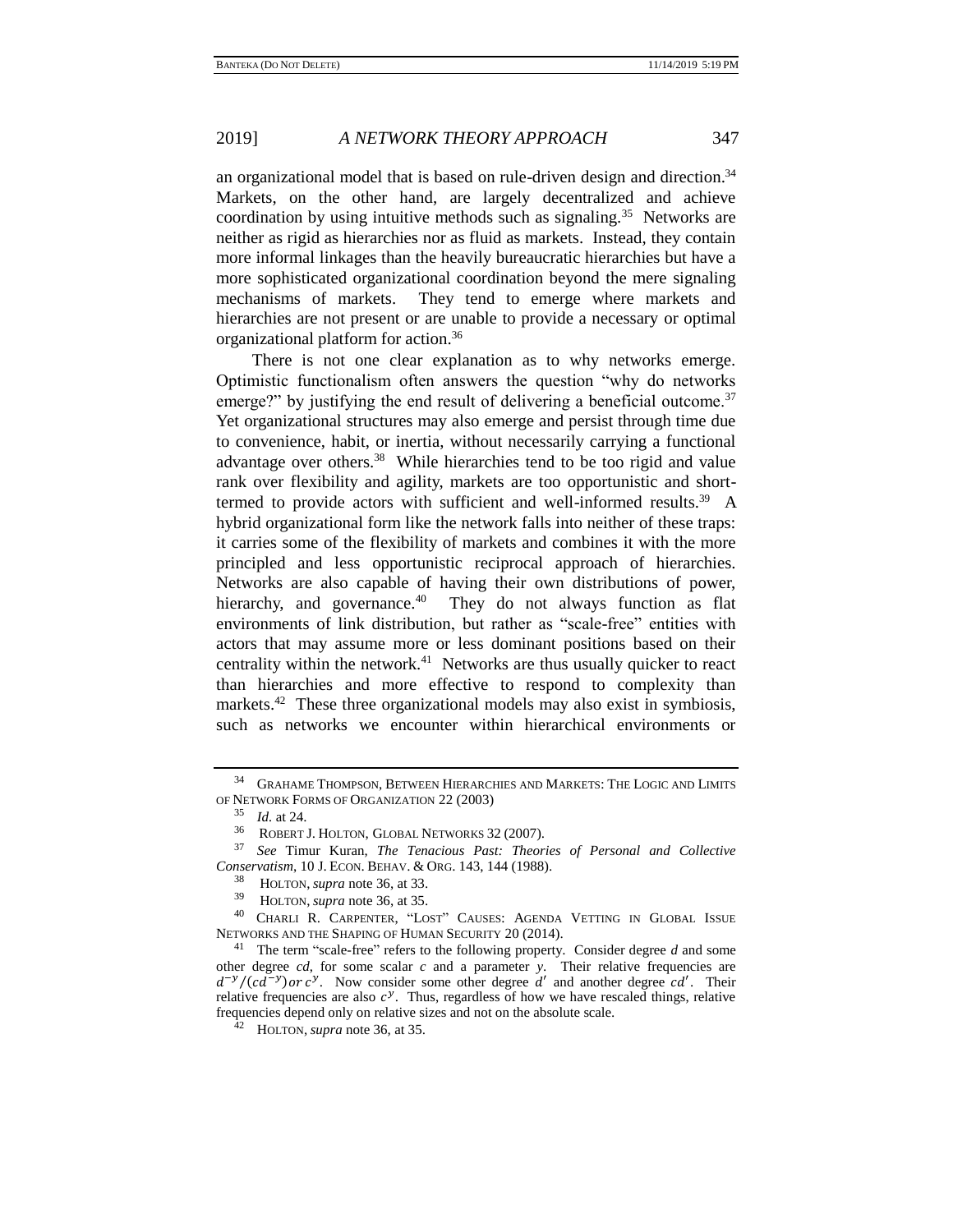markets.<sup>43</sup> But, at all times, configuring the relationships among the nodes of networks helps to map how these structures function and to measure their various effects.<sup>44</sup>

There are many systems of interest to researchers that are structured as networks, from the Internet and World Wide Web, to social interactions, human societies, chemical particles, products distribution, military alliances, and interactions among judges and courts. Certain mathematical and statistical tools can reduce these systems from abstract structures to sets of simplified representations of connections and patterns. This method has its limitations but offers important advantages, especially when combined with additional or mixed research methods. Getting accustomed to seeing the world through networks requires a conceptual and epistemological shift that some disciplines have embraced more than others. Surveying the way the introduction of a networks perspective has affected the closest discipline to international law, that of international relations, will help us better implement this shift in the way we perceive the international legal system, and thereby come to understand it better.

## C. *Networks in the International Legal System*

To explore the ways in which actors connect, it is critical to establish an analytical framework. One of the primary purposes of international law has been to facilitate solutions in different sets of problems caused by the anarchical international system and its central governance vacuum.<sup>45</sup> The range of international problems that could trigger international normative development is nearly infinite. But under such problem-driven approach, one can identify certain types of networks that preexist or emerge to address a certain type of problem through normative development such as treaty, customary international law, or even soft law.

These networks represent any empirically verifiable and demonstrable group of actors and their interactions throughout certain law making processes that lead to international normative development.<sup>46</sup> These can include but are not limited to states, international organizations, nongovernmental organizations, international or domestic courts and tribunals, and even corporations or individuals. There is no established line of demarcation separating the actors that may be involved in the networks and those that may not for the purposes of research analysis. The deciding factor for these actors is simply their connection to other actors involved in

<sup>43</sup> HOLTON, *supra* note [36](#page-8-0)*,* at 37.

<sup>44</sup> Lazer, *supra* note [30,](#page-7-0) at 245.

<sup>45</sup> *See* Irena Omelaniuk, *Global Migration Institutions and Processes, in* FOUNDATIONS OF INTERNATIONAL MIGRATION LAW 336 (Brian Opeskin et al. eds., 2012).

<sup>46</sup> *See supra* notes [20](#page-5-0)[–27.](#page-6-1)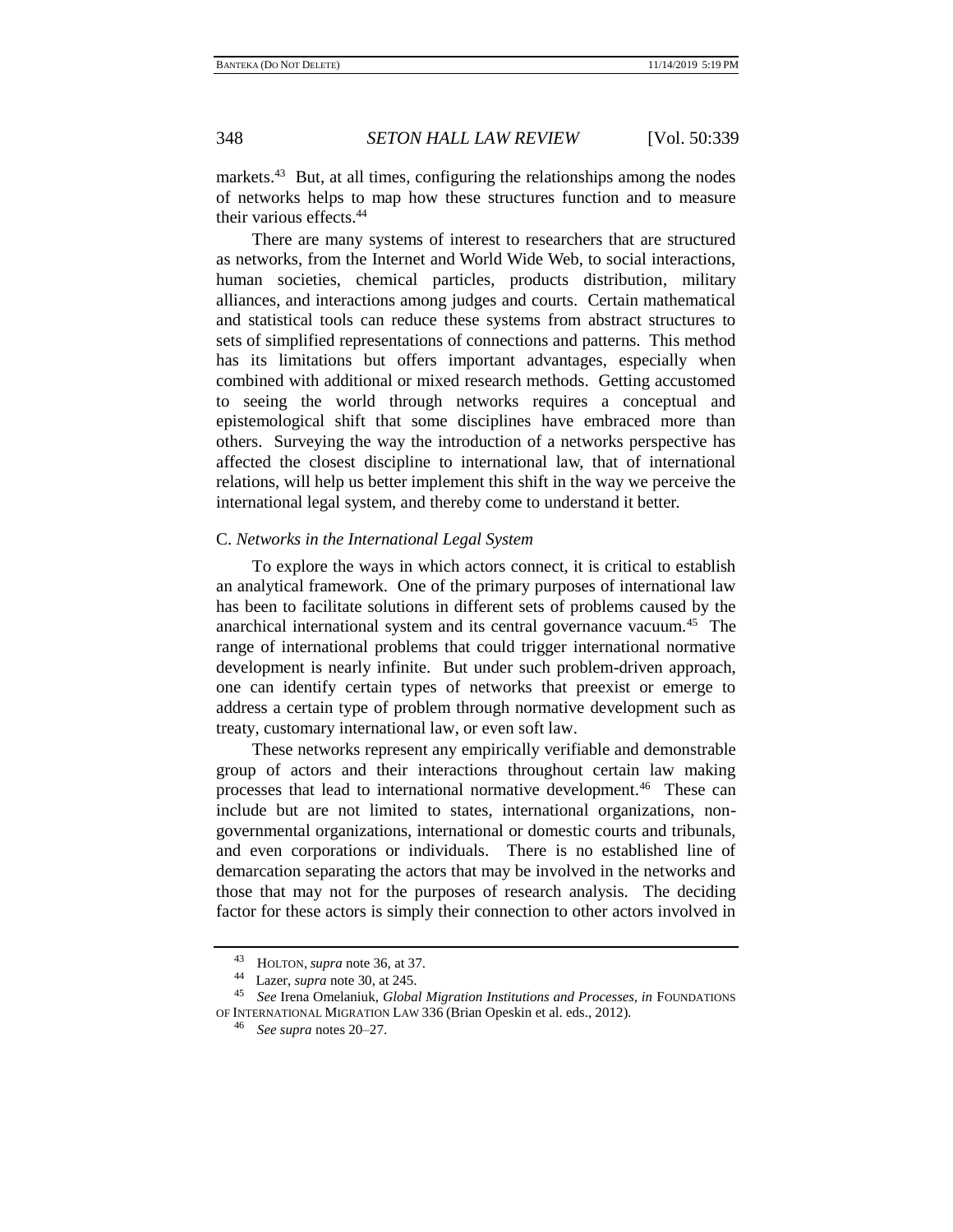international legislative processes. The goal then is to map, through quantitative means, which actors contribute what to the legislative network, or to the process of normative development, and why.

<span id="page-10-0"></span>Networks were introduced in politics and international relations in the 1970s in an effort to unpack traditional concepts of what constitutes the "state."<sup>47</sup> International political economy began to focus its analytical lens on sub-state interactions and their policy outcomes as a result of the forces of growing economic and political interdependence.<sup>48</sup> Robert Keohane and Joseph Nye introduced and defined the concept of "transgovernmental relations" as relations between officials "that are not controlled or closely guided by the policies of the cabinets or chief executives of those governments."<sup>49</sup> The 1980s decline of the US hegemony and rise of new powers engendered further theories that focused on the interactions of different sets of actors beyond unitary states within the international system.<sup>50</sup> In the 1990s, Peter Haas promulgated the idea of an "epistemic community" operating as "a network of professionals with recognized expertise and competence in a particular domain and an authoritative claim to policy-relevant knowledge within that domain or issue-area."<sup>51</sup> Anne-Marie Slaughter advanced the idea of a "new world order" that is increasingly shaped by networks of lower-level governmental officials with cross-border policy agendas.<sup>52</sup> These officials' formal or informal interactions with their foreign counterparts and without direct central authority involvement gives them a special role in cross-border regulation.<sup>53</sup>

<span id="page-10-4"></span><span id="page-10-2"></span><span id="page-10-1"></span>These developments have led to a conceptual and epistemological shift from states as sole unitary actors acting within an international system that appeared to have space only for them, to their "disaggregation" into their many individual components.<sup>54</sup> Some early scholars in international

<span id="page-10-3"></span>

<sup>47</sup> Newman & Zaring, *supra* note [31,](#page-7-1) at 248; *see also* ROBERT O. KEOHANE & JOSEPH S. NYE, POWER AND INTERDEPENDENCE 8 (1977); THOMAS RISSE-KAPPEN, BRINGING TRANSNATIONAL RELATIONS BACK IN: NON-STATE ACTORS, DOMESTIC STRUCTURES AND INTERNATIONAL INSTITUTIONS 15 (1995).

<sup>48</sup> Kal Rausiala, *The Rise of Transnational Networks Conference November 7, 2008 Transnational Networks: Past and Present*, 43 INT'L L. 205, 206 (2009).

<sup>49</sup> KEOHANE & NYE, *supra* note [47,](#page-10-0) at 42.

<sup>50</sup> Anne-Marie Slaughter & David Zaring, *Networking Goes International: An Update*, 2 ANN. REV. L. & SOC. SCI. 211, 214 (2006).

<sup>51</sup> Peter M. Haas, *Introduction: Epistemic Communities and International Policy Coordination*, 46 INT'L ORG. 1, 3 (1992).

<sup>52</sup> Anne-Marie Slaughter, *Sovereignty and Power in a Networked World Order*, 40 STAN. J. INT'L L. 40, 283 (2004).

<sup>53</sup> ANNE-MARIE SLAUGHTER, A NEW WORLD ORDER 62 (2009).

<sup>54</sup> *See* KEOHANE & NYE, *supra* note [47,](#page-10-0) at 8; RISSE-KAPPEN, *supra* note [47,](#page-10-0) at 15; Newman & Zaring, *supra* note [31,](#page-7-1) at 248*;* Slaughter, *supra* not[e 52,](#page-10-1) at 283.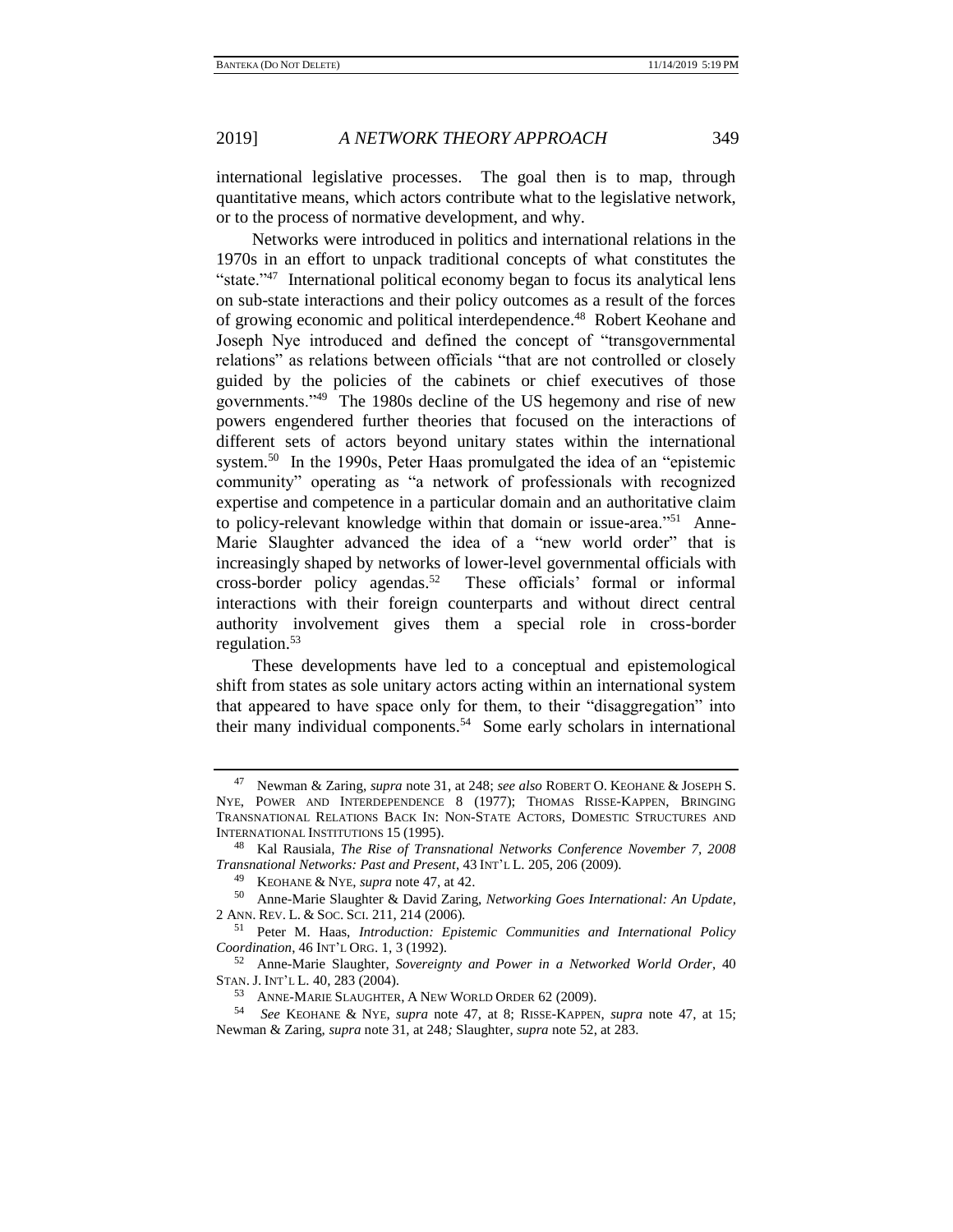<span id="page-11-1"></span>

law had also emphasized the importance of tracing the rise, position, and relationships of those components, some of which, in lieu of a better term,<sup>55</sup> became known as "non-state actors."<sup>56</sup> Legal process theorists first introduced the idea of a web of state and non-state actors in the 1950s and 1960s without developing a comprehensive theory on their role and effect in international law.<sup>57</sup> This was likely due to strict conceptions of "legal personality" that barred such informal structures from having a seat at the table of the exclusive club of state actors participating in international law and international relations.<sup>58</sup> At the same time, cross-border disputes presented issues for which traditional international law tools were not equipped to handle and caused some areas of international law to witness increased network proliferation.<sup>59</sup> Fields such as environmental law and international financial regulation were increasingly exposed to challenges that required a new type of international coordination addressing the practical necessities of international interdependence.<sup>60</sup> These ventures, however, lacked a more comprehensive conceptual framework of analysis, or were simply viewed as practical instead of binding legislative coordinative efforts in response to systemic deficiencies.<sup>61</sup> The networks scholarship that emerged in these fields mostly assumed the more limited task of documenting the evolution of regulatory networks and their effect on actors' structures and power distributions.<sup>62</sup>

<span id="page-11-0"></span>In sum, the field of international relations has been preoccupied with questions relating to the nature of these networks of state and non-state  $\arccos$ ,<sup>63</sup> their operations,<sup>64</sup> and their effect on power distributions,<sup>65</sup> policy

<sup>55</sup> As Philip Alston suggested, international law suffers from the "not-a-cat-syndrome" in its reference to "non-state actors" as "non-state." *See* Philip Alston, *The 'Not-a-Cat' Syndrome: Can the International Human Rights Regime Accommodate Non-State Actors?*, *in* NON-STATE ACTORS AND HUMAN RIGHTS 3, 3 (Philip Alston ed., 2005). This marginalizes the scope of research and reinforces "the assumption that the state is the only central actor." *Id.* 

<sup>56</sup> *See generally* PHILIP CARYL JESSUP, TRANSNATIONAL LAW (1956) (discussing Philip Jessup as having introduced international lawyers to "transnational law" in 1958 and defining it as "all law which regulates actions or events that transcend national frontiers. Both public and private International Law are included, as are other rules which do not wholly fit into such standard categories."); *see also* HENRY J. STEINER & DETLEV F. VAGTS, TRANSNATIONAL LEGAL PROBLEMS (1976) (describing how Henry Steiner and Detlev Vagts later translated this concept into a case-book, collecting materials designed to bridge the gap between the domestic and international legal world in HENRY J. STEINER ET AL., TRANSNATIONAL LEGAL PROBLEMS: MATERIALS AND TEXT (1986)).

<sup>57</sup> Slaughter & Zaring, *supra* not[e 50,](#page-10-2) at 213.

 $\frac{58}{59}$  *Id.* 

<sup>59</sup> Slaughter & Zaring, *supra* not[e 50,](#page-10-2) at 215.

 $^{60}$  *Id.*; Raustiala, *supra* not[e 48,](#page-10-3) at 206.

<sup>&</sup>lt;sup>61</sup> Slaughter & Zaring, *supra* not[e 50,](#page-10-2) at 214.

<sup>62</sup> Slaughter & Zaring, *supra* not[e 50,](#page-10-2) at 211–12.

<sup>63</sup> Kal Raustiala, *The Architecture of International Cooperation: Transgovernmental*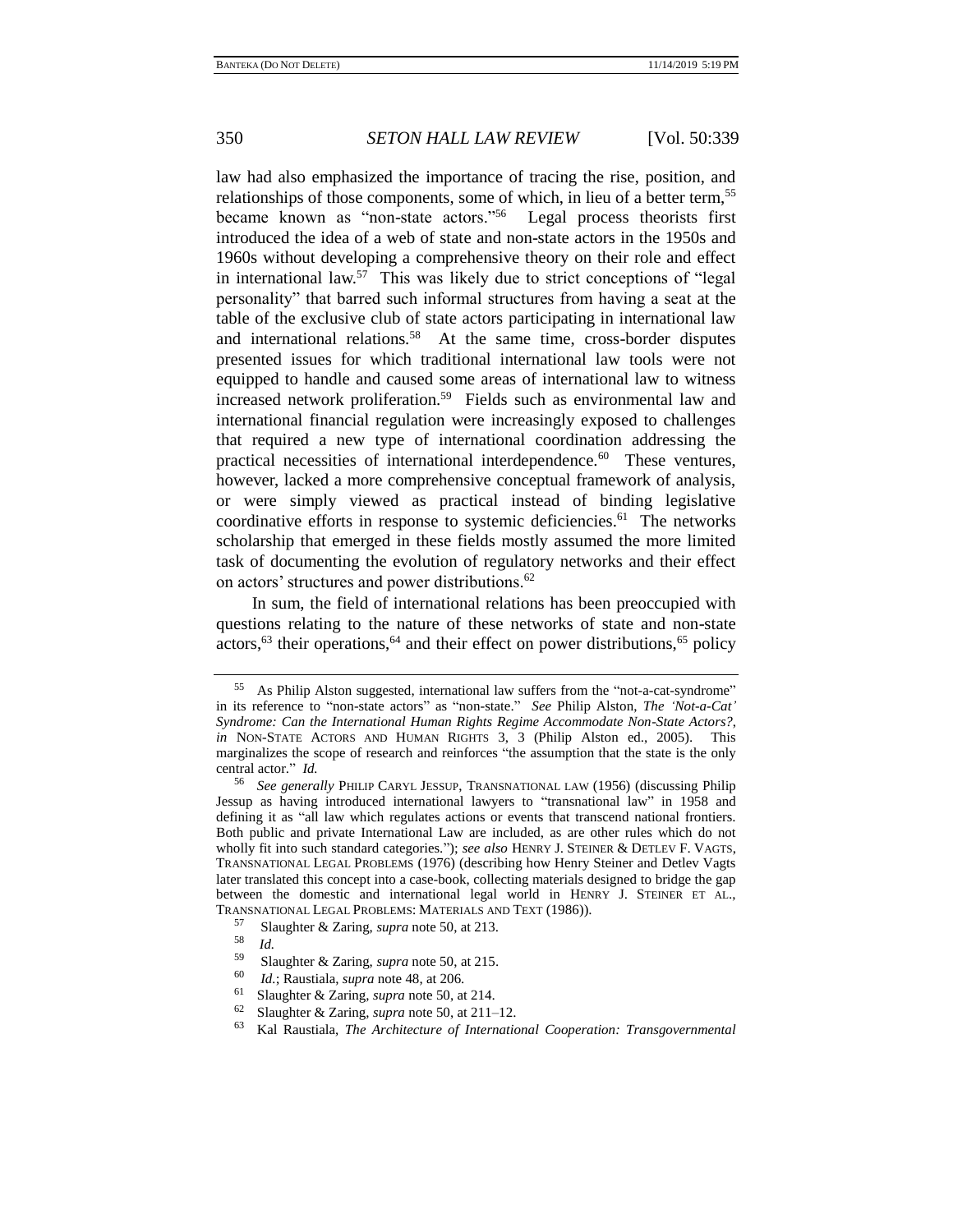<span id="page-12-2"></span>convergence,<sup>66</sup> and agenda setting.<sup>67</sup> International legal scholarship has largely shied away from the complications that non-state actors and the networks they tap into present to traditionally rigid areas such as that of international law making.<sup>68</sup> The study of non-state actors and the networks they belong to in international law has been limited to identifying the relationships among non-state actors and states under the assumption that the former lack any constitutive legislative power. This establishes a gap between the policy nature and effect of non-state actors and networks, on the one hand, and their potential legislative effect, on the other.

<span id="page-12-1"></span>But an extraordinary range of international law norms is created today by actors and through processes that do not fit easily into the traditional state actors of international law.<sup>69</sup> Although states remain the primary makers of international law, many other participants including international organizations, courts, as well as influential entities in international law advocacy, such as non-governmental organizations (NGOs), and even individuals, are also crucial to the development of international legal norms.<sup>70</sup> One of the problems in contemporary international law is the disconnect between the way international law is actually made with the participation of these various actors, on the one hand, and the extensive theoretical focus on states and their effect on the four classic international law "sources," on the other. While scholars are not blind to this gap, there is, of yet, no formal model integrating these actors into existing frameworks "that are theoretically and legally structured only for states."<sup>71</sup> The next part of this Article aims to narrow this gap by providing a framework of analysis for the contributions of these actors and structures to the making of international law.

Configuring the relationships among the actors, or, as we will be calling them, nodes of these networks will help us understand how these

<sup>65</sup> *Id.* 

<sup>67</sup> CARPENTER, *supra* not[e 40,](#page-8-1) at 20.

<span id="page-12-0"></span>

*Networks and the Future of International Law*, 43 VA. J. INT'L L. 1, 3 (2002); *see also* Newman & Zaring, *supra* note [31,](#page-7-1) at 253.

<sup>&</sup>lt;sup>64</sup> Slaughter, *supra* not[e 52,](#page-10-1) at 290.

<sup>66</sup> Raustiala, *supra* not[e 48,](#page-10-3) at 209.

<sup>68</sup> For a notable exception to this proposition *see* Mark A. Pollack & Gregory C. Shaffer, *The Interaction of Formal and Informal International Lawmaking*, *in* INFORMAL INTERNATIONAL LAWMAKING 251 (Joost Pauwelyn ed., 2012).

<sup>69</sup> *See generally* Duncan B. Hollis, *Why State Consent Still Matters—Non-State Actors, Treaties, and the Changing Sources of International Law*, 23 BERKELEY J. INT'L L. 137  $(2005).$ 

<sup>70</sup> *See generally* ALAN BOYLE & CHRISTINE CHINKIN, THE MAKING OF INTERNATIONAL LAW (2007).

<sup>71</sup> ANNE-MARIE SLAUGHTER, THE CHESSBOARD AND THE WEB: STRATEGIES OF CONNECTION IN A NETWORKED WORLD 22–23 (2017).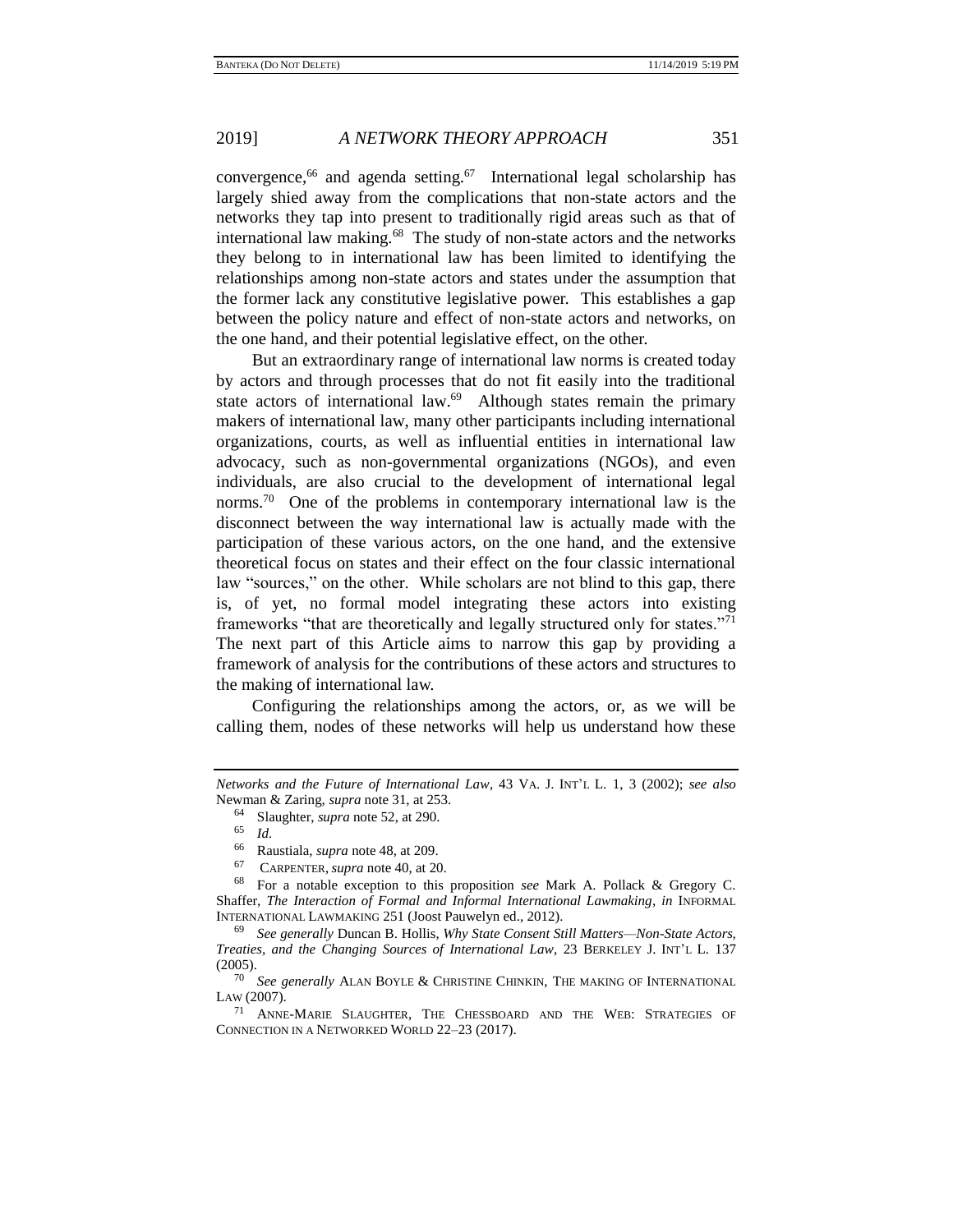networks are involved in international law making, and measure their actual legislative effect.<sup>72</sup> Many of the networks that have been involved in international norm creation are not networks comprised only of states or networks comprised only of non-state actors. Instead, they are structures with their own types of relationships and hierarchies in which different types of actors participate, including states and non-state actors. The evaluation of the actor distributions and relationships within these networks will elucidate the ways that normative prescriptions are adopted, diffused, and cascade, as well as clarify how these emerging norms find their way to the table, proliferate, and become part of international law.<sup>73</sup> Seeing international relations and international law through networks will provide international lawyers and international policy-makers with a descriptive tool that translates and maps the elusive process of international law making.

But why would international actors engage in such a paradigm shift that arguably reduces the role of states in international relations and law? Considering states have traditionally held certain monopolies of power, such as the monopoly of making international law, it seems almost counterintuitive that they would choose to engage in relationships with non-state actors through networks instead of following traditional paths of rule-making. Non-state actors are becoming increasingly influential, due, in large part, to the inadequacy of the strict hierarchical state-centered international system to effectively address emerging international law problems, such as human rights violations, environmental issues, and international financial crises.<sup>74</sup> Yet states remain the main actor that can officially legislate in the international terrain, and exercise legitimate influence and coercion over private actors or organizations.<sup>75</sup> This conundrum has led many non-state actors that were at first critical of the state system to engage more constructively with it. This process has yielded the formation of these networks of state and non-state actors.<sup>76</sup>

<span id="page-13-0"></span>Non-state actors also realize that they do not have enough authority to develop legally-binding norms. They must promote these norms through transnational campaigns that inform and persuade other actors of their

<sup>72</sup> *See* Lazer, *supra* not[e 30,](#page-7-0) at 245.

<sup>73</sup> For advocacy agenda setting under a similar light *see generally* CARPENTER, *supra*  not[e 40.](#page-8-1)

<sup>74</sup> *See generally* Angela M. Banks, *The Growing Impact of Non-State Actors on the International and European Legal Systems*, 5 INTERNATIONAL LAW FORUM DU DROIT INTERNATIONAL 293 (2003).

<sup>&</sup>lt;sup>75</sup> JAMES CRAWFORD, THE INTERNATIONAL LAW COMMISSION'S ARTICLES ON STATE RESPONSIBILITY: INTRODUCTION, TEXT AND COMMENTARIES 77–121 (2002).

<sup>76</sup> Kal Raustiala, *States, NGOs, and International Environmental Institutions*, 41 INT'<sup>L</sup> STUD. Q. 719, 736 (1997).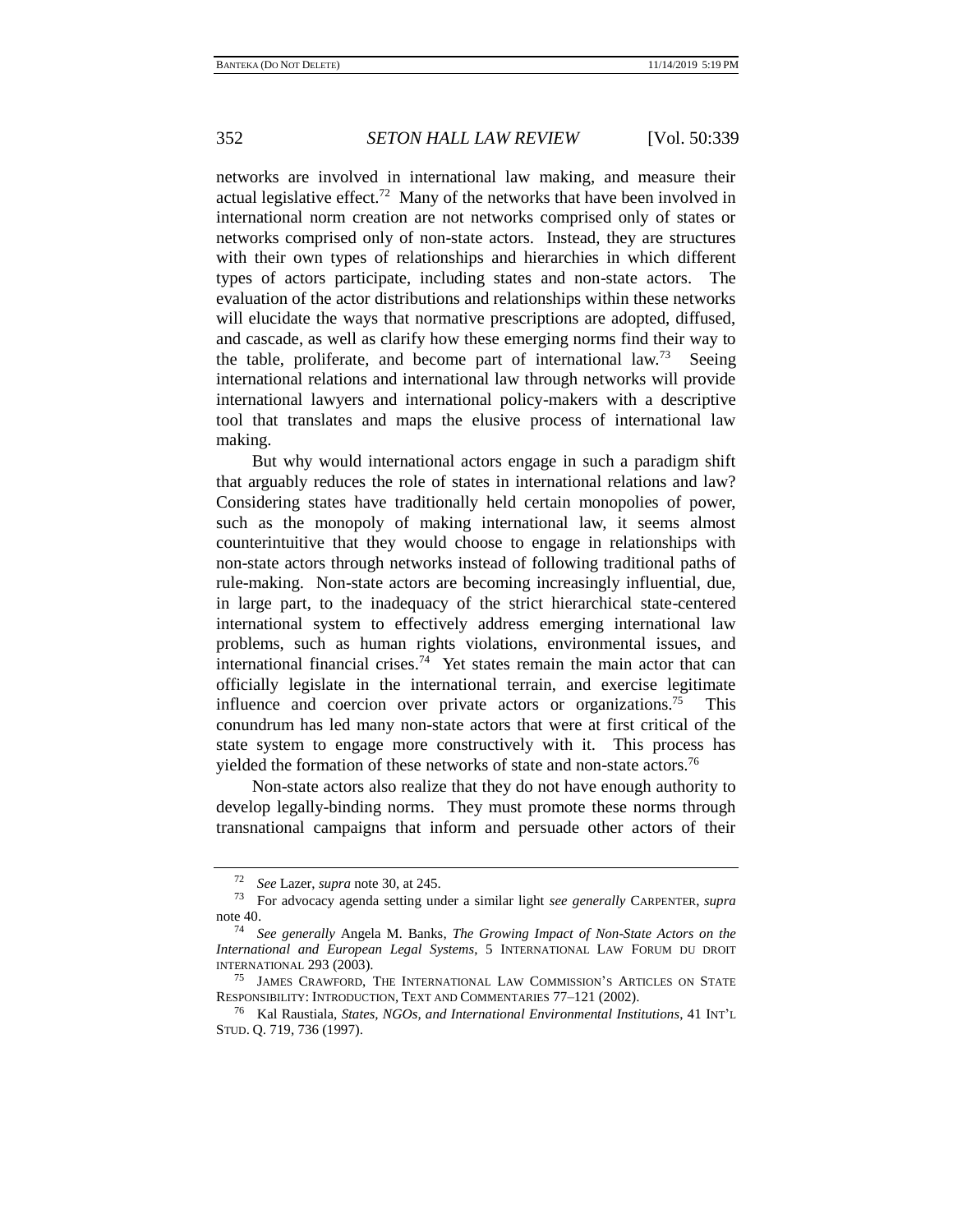cause.<sup>77</sup> These transnational actors are a necessary but not sufficient condition for the diffusion and adoption of emerging norms. Non-state actors eventually need to gain the support of states, tap into their processes, and inform and influence their beliefs and practice. Sikkink argues that non-state actors do so through their only available tool, the power of persuasion.<sup>78</sup> She bases this argument on what she believes is the inability of these groups to "coerce" agreement with a norm. Instead, they can only rely on discourse, information, and often-dramatized symbolic activity.<sup>79</sup> This rings true in a hierarchical international system, where the state is on the top of the pyramid. But in a world of networks that involve states as well as non-state actors, the linkages connecting them, and their individual positions, are of the essence. In this more fluid environment, state and nonstate actors enjoy different structural positions, levels of power and influence, and carry diverse sets of tools than in the hierarchical system. As a node in the network, non-state actors, for instance, may position themselves in ways that confer certain aspects of structural power and influence without having this power as a matter of law. In analyzing these relationships with the toolset of network theory, we will find that this new structural environment offers a means to overcome the inflexibility of hierarchies, particularly in new international law challenges, without running the risk of the potential haphazard effect of markets.

Slaughter argues that the continued interaction of sub-state actors within transgovernmental networks will advance international cooperation and reduce international conflict.<sup>80</sup> She also posits that a combination of perspectives that includes seeing states as unitary actors and as sites of different networks offers a way to see the world "in stereo" without either perspective excluding the other.<sup>81</sup> This, for Slaughter, will facilitate the

<sup>77</sup> *See, e.g.,* MARGARET E. KECK & KATHRYN SIKKINK, ACTIVISTS BEYOND BORDERS: ADVOCACY NETWORKS IN INTERNATIONAL POLITICS 1—3 (1998) (discussing the non-state actors' role in the anti-slavery campaign, the campaign for women's suffrage, campaigns for international human rights and the elimination of violence against women); Audie Klotz, *Norms Reconstituting Interests: Global Racial Equality and U.S. Sanctions Against South Africa*, 49 INT'L ORG. 451, 451 (1995) (discussing the development of international racial norms in favor of an international anti-apartheid campaign against South Africa); Richard Price, *Reversing the Gun Sights: Transnational Civil Society Targets Land Mines*, 52 INT'L ORG. 613, 613 (1998) (discussing non-state actors' role in recent campaigns against the use of landmines); Thomas Risse-Kappen, *Ideas Do Not Float Freely: Transnational Coalitions, Domestic Structures, and the End of the Cold War*, 48 INT'L ORG. 185, 187 (1994) (discussing the role of transnational networks of "epistemic communities" in influencing policy).

<sup>78</sup> Kathryn Sikkink, *Transnational Politics, International Relations Theory, and Human Rights*, 31 PS: POL. SCI. & POL. 517, 519 (1998).

 $\frac{79}{80}$  *Id.* 

<sup>&</sup>lt;sup>80</sup> SLAUGHTER, *supra* note [53,](#page-10-4) at 169–70.<br><sup>81</sup> SLAUGHTER, supra pote 71, at 66, 60

SLAUGHTER, *supra* note [71,](#page-12-0) at 66–69.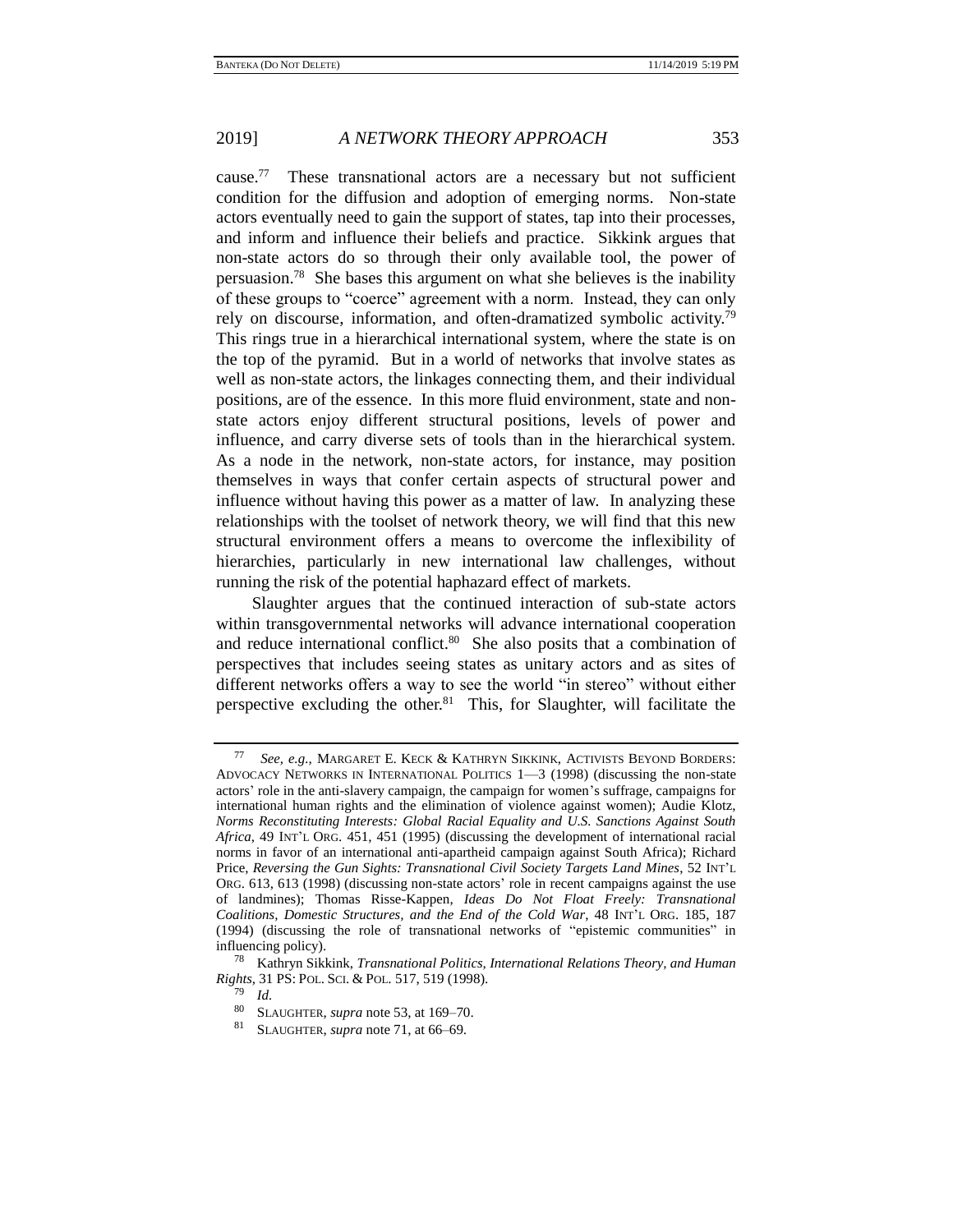development of a set of tools to address the hardest foreign policy problems by making use of resilience, task and scale based networks.<sup>82</sup> Raustiala considers certain international networks as a tool states can use to more effectively meet international challenges.<sup>83</sup> Zaring maintains that networks of regulators can more efficiently respond to globalization challenges and contribute to the rule of law by increasingly incorporating law-like features.<sup>84</sup> Dunoff sees the growth of international networks as an opportunity for wider participation of non-state actors and particularly the civil society in international law making. $85$  Even though these arguments are intuitively compelling, they lack the descriptive analysis that serves as a blueprint of exactly how these networks operate and what they produce. A quantitative method of analysis can assess not only whether these propositions are accurate, but also decode the intricacies of these new social and organizational structures, and facilitate even more sophisticated qualitative findings.

<span id="page-15-0"></span>For this reason, it is salient to identify the relevant actors who participate in international legal processes, their various degrees of participation, and their capabilities.<sup>86</sup> This necessitates a descriptive approach that has been largely absent from the scholarship or has been unsystematic. The question of who participates in these networks and on what grounds is of particular importance to understanding these processes and evaluating how they fit within the existing frameworks of international law development.<sup>87</sup> Descriptive quantitative work can clarify network dynamics such as levels of socialization within a network or networks, diffusion of norms based on the nature and strength of actors or ties, the importance of certain individual actors, and the formation of actor identities.<sup>88</sup>

<span id="page-15-1"></span><sup>82</sup> SLAUGHTER, *supra* note [71,](#page-12-0) at 77.

<sup>83</sup> Raustiala, *supra* not[e 63,](#page-11-0) at 17–19.

<sup>84</sup> David Zaring, *International Law by Other Means: The Twilight Existence of International Financial Regulatory Organizations*, 33 TEX. INT'L L. J. 281, 323–25 (1998).

<sup>85</sup> *See* Jeffrey L. Dunoff, *Public Participation in the Trade Regime: Of Litigation, Frustration, Agitation and Legitimation*, 56 RUTGERS L. REV. 961, 964 (2004).

<sup>86</sup> Andrea Bianchi, *The Fight for Inclusion: Non-State Actors and International Law*, *in* FROM BILATERALISM TO COMMUNITY INTEREST: ESSAYS IN HONOUR OF JUDGE BRUNA SIMMA 39, 48 (Ulrich Fasenrath et al. eds., 2011).<br> $^{87}$   $^{14}$  et 48, 40

*Id.* at 48–49.

<sup>88</sup> Emily M. Hafner-Burton, Miles Kaahler, & Alexander H. Montgomery, *Network Analysis for International Relations*, 63 INT'L ORG. 559, 569 (2009).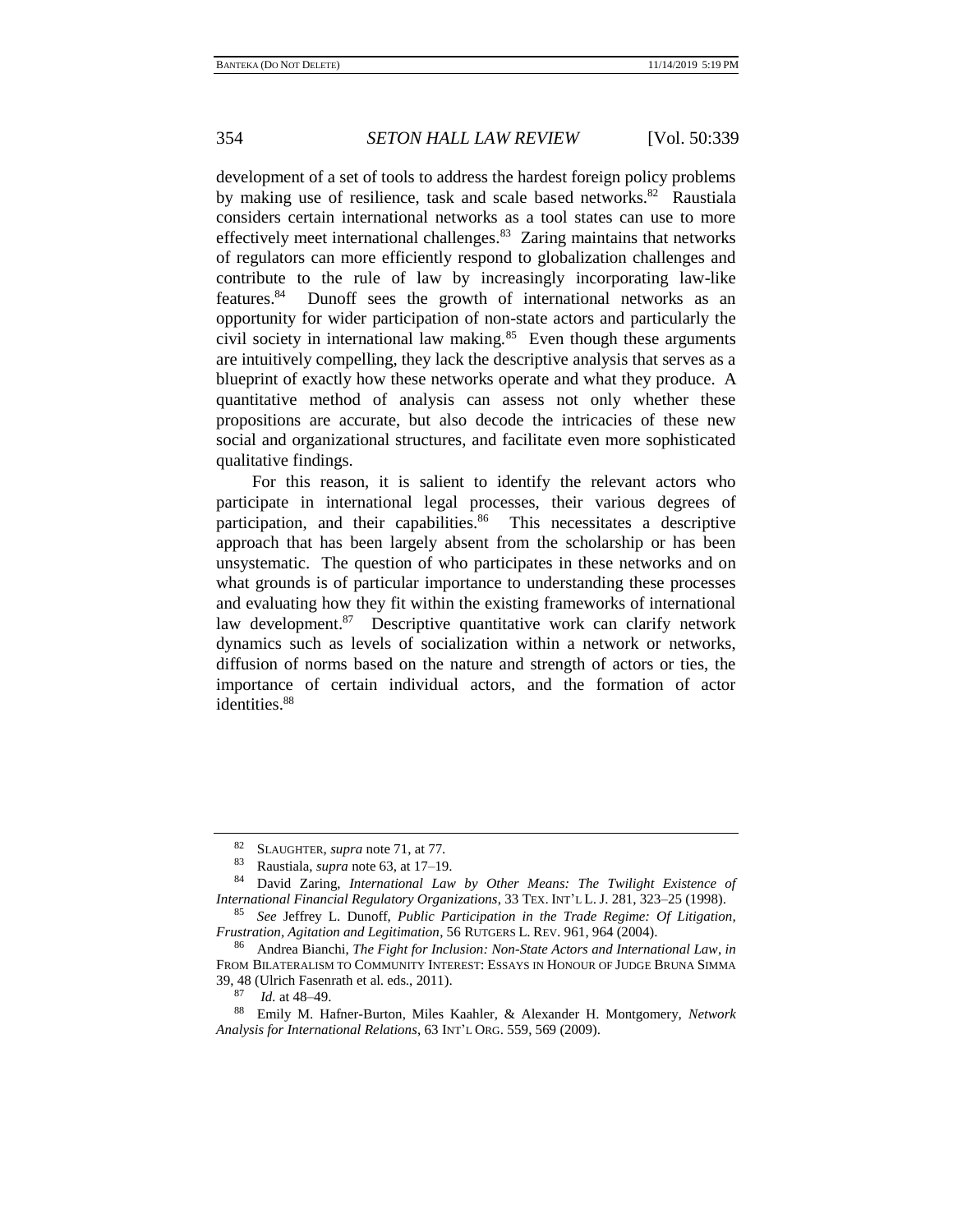## D. *Potential Objections Against Networks*

Examining networks of actors on the basis of their involvement in international legislative processes carries an obvious endemic objection, an elephant in the room. This elephant, though capable of manifesting in various forms, goes by the name "legal personality." While actors such as non-governmental organizations, international or domestic courts and tribunals, and even individuals may participate in and interact throughout certain international law making processes, $89$  they do not, as a matter of law, have the necessary legal personality to create international law.<sup>90</sup> And without legal personality, one may be tempted to call this a futile exercise. If these non-state actors aren't capable of making international law because they lack formal recognition as international law makers, why should they even form part of the analysis? In a legal system where legislative process and action were fully understood, articulated, and definite, this objection would be credible. The current international law terrain, however, far from offers unambiguous answers concerning its normative development.

What happens if, for the sake of the argument, the proposed analysis indicates that non-state actors have equal, if not more, power in putting forward new or amended international law norms than states? Notice the circularity problem: if we are to continue to operate under the presumption that actors that are currently lacking legal personality but are actively participating in international legislative processes don't matter for international law making, then we may never trace and understand their *de facto* role in them. Yet such increased appreciation may assist in clearing out the existing clouds surrounding the development of international law and perhaps even clarify the source of our haze. The goal of this Article is not to make any normative claim over the nature and legal position of nonstate actors. Instead, it carves out a far more limited and perhaps less ambitious task. That is to offer a framework with which to map which actors contribute what to the process of international normative development and how. For these purposes, certain objections become less salient or "objectionable."

<sup>89</sup> CRAWFORD, *supra* note [75,](#page-13-0) at 30; Hollis, *supra* note [69,](#page-12-1) at 137.

<sup>90</sup> *See* Reparation for Injuries Suffered in Service of United Nations, Advisory Opinion, 1949 I.C.J. 174, 178 (Apr. 11). A development that expanded notions of legal personality in current mainstream approaches to international law is the case of International Organizations that enjoy legal personality in relation to the states that created or interact with them. *Id.* Despite this relative exception of International Organizations to the general legal personality the debate still stands often in relation to other non-state actors but also International Organizations.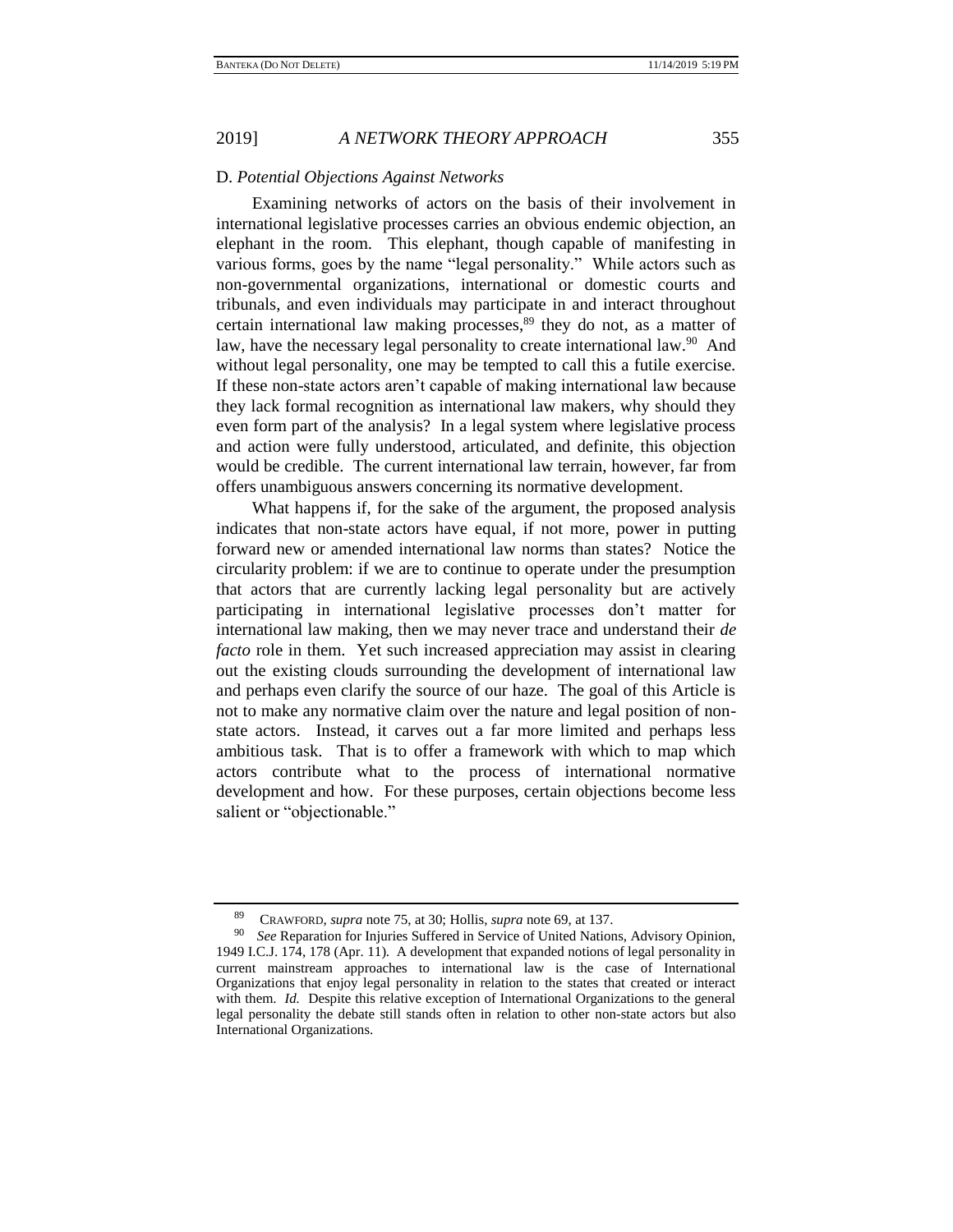## 1. The "Subjects" Doctrine

International legal doctrine is preoccupied with identifying the ways of determining who has the legal personality and, therefore, authority to create international law – rendered as "subjects" of international law – but also, the legitimacy to participate in international legislative processes with normative effect.<sup>91</sup> Meanwhile, developments in international relations do not always render the social structure of international law and its "subjects" as mutually constitutive."<sup>92</sup> The emergence of different actors in the international community with a "variety of participants, making claims across state lines" has blurred the strict line of demarcation between "subjects" and "non-subjects" of international law.<sup>93</sup> It is true that when "one tries to define the precise extent of the legal personality which nonstate actors have acquired, one enters into a very controversial area of the law. The problem of including new actors in the legal system is reflected in the very concept of legal personality."<sup>94</sup> Challenges to traditional conceptions of legal personality in international law not only question the role of the state, but also the subject versus non-subject binary. It is precisely the growing number of non-state actors that take part in international law making processes, originally reserved for states, that lead us to ask whether the notion of legal personality has changed, or whether we witness different levels and forms of legal personality that diverge from the "original" one that attached only to states regarding international law making.<sup>95</sup>

<span id="page-17-0"></span>Most objections and skepticism on the inclining role of non-state actors in international law arise from this emphasis on legal personality. Few attempts have been made to establish a new working framework separate from the traditional "subjects doctrine" that could incorporate the increased influence and participation of non-state actors in international law making. Some argue that *de facto* influential actors in international law making – be it state or non-state actors – have a normative responsibility,<sup>96</sup> and a presumed duty to conform to international obligations attached to "the promotion of community interests such as the

<sup>91</sup> Bianchi, *supra* not[e 86,](#page-15-0) at 42.

 $^{92}$  Bianchi, *supra* not[e 86,](#page-15-0) at 41.

ROSALYN HIGGINS, PROBLEMS AND PROCESS: INTERNATIONAL LAW AND HOW WE USE IT 150 (1994).

<sup>94</sup> ALEXANDER ORAKHELASHVILI, AKEHURST'S MODERN INTRODUCTION TO INTERNATIONAL LAW 91 (Alexander Orakhelashvili ed., 8th ed. 2018).

<sup>95</sup> *See* Math Noortmann, *Transnational Law: Philip Jessup's Legacy and Beyond, in* NON-STATE ACTOR IN INTERNATIONAL LAW 57, 63 (Noortmann et al. eds., 2001).

<sup>96</sup> Karsten Nowrot, *New Approaches to the International Legal Personality of Multinational Corporations: Towards a Rebuttable Presumption of Normative Responsibilities*, 9 J. GLOB. LEGAL STUD. 1, 3 (1993).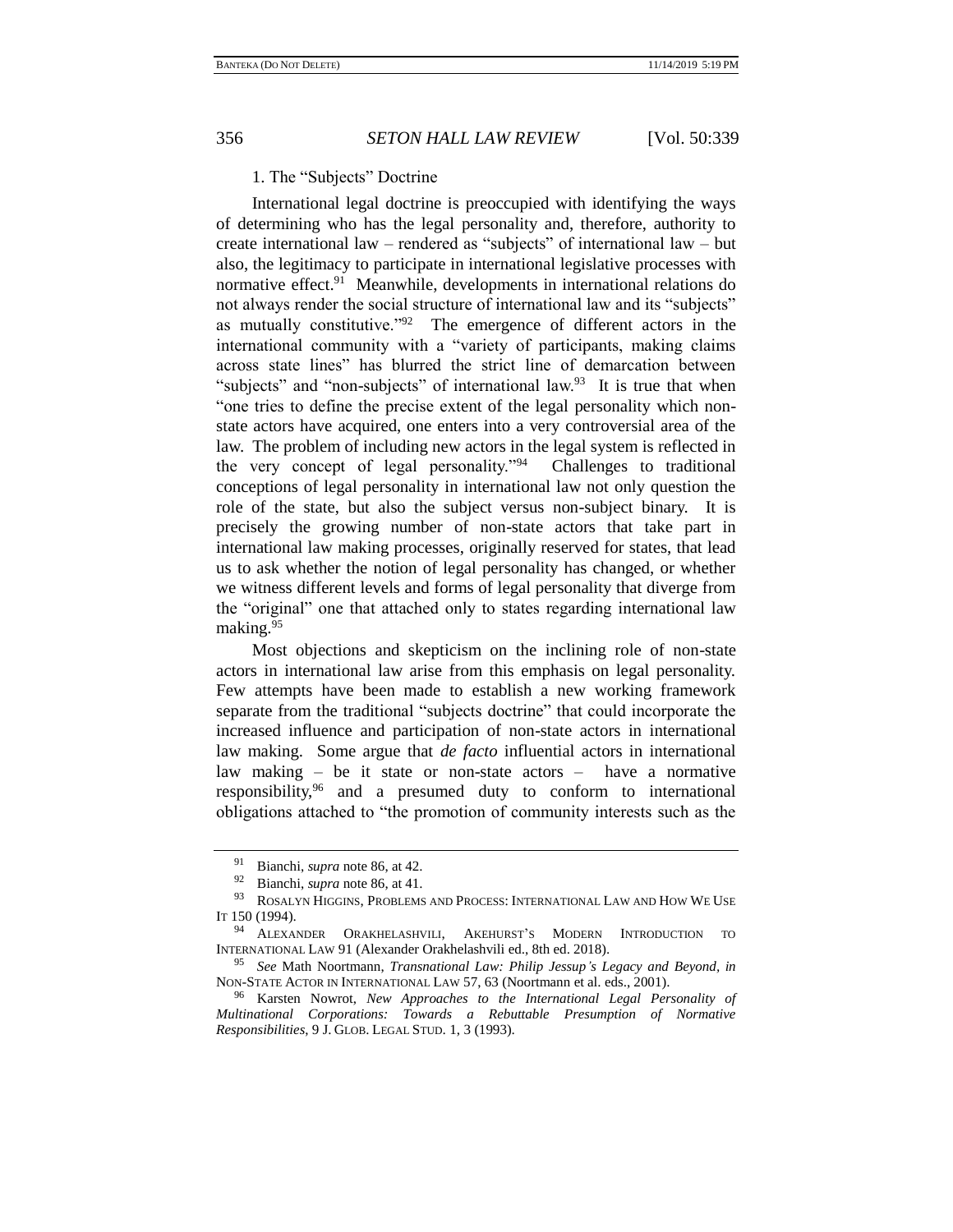protection of human rights, the environment, and core labor and social standards."<sup>97</sup> Others propose a reevaluation of the structure of international law and departure from the formalistic doctrines of subjects and legal personality altogether: "The new actors in our globalizing world might more easily be molded into the system of international law if we try to conceive of them as factors and forces of a broader constitutional order."<sup>98</sup> In this constitutionalist perspective, states no longer have a law making monopoly but instead are participants in a larger spectrum of actors involved. A third approach attempts to revise the notion of international legal personality based on cosmopolitan and hermeneutic theories.<sup>99</sup> It argues that individuals possess "a natural right to political participation [and] the right to have rights, [which] includes the right to live in a world governed by *just* institutions[.]"<sup>100</sup> It posits that the notions of "subjects" and "legal personality" in international law are changing and non-state actors have a "natural right to political participation"<sup>101</sup> or "at least a legitimate expectation" to a "general right to participate in international legal discourse."<sup>102</sup>

<span id="page-18-0"></span>Notwithstanding the growing recognition of non-state actors, legal doctrine still considers international law making as an essential prerogative of states, and states as the sole "subjects" of international law for its purposes.<sup>103</sup> The gap between legal formalism and the normative activism of non-state actors including their growing international privileges and expectations remains and increases.<sup>104</sup> According to Charlesworth and Chinkin, the reason is that these actors "are often considered part of the

<sup>97</sup> Bianchi, *supra* not[e 86,](#page-15-0) at 43.

<sup>98</sup> Daniel Thürer, *The Emergence of Non-Governmental Organizations and Transnational Enterprises in International Law and the Changing Role of the State*, *in* NON-STATE ACTORS AS NEW SUBJECTS OF INTERNATIONAL LAW 37, 74 (Rainer Hofmann & Nils Geissler eds., 1999).

<sup>&</sup>lt;sup>99</sup> JANNE ELISABETH NIJMAN, THE CONCEPT OF INTERNATIONAL LEGAL PERSONALITY: AN INQUIRY INTO THE HISTORY AND THEORY OF INTERNATIONAL LAW 472–73 (2004).

<sup>100</sup> *Id.* at 472*.* 

<sup>101</sup> *Id.* at 473; *see also* Steve Charnovitz, *The Emergence of Democratic Participation in Global Governance*, 10 IND.J. GLOB. LEGAL STUD. 45 (2003).

<sup>102</sup> ANNA-KARIN LINDBLOM, NON-GOVERNMENTAL ORGANIZATION IN INTERNATIONAL LAW 526 (2005).

<sup>103</sup> INTERNATIONAL LAW ASSOCIATION, FIRST REPORT OF THE COMMITTEE: NON-STATE ACTORS IN INTERNATIONAL LAW: AIMS, APPROACH AND SCOPE OF PROJECT AND LEGAL ISSUES 655 (2010)*; see*, for an anthology of international legal personality, Fleur E. Johns, *International Legal Personality* (Sydney Law Sch., Res. Paper No. 09/113, 2009), https://papers.ssrn.com/sol3/papers.cfm?abstract\_id=1487383.

Noortmann, *supra* not[e 95,](#page-17-0) at 71.

 $^{103}$  HILARY CHARLESWORTH & CHRISTINE CHINKIN, THE BOUNDARIES OF INTERNATIONAL LAW: A FEMINIST ANALYSIS 31 (2000).

<sup>104</sup> Noortmann, *supra* not[e 95,](#page-17-0) at 71.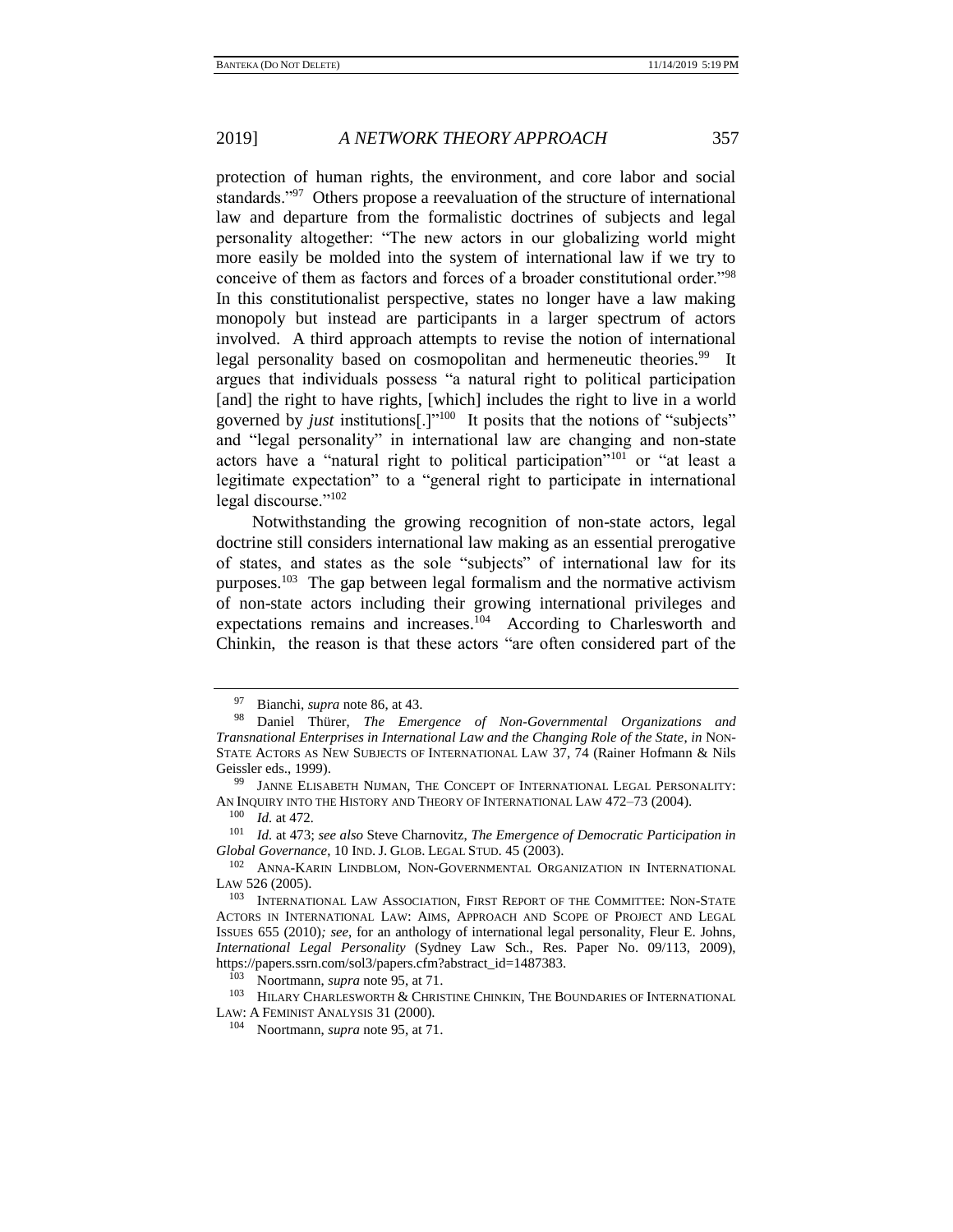'private' within the international legal arenas and part of the 'public' in the domestic fora."<sup>105</sup> But they equally acknowledge that the "location [of non-state actors] at the intersection between public and private spheres illustrates the changing boundaries of International Law."<sup>106</sup> This tension between the existing largely formalistic legal framework and the growing factual reality has been further complicated by questions of legitimacy, accountability, and a lack of democratic deficit of non-state actors.<sup>107</sup> While these objections are not necessarily without merit, they creep in due to lack of a more systematic representation and understanding of international law making that incorporates these actors and traces their effect. I propose instead that seeing international law making processes through the networks that facilitate them will allow us to map the actors involved, trace their effect, understand their synergies, and facilitate a framework that is a measured reflection of international law making today.

## 2. Questions of Legitimacy

In addition to the changing role of state and non-state actors in international law, there are also theoretical and methodological concerns regarding any inclusion of non-state actors in international law making. These concerns involve: (1) whether the state is the only legitimate international law actor; (2) if not, whether non-state actors possess the sufficient elements to be considered legitimate; and (3) whether they can be held accountable for their practice.<sup>108</sup> Even though the debates on the nature and meaning of the term "legitimacy" are a long and arduous matter, we generally understand legitimacy as either a social concept or a normative concept. As a social matter, to be legitimate means to be accepted and recognized. As a normative matter, it means to be worthy of being recognized.<sup>109</sup> The two concepts are analytically and conceptually independent. For instance, the adoption of a standard such as the exclusion of women from voting may be socially legitimate if all members of a society recognize it as such. It would be normatively legitimate only if it conforms with currently accepted civil and human rights standards.

<span id="page-19-0"></span>There are two main ways of assessing normative legitimacy. According to the more utilitarian "outcome legitimacy," the more effective an actor or a circumstance is at delivering outcomes that are satisfactory to

<sup>&</sup>lt;sup>105</sup> CHARLESWORTH & CHINKIN, *supra* not[e 103.](#page-18-0)

 $\frac{106}{107}$  *Id.* 

<sup>&</sup>lt;sup>107</sup> Pollack & Shaffer, *supra* not[e 68,](#page-12-2) at 243.<br><sup>108</sup> **INTERNATIONAL LAW ASSOCIATION** *supr* 

<sup>108</sup> INTERNATIONAL LAW ASSOCIATION, *supra* not[e 103,](#page-18-0) at 645.<br><sup>109</sup> Anno Peters et al. *Towards*, Non-State Actors as Fi

Anne Peters et al., *Towards Non-State Actors as Effective*, *Legitimate and Accountable Standard Setters*, *in* NON-STATE ACTORS AS STANDARD SETTERS 492, 511 (Anne Peters et al. eds., 2009).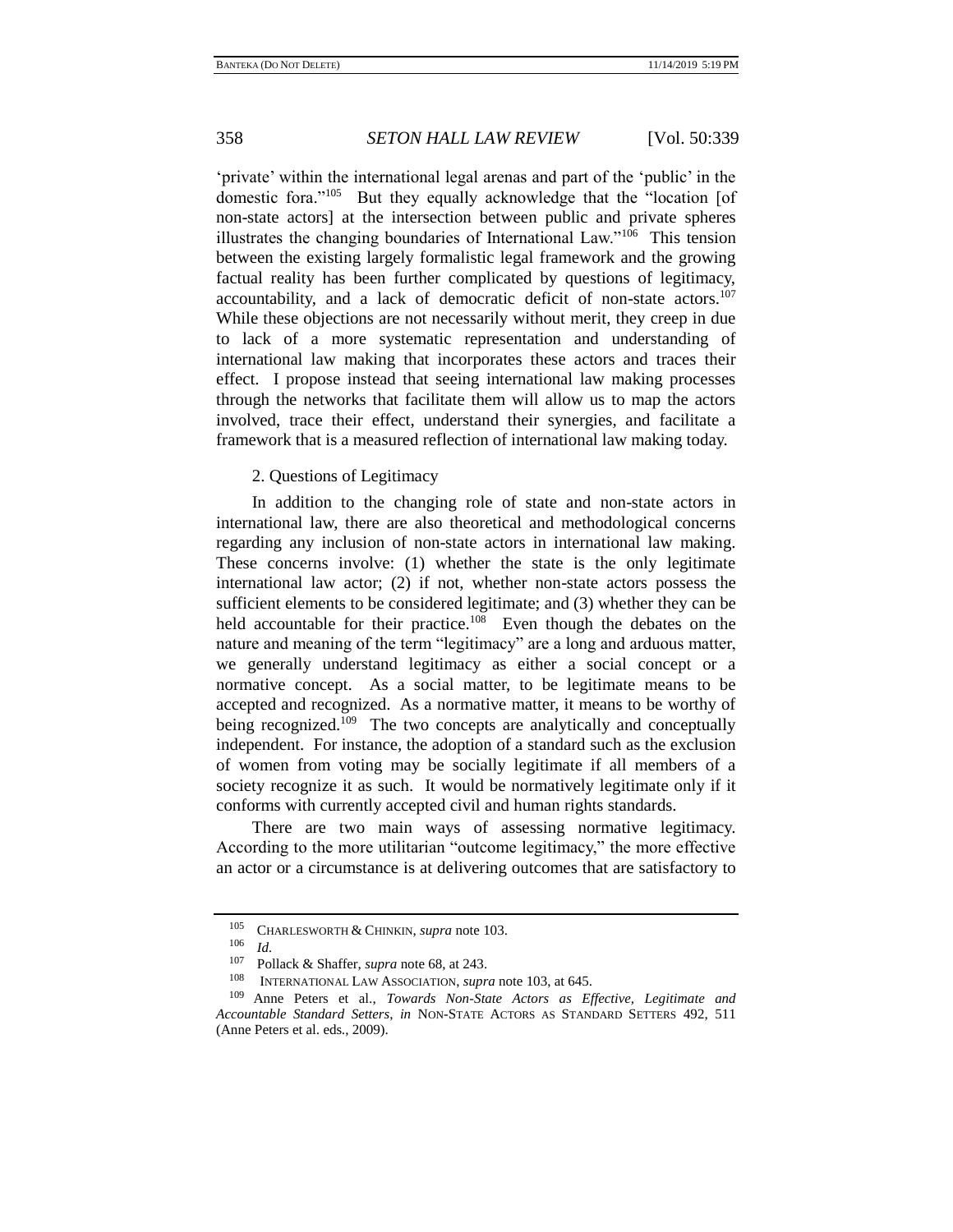the greater amount of people, the more legitimate they are.<sup>110</sup> On the other hand, "process legitimacy" attaches itself to the means through which these outcomes are achieved irrespective of their end quality; in other words whether the processes are fair, transparent, and accountable.<sup>111</sup> Typically, non-state actors receive attacks on both these legitimacy counts. Non-state actors exercising governance functions often trigger questions of transparency or accessibility when juxtaposed to elected government.<sup>112</sup> The relative flexibility and informality of their operations suggests, for some, that they do not fall under the same constraints imposed on more "formal" types of governance, including standards and procedures.<sup>113</sup>

Is there merit to these attacks? I think the answer is yes, in part. But we may resolve these legitimacy issues without abandoning attention on the undoubted involvement of non-state actors in international law and international law making. Many legitimacy objections over non-state actor participation are based on traditional, vertical, state-centric views of the international system. States are able to control the extent and quality of non-state actor participation in their constituencies, expand or restrict it at will, while exercising and maintaining their full traditional sovereignty.<sup>114</sup> The limited role carved out for non-state actors may well stem from transposing a legitimacy model that belongs to hierarchical legal and political structures into a more mixed and increasingly horizontal international landscape. Such an approach effectively attempts to draw an analogy between systems that, at least for purposes of legitimacy, are fundamentally distinct.

But even if we were to accept, for the sake of the argument, that, currently, non-state actors are treated under the correct legitimacy standard, the question remains: do we hold non-state actors to the same legitimacy requirements to which we hold the rest of the international system? Andrew Moravcisk has argued that it is important not to impose more rigid legitimacy requirements on non-state actors than we do on states.<sup>115</sup> While non-state actors are often attacked for legitimacy gaps because they are compared to idealized democratic systems and formalistic notions of

Anne-Marie Slaughter, *The Power and Legitimacy of Government Networks*, *in* SOCIETY FOR INTERNATIONAL DIALOGUE, THE PARTNERSHIP PRINCIPLE, NEW FORMS OF GOVERNANCE IN THE 21ST CENTURY 7 (2004).

 $\frac{111}{112}$  *Id.* 

 $\frac{112}{113}$  *Id.* 

 $\frac{113}{114}$  *Id.* 

<sup>114</sup> *See* Asher Alkoby, *Non-State Actors and the Legitimacy of International Environmental Law*, 3 NON-STATE ACTORS INT'L L. 23, 70, 88–89 (2003).

<sup>115</sup> Andrew Moravcisk, *Is There a "Democratic Deficit" in World Politics? A Framework for Analysis*, 39 GOV'T & OPPOSITION 336, 337 (2004).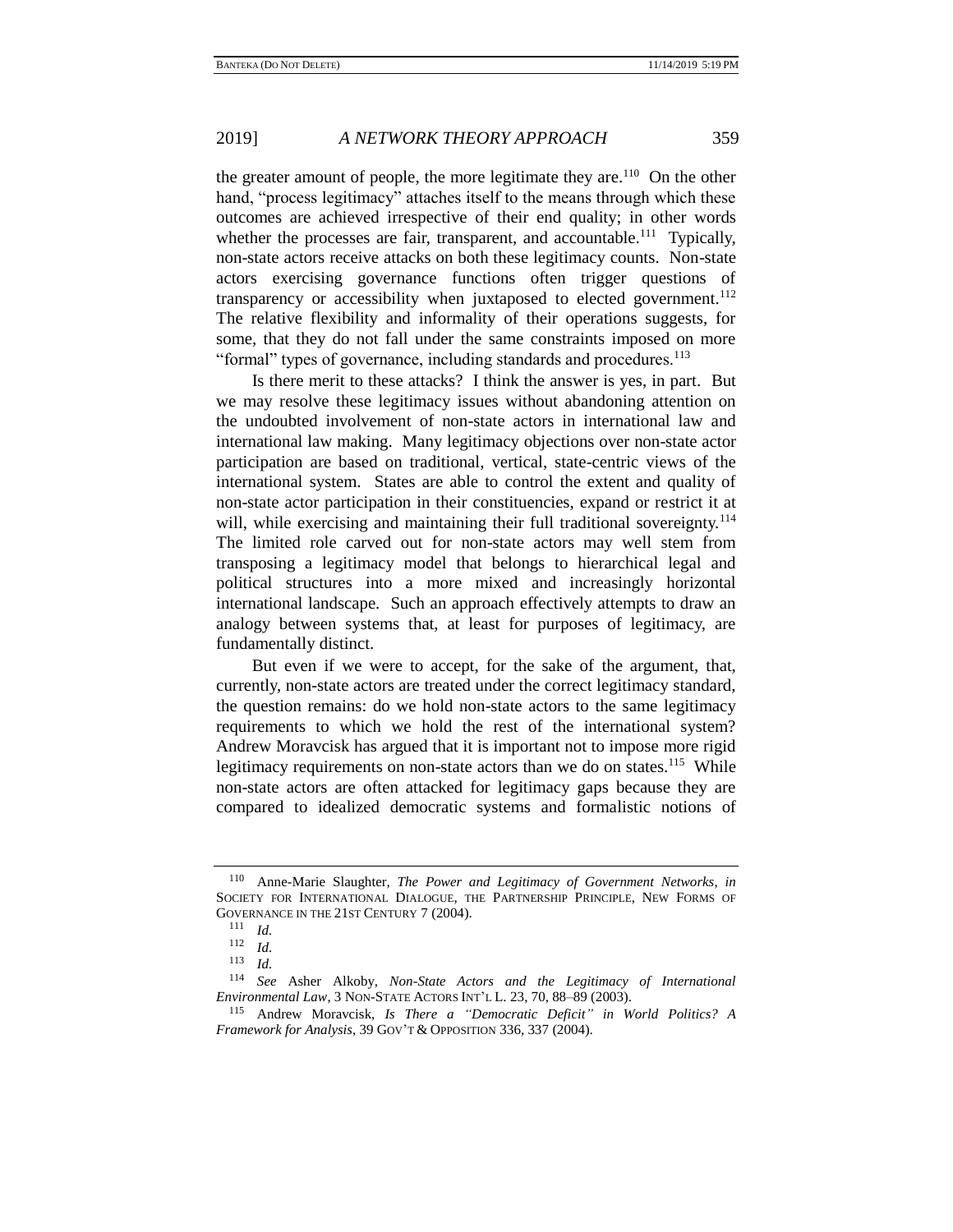legitimacy, we do not often hold states to such standards in practice.<sup>116</sup> Where states do not live up to their expected legitimacy standards, holding non-state actors against idealized forms of state governance instead of "real world" standards may seem, in itself, rather "illegitimate."

<span id="page-21-0"></span>To examine non-state actors' outcome legitimacy, it is helpful to ask why non-state actors get involved in international relations in the first place? In established systems, new actors emerge when there is need for political authority and private regulation, and an empty institutional space to fill.<sup>117</sup> In such "institutional voids," the roles, expectations, and objectives of agencies are unclear, and private action comes in to resolve the need for regulation, and to increase clarity and transparency.<sup>118</sup> These institutional voids may be intended or unintended.<sup>119</sup> States may deliberately cease certain fields and leave it to private actors to fill in the gap, or the gap may be the result of unintended independent processes that create a demand for additional regulation states can't immediately deliver. $120$ 

Authority issues aside, the practical reality of non-state actors has overcome prior reflection.<sup>121</sup> These actors operate in the international sphere, shape agendas, and participate in international law making processes. Their legitimacy is largely tied with their efficacy and outcome. These non-state actors even go beyond the reach of states in certain aspects by effecting change and creating new models for behavior, like determining new standards and policies in human rights, or proposing new environmental regulations.<sup>122</sup> Non-state actors' involvement in humanitarian activities has led to the adoption of more and better humanitarian law and policies by states.<sup>123</sup> As non-state actors involvement in international law making increases, the level of closed-door diplomacy decreases, making these processes more transparent. Non-state actors increasingly hold specialized knowledge due to their often-singular

 $\frac{116}{117}$  *Id.* 

<sup>117</sup> *See* Bas Arts, *Non-State Actors in Global Governance: Three Faces of Power*, 2003/4 PREPRINTS AUS DER MAX-PLANCK-PROJEKTGRUPPE RECHT DER GEMEINSCHAFTSGÜETER 34 (2003).

<sup>118</sup> *See* Maarten Hajer, *Policy Without Policy? Policy Analysis and the Institutional Void*, 36 POL'Y SCI. 175, 181 (2003).

Arts, *supra* note 117.

<sup>120</sup> Arts, *supra* note [117,](#page-21-0) at 34.

<sup>121</sup> *See* Richard Langhorne, *The Diplomacy of Non-State Actors*, 16 DIPL. & STATECRAFT 331, 331 (2005).

<sup>122</sup> *See generally* Kristine Kern & Harriet Bulkeley, *Cities, Europeanization and Multi-Level Governance: Governing Climate Change Through Transnational Municipal Networks*, 47 J. COMMON MKT. STUD. 309, 309 (2009).

<sup>123</sup> *See* Cenap Cakmak, *Civil Society Actors in International Law and World Politics: Definition, Conceptual Framework, Problems*, 6 INT'L J. CIV. SOC'Y L. 7, 30 (2008).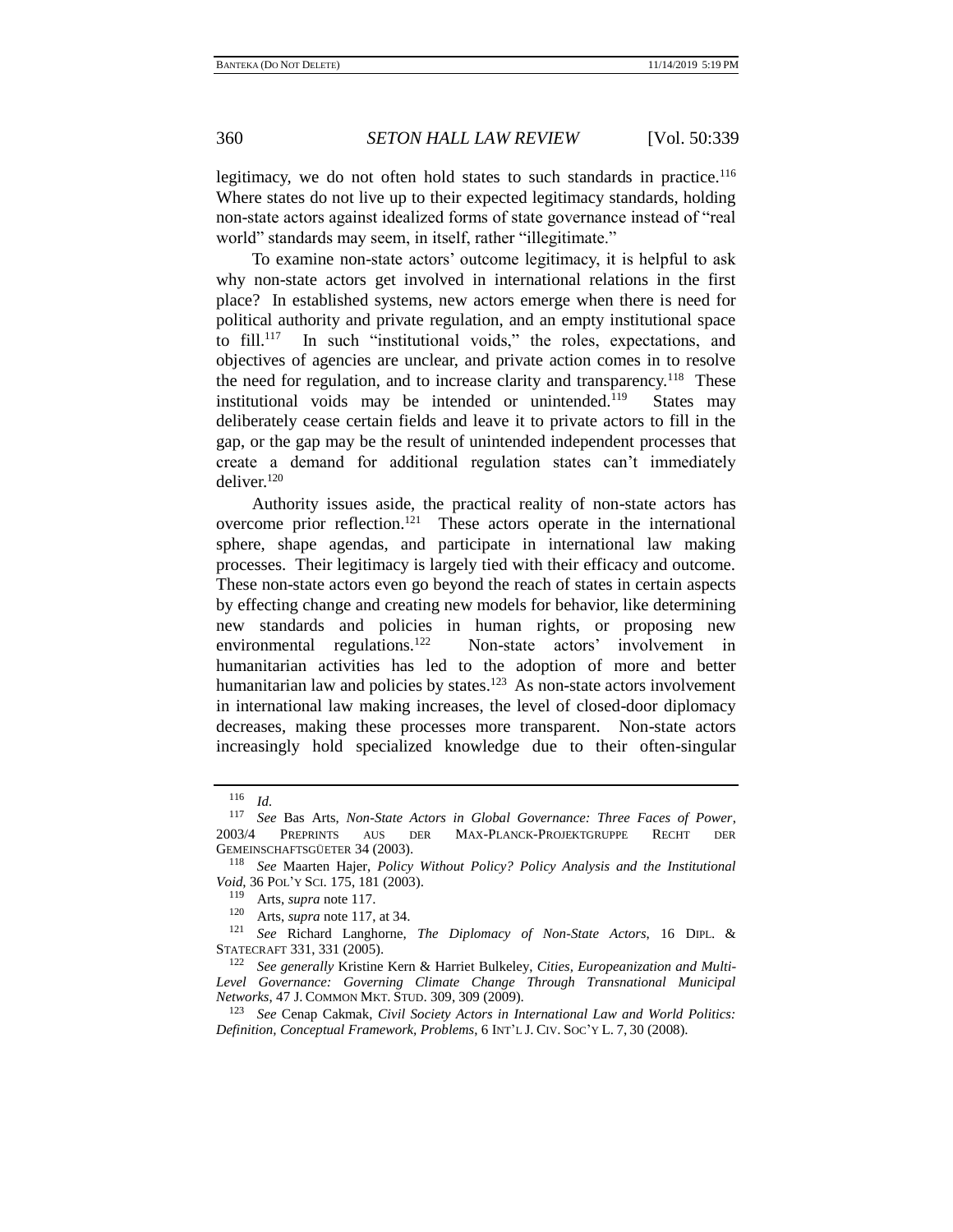grassroots experience and relationship to the conditions affecting communities on the ground.<sup>124</sup> This unique perspective renders non-state actors crucial for holding governments accountable.<sup>125</sup> This is particularly evident on issues of economic development, environmental protection, or civilian protection from certain categories of weapons such as antipersonnel landmines.<sup>126</sup> Insofar as these non-state actors efficiently fill in the intended or unintended public authority and regulation gaps of the state, they gain outcome legitimacy.

<span id="page-22-0"></span>It is true that the justification for non-state actors' exercise of governance has been "primarily if not exclusively instrumental."<sup>127</sup> Nonstate actors demonstrate that they can provide "benefits that cannot otherwise be obtained."<sup>128</sup> Brunkhorst argues that non-state actors may make legitimacy claims based on outcome legitimacy "through the positive effect [they have] for the people or peoples of the world," but they lack process legitimacy due to their lack of democratic participation and control.<sup>129</sup> What is more, non-state actor involvement in international decision-making has increased the level of scrutiny applied to their process legitimacy. But how do we evaluate this legitimacy?

The way non-state actors operate and manage themselves, including their relationship with their constituencies are factors that would normally apply towards their process legitimacy.<sup>130</sup> But unlike democratic states, non-state actors have no electoral mandate and thus have not been legitimated by those over whom they claim to exercise political authority.

<sup>124</sup> *See* Tim Büthe, *Governance Through Private Authority: Non-State Actors in World Politics*, 58 J. INT'L AFF. 281, 289 (2004).

<sup>125</sup> Tim Büthe, *Governance Through Private Authority: Non-State Actors in World Politics*, 58 J. INT'L AFF. 281, 289 (2004).

<sup>126</sup> *See id.*; Asher Alkoby, *Non-State Actors and the Legitimacy of International Environmental Law*, 3 NON-STATE ACTORS & INT'L L. 23, 33 (2003) ("By providing scientific expertise and by exercising their increasing political power, NGOs act to shape the global environmental agenda. Lack of information and scientific uncertainty often become barriers to global efforts to combat environmental degradation. This is why in recent years, NGOs have had the opportunity to play an important role in the processes that led to many of the conferences where international environmental treaties were negotiated and signed."); *id.* at 26 ("Nongovernmental organizations (NGOs), business corporations and other nonstate entities have become increasingly influential in international environmental lawmaking processes. They initiate international action to address environmental concerns; influence the negotiating process of treaties and other legal instruments, and help monitor state compliance with international norms. Yet they are usually not afforded legal status, and their roles are generally not secured in international institutional arrangements.").

<sup>127</sup> Allen Buchanan & Robert O. Keohane, *The Legitimacy of Global Governance Institutions*, 20 ETHICS & INT'L AFFAIRS 405, 422 (2006).

<sup>128</sup> *Id.*

<sup>129</sup> Peters et al., *supra* not[e 109,](#page-19-0) at 225.

<sup>130</sup> Matthew Bolton & Thomas Nash, *The Role of Middle Power-NGO Coalitions in Global Policy: The Case of the Cluster Munitions Ban*, 1 GLOBAL POL'Y 172, 181 (2010).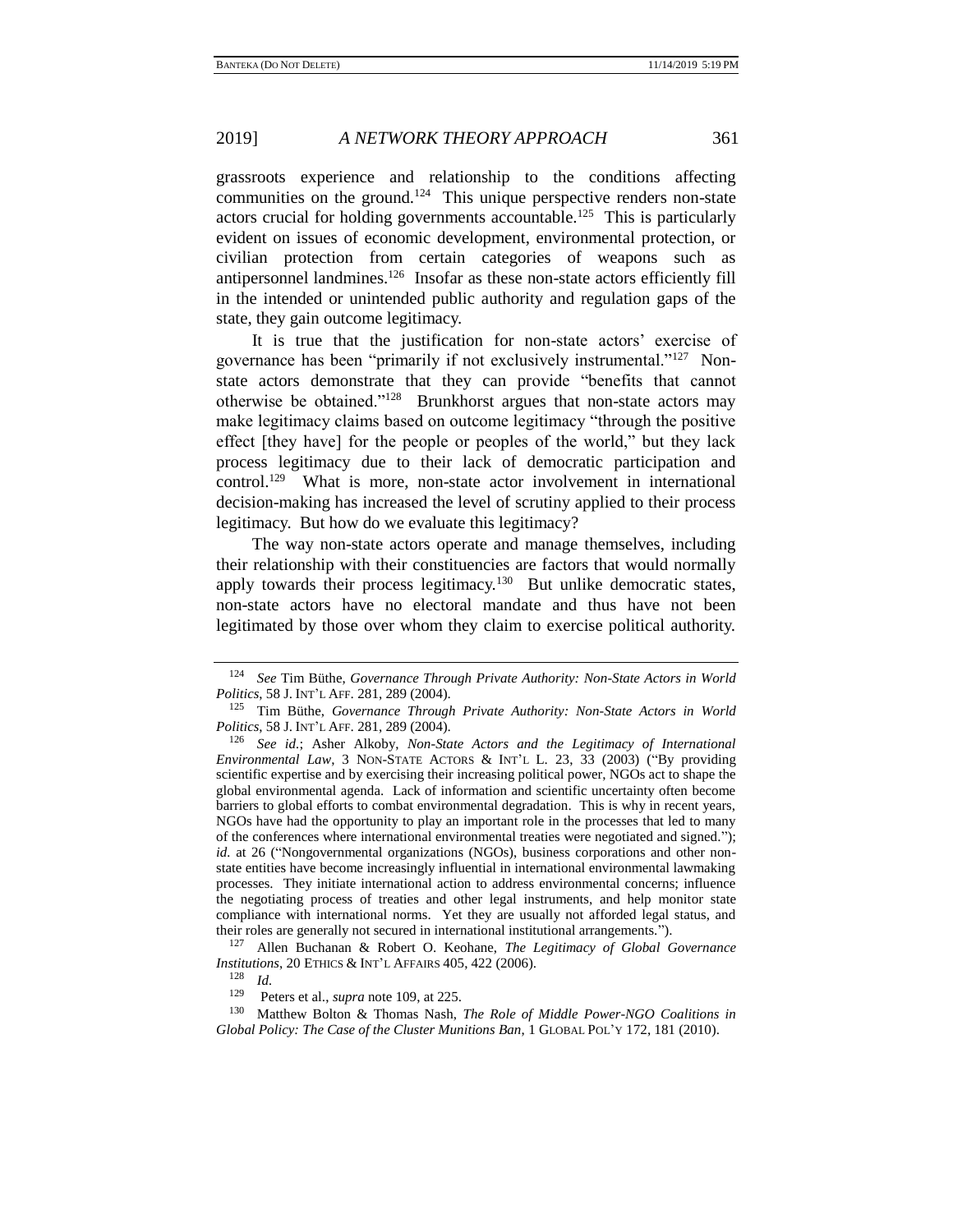This objection became known as the "global democratic deficit" of nonstate actors notably after the 1999 Ministerial Conference of the World Trade Organization when the "international system's lack of transparency, accountability, and citizen inclusiveness became a major political issue."<sup>131</sup> This largely shared notion of democratic legitimacy often presumes that the legitimacy of a government and the legitimacy of a non-state actor are of the same kind and attach to the same type of relations with their constituencies. However, the expression of constituencies' support is different towards governments and non-state actors. While governments receive their public support through elections, public support for non-state actors may be demonstrated through other forms of participation such as membership, voluntary work, endorsement of their strategies and causes, financial donations, or even social media following. The origin of such legitimacy thus differs and attaches to the authority the non-state actor exerts based on their perceived ability to address a certain type of institutional void through its specialized knowledge and expertise, or its exemplary principles and values.<sup>132</sup>

In a world where non-state actors *de facto* exercise political authority, "there is a direct relationship between the relevant global governance institution and the actors to whom the normative provision is addressed."<sup>133</sup> This not only suggests that non-state actors derive their legitimacy from their position in the global governance system, but also that the system itself derives its legitimacy from the link these non-state actors establish between its institutions and their constituency.<sup>134</sup> This legitimacy must be offered voluntarily; non-state actors cannot force it but rather attract or inspire it. Their legitimacy will then depend on the period they are capable of retaining the constituency support, which is not guaranteed for a specific time unlike that of the elected government. When the non-state actors lose this support, they then suffer a democratic deficit and cease to be legitimate.

## 3. Questions of Accountability

As non-state actors gain more significant institutional power, a natural question lingers: to whom are they accountable?<sup>135</sup> Just like legitimacy, accountability is also a relational concept that is socially and discursively

<sup>131</sup> Andrew L. Strauss, *Considering Global Democracy - An Introduction to the Symposium: Envisioning a More Democratic Global System*, 13 WIDENER L. REV. [i], [i] (2007).

<sup>132</sup> DEBORAH D. AVANT ET AL., WHO GOVERNS THE GLOBE? 114 (Deborah D. Avant et al. eds., 2010).

<sup>&</sup>lt;sup>133</sup> Peters et al., *supra* note [109,](#page-19-0) at 232.<br><sup>134</sup> Arts, *supra* pote 117, at 34.

<sup>&</sup>lt;sup>134</sup> Arts, *supra* note [117,](#page-21-0) at 34.<br><sup>135</sup> Bithe *supra* pote 126 at 28

<sup>135</sup> Büthe, *supra* note [126,](#page-22-0) at 289.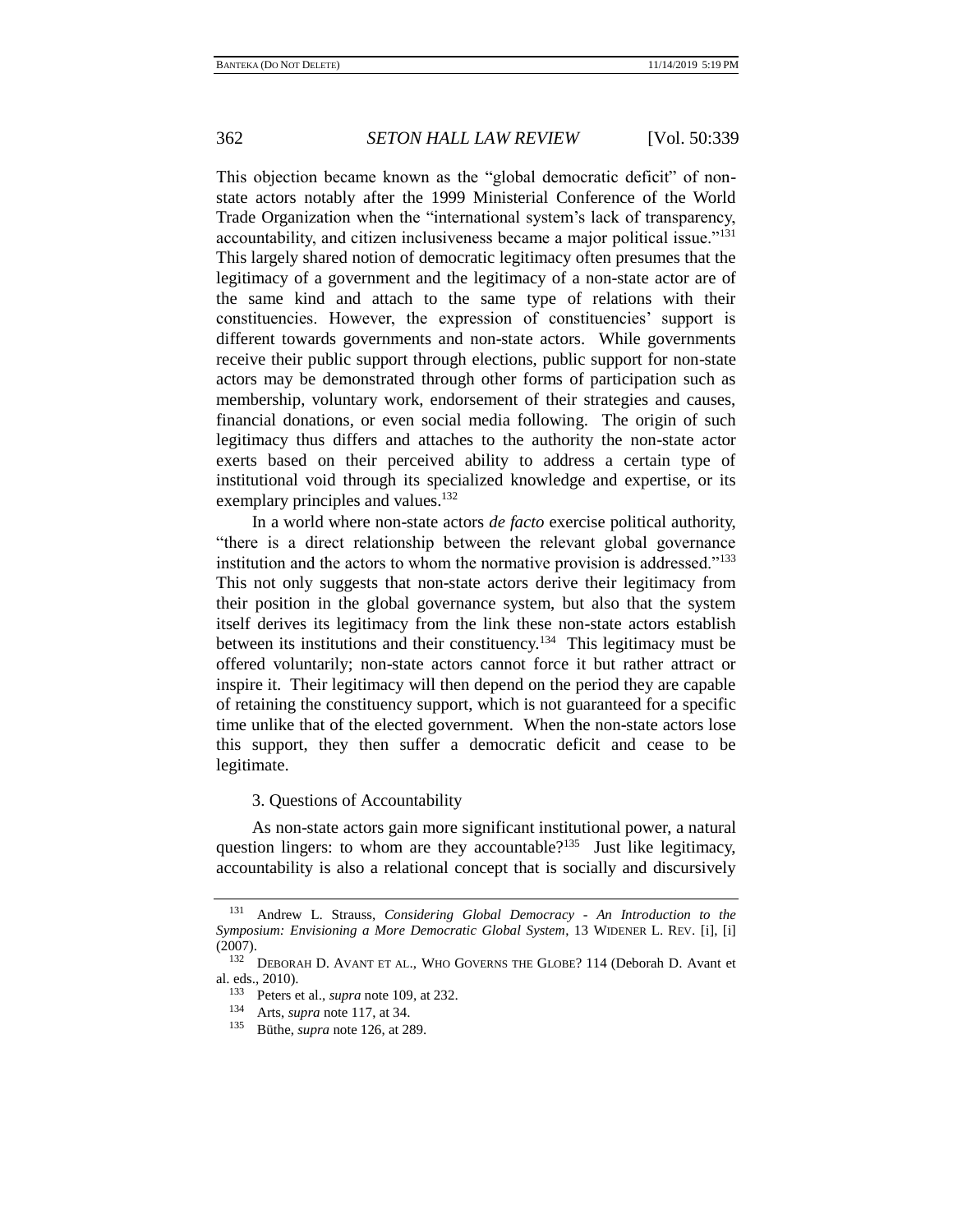constituted. Edwards and Hume define it as "the means by which individuals and organizations report to a recognized authority (or authorities) and are held responsible for their actions."<sup>136</sup> Other scholars expand this perspective by proposing that accountability is not only about being "held responsible" by others, but also about "taking responsibility" for oneself.<sup>137</sup> This gives accountability two forms, one external as "an obligation to meet prescribed standards of behavior,"<sup>138</sup> and one internal as "felt responsibility."<sup>139</sup> The objection that non-state actors' increasing influence is disproportionate because of their lack of accountability is an objection to the role of non-state actors in international law processes. In assessing this objection, framing is of the essence. The answer to the question, "are non-state actors currently adequately accountable?", the answer is, likely no. But in a world where the role of these actors is not only identified but also understood, the important question to ask is, "can non-state actors become adequately accountable, and how?" This is not to diminish the importance of the accountability critique but to frame the debate in a more constructive manner.

The earlier "subjects doctrine" issue also speaks to accountability. Even though non-state actors are granted key roles within legal and legislative arrangements, their official status under international law remains uncertain. These actors are still relatively undiscovered since states "have not yet agreed on a standard for NGOs [and other non-state actors] operating in the transnational sphere."<sup>140</sup> But the landscape for nonstate actor accountability isn't as blurry as it may seem. The ILC has adopted the Articles on the Responsibility of International Organizations  $(RIO)^{141}$  setting new baselines regarding wrongful actions,  $142$  consequences and standards of attribution,  $143$  and reparation.  $144$  The progress made in the International Organizations sphere suggests that accountability deserves greater significance and can be fleshed out with the necessary political will

<sup>136</sup> Michael Edwards & David Hulme, *Too Close for Comfort? The Impact of Official Aid on Nongovernmental Organizations*, 24 WORLD DEV. 961, 967 (1996).

<sup>137</sup> Andrea Cornwall et al., *Accountability Through Participation: Developing Workable Partnership Models in the Health Sector*, 31 INST. DEV. STUD. BULL. 1, 3 (2000).

<sup>138</sup> Laura B. Chisolm, *Accountability of Nonprofit Organizations and Those Who Control Them: The Legal Framework*, 6 NONPROFIT MGMT. & LEADERSHIP 141, 141 (1995).

<sup>139</sup> Ronald E. Fry, *Accountability in Organizational Life: Problem or Opportunity for Nonprofits?*, 6 NONPROFIT MGMT. & LEADERSHIP 181, 181 (1995).

<sup>140</sup> Kerstin Martens, *Examining the (Non-)Status of NGOs in International Law*, 10 IND. J. GLOBAL LEGAL STUD. 1, 23 (2003).

<sup>&</sup>lt;sup>141</sup> Int'l Law Comm'n, Rep. on the Work of Its Sixty-Third Session, U.N. Doc. A/CN.4/SER.A/2011/Add.1 (Part 2), at 40 (2011).

 $\frac{142}{143}$  *Id.* at Art. 3.

*Id.* at Art. 6–9.

<sup>144</sup> *Id.* at 42, Art. 31.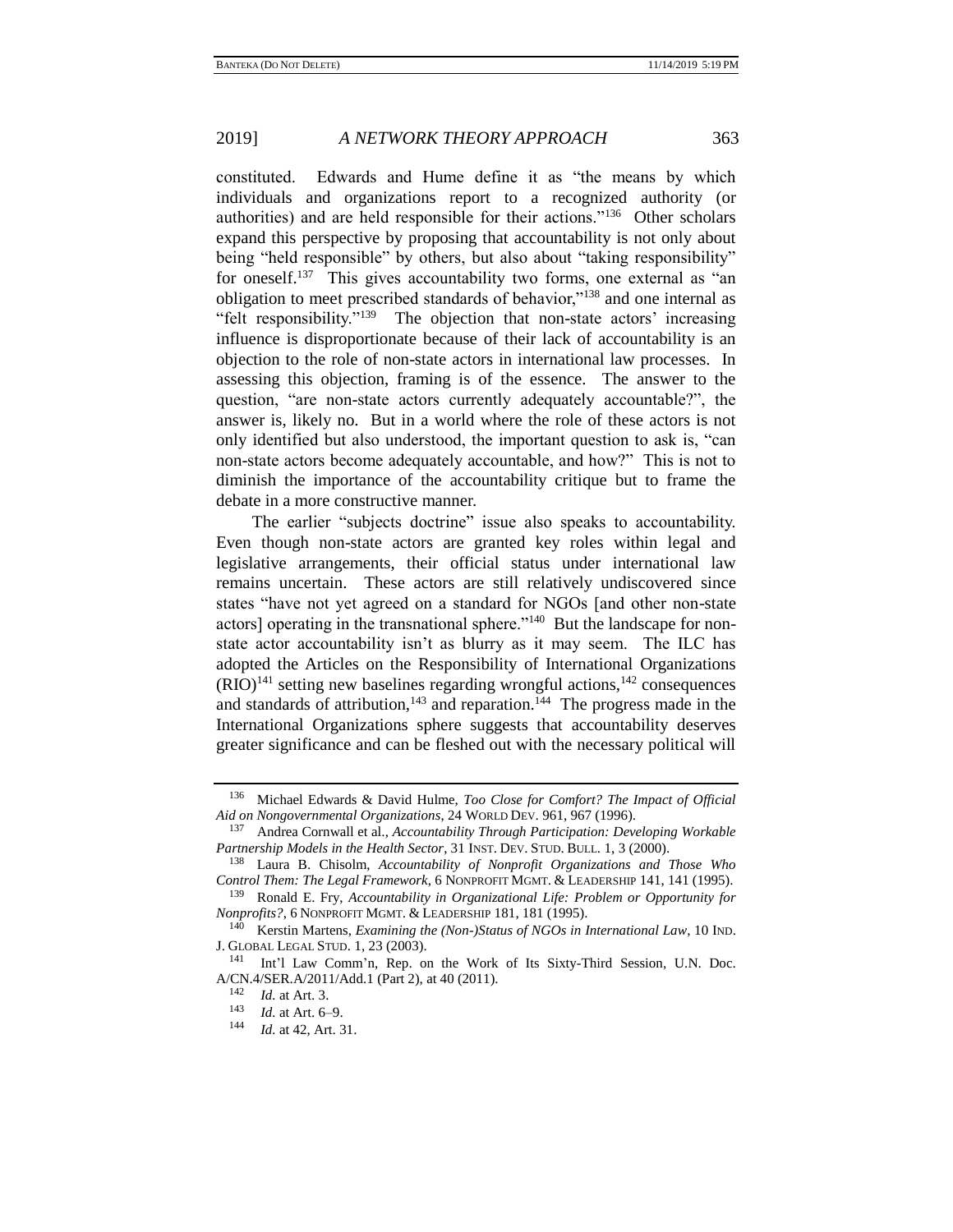and right approach.

NGOs have encountered similar demands for accountability particularly after the Greenpeace-Brent Spar incident. There, Greenpeace was criticized for significantly overstating the potential environmental damage of the Brent Spar oilrig sinking in the North Sea based on a prior environmental impact assessment.<sup>145</sup> Greenpeace was successful in convincing Shell to dismantle the oilrig on land but it was later discovered that sinking it would have been a safer and more environmentally friendly option.<sup>146</sup> This episode not only bruised the credibility and reputation of Greenpeace but also opened up the debate for NGOs' liability under international law. On the other hand, the United Nations Framework Convention on Climate Change (UNFCCC) has successfully developed a "code of conduct," which includes guidelines on "etiquette, safety, and participation in meetings" within its "constituency" system for NGOs.<sup>147</sup> Despite this development, NGOs, like most other non-state actors, do not generally incur legal liability for their actions on the international sphere.<sup>148</sup>

But one may question whether the same type of legal liability is in fact a possible or even desirable form of accountability, given the nature of the services and operations some non-state actors provide as public-good entities, and the possible "unrecoverable costs caused by their resistance action."<sup>149</sup> This does not mean that NGOs and other non-state actors should evade all kinds of accountability towards the public, themselves, and their members. Most public institutions are held to a set of standards, which may also extend to non-state actors. Accountability mechanisms that are already in use and can be extended or institutionalized such as reports and disclosure statements, evaluations, performance assessments, self-

<sup>145</sup> *See generally* INTERNATIONAL LAW ASSOCIATION, *supra* note [103.](#page-18-0)

<sup>146</sup> *See*, for an account of the episode: GRANT JORDAN, SHELL, GREENPEACE AND THE BRENT SPAR 12 (2001). Greenpeace still defends that recycling was the best option. *See 1995 - Shell Reverses Decision to Dump the Brent Spar*, GREENPEACE INT'L, https://www.greenpeace.org/archive-international/en/about/history/Victories-timeline/Brent-Spar/ (last visited Oct. 15, 2019). Sinking would, amongst others, be environmentally friendly, in that it enables coral growth on the decommissioned oil rigs. *See* Niall Bell & Jan Smith, *Coral Growing on North Sea Oil Rights*, 402 NATURE 601, 601 (1999).

<sup>147</sup> UNITED NATIONS CLIMATE CHANGE SECRETARIAT, GUIDELINES FOR THE PARTICIPATION OF REPRESENTATIVES OF NON-GOVERNMENTAL ORGANIZATIONS AT MEETINGS OF THE BODIES OF THE UNITED NATIONS FRAMEWORK CONVENTION ON CLIMATE CHANGE 1, 2–5 (Mar. 2003). *See* BARBARA K. WOODWARD, GLOBAL CIVIL SOCIETY IN INTERNATIONAL LAWMAKING AND GLOBAL GOVERNANCE: THEORY AND PRACTICE 311 (2010).

<sup>&</sup>lt;sup>148</sup> RAINER HOFMANN & NILS GEISSLER, NON-STATE ACTORS AS NEW SUBJECTS OF INTERNATIONAL LAW 81 (1999).

<sup>149</sup> REPHAEL HAREL BEN-ARI, THE LEGAL STATUS OF INTERNATIONAL NON-GOVERNMENTAL ORGANIZATIONS: ANALYSIS OF PAST AND PRESENT INITIATIVES (1912-2012) 60 (2013).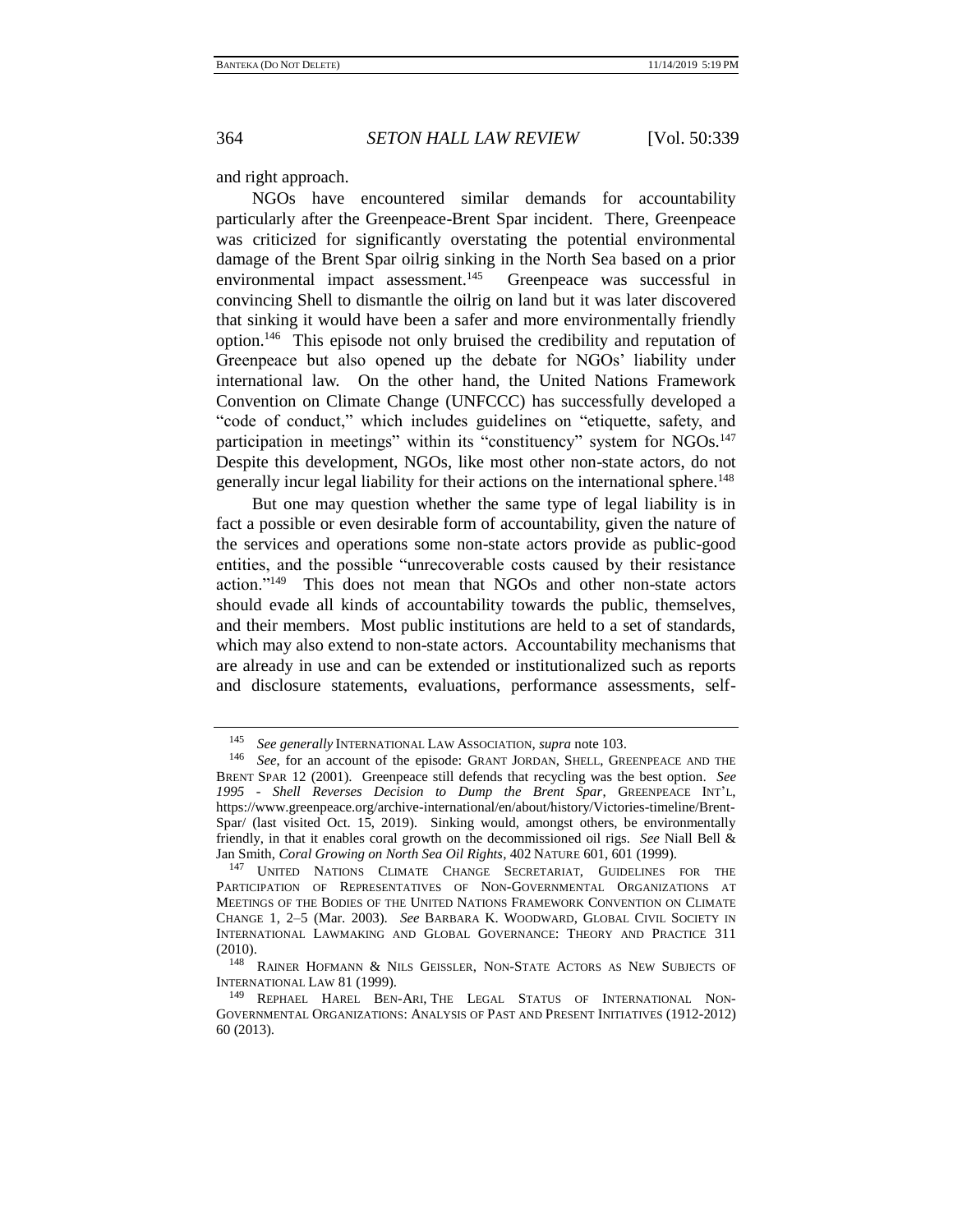regulation, and social audits are different types of accountability mechanisms that may better fit the different qualities of non-state actors. In the event that these actors fail to meet their standards, they may become subject to sanctions, such as the shrinking size of their membership or support base, the reduction of their financial resources, the shaming and attack on their reputation in the eyes of their peers and public opinion, and decreased media attention and exposure.<sup>150</sup> The Global Accountability Index is one of the relatively new initiatives that measures and compares the accountability of transnational actors including non-state actors based on their transparency, evaluation, participation, and complaint response mechanisms.<sup>151</sup> Empirically measuring accountability helps shift the debate into the right direction, from a purely theoretical one to that of tangible analysis and effect. Like the legitimacy objection, the accountability skepticism is certainly present and valid. Instead of discounting non-state actors and their involvement altogether, however, the more constructive shift is to assess how and in what forms accountability may expand to them.

## III. MANNERS OF CONNECTION IN NETWORKS

## A. *Short Introduction to Network Theory and Analysis*

To establish the framework and the tools that allow us to see international law differently, we need a different kind of perspective and a new methodological approach. The first step we took to this end was to undertake a conceptual shift regarding the kind of structures in which contemporary international law making takes place. The previous part prepared us to view the international system as a web of multiple actors and networks instead of only states as unitary hierarchical actors. In this world, the development of international law is not limited to the boundaries of sovereign power but depends upon the connection, density, and intensity of ties across these boundaries, and among actors. 152 To achieve this shift of our perspective and analysis, this part sets up the methodological framework within which we can examine networks as structures in and of themselves, but also networks as actors in a larger international networked system.<sup>153</sup> That is because agency and structure are viewed as deeply intertwined and interdependent. Giddens describes this interdependence as the duality of structure, "according to [which] the structural properties of

<sup>150</sup> Peter Grabosky, *Beyond Responsive Regulation: The Expanding Role of Non-State Actors in the Regulatory Process*, 7 REG. & GOVERNANCE 114, 119 (2013).

<sup>151</sup> Peters et al., *supra* note [109,](#page-19-0) at 279.

<sup>&</sup>lt;sup>152</sup> *See* Bianchi, *supra* note [86,](#page-15-0) at 41 n.7.<br><sup>153</sup> SLAUGUEED *supra* pote 71, at 34

SLAUGHTER, *supra* not[e 71,](#page-12-0) at 34.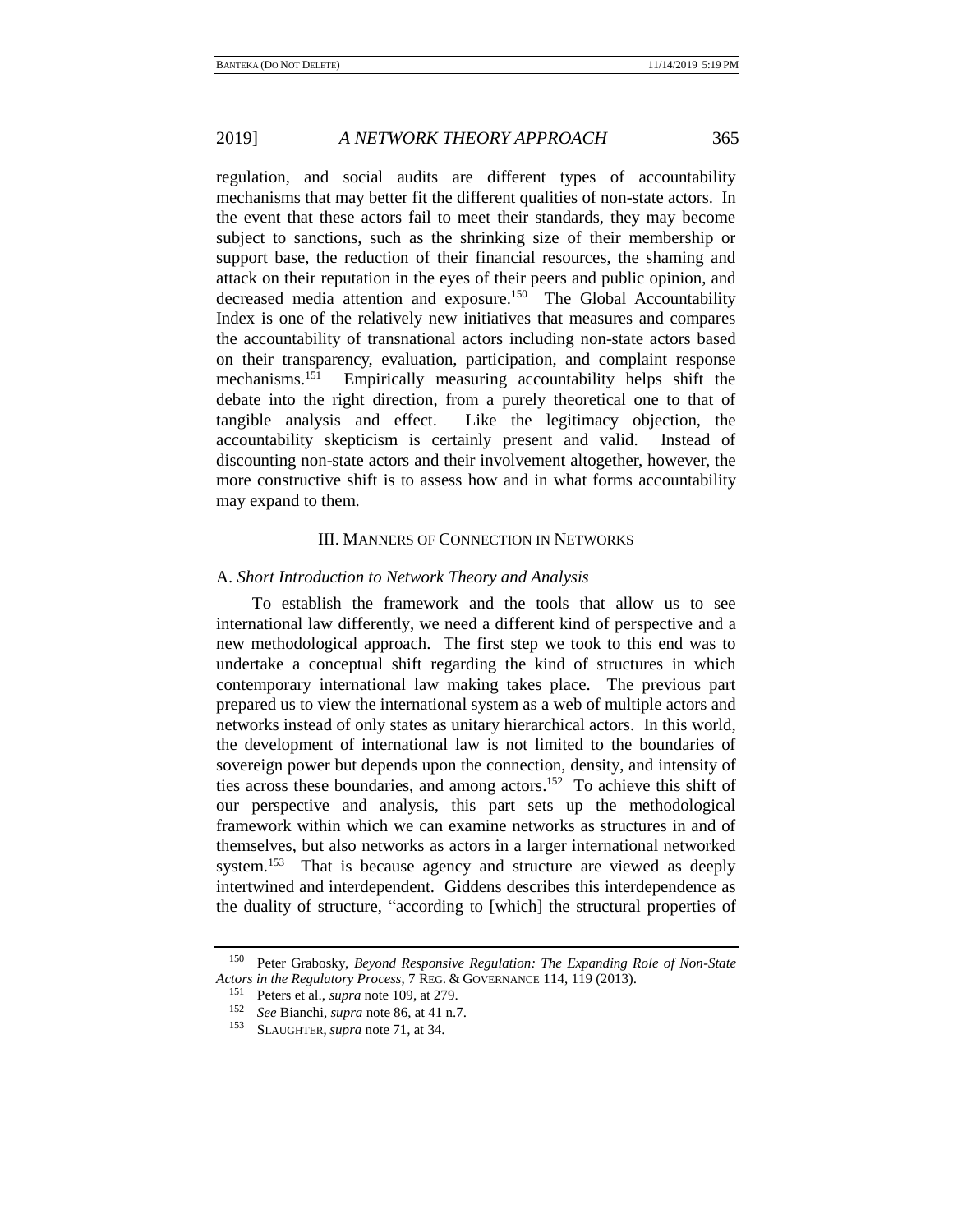<span id="page-27-0"></span>

social systems are both medium and outcome of the practices they recursively organize."<sup>154</sup> Agency is bound by structures at the same time as agency brings about and changes those structures that determine the conditions of action.<sup>155</sup> Analyzing networks of international law making as structures will help us assess how the structure of the network affects the actors within the international law making processes. Examining networks as actors will shed light on the role and impact networks have on the making of international law when they interact with other actors or networks.

Researchers across disciplines have, over the years, also developed a set of tools for understanding networks through analyzing and modeling them. These tools are mathematical, statistical, and computational, and tell us something about a network that may not be visible to the naked eye. In this Part, I will introduce the basic tools used to describe and analyze networks that can be helpful in the process of analyzing international legislative action. Often, these tools start from a simple representation of the network and proceed with a series of calculations that answer different questions such as which actors are best connected, how actors cluster together, and even whether and how resources, information, or normative prescriptions emerge and diffuse in a network. These tools exist in the abstract and may be applied to any system that we can represent in network form. But not all of these tools are useful every time—rather, their usefulness is largely dependent on the network and specific questions the researcher poses. What these measurements and calculations represent, however, is the available toolbox that we can use to address most enquiries in the process of understanding networks in general, and the networks involved in international law making in particular. Most of these tools come from social network analysis and its application of graph theory, the branch of mathematics that addresses networks.<sup>156</sup>

<span id="page-27-1"></span>First, social network analysis is a collection of ideas, measures, and tools for relational analysis designed to understand the most important features of social structures.<sup>157</sup> Researchers often use it to explore social relations and structures to better conceptualize and organize them but also to understand their material outcomes.<sup>158</sup> The indispensable elements of all networks are actors with relations that represent any contact, connection, or

<sup>&</sup>lt;sup>154</sup> ANTHONY GIDDENS, THE CONSTITUTION OF SOCIETY 25 (1984).

**See COLIN WIGHT, AGENTS, STRUCTURES AND INTERNATIONAL RELATIONS: POLITICS** AS ONTOLOGY 101 (2006).

<sup>156</sup> *See* ALI KAVEH, OPTIMAL ANALYSIS OF STRUCTURES BY CONCEPTS OF SYMMETRY AND REGULARITY 15 (2013).

<sup>&</sup>lt;sup>157</sup> JOHN SCOTT, SOCIAL NETWORK ANALYSIS: A HANDBOOK 85 (3d ed. 2017).<br><sup>158</sup> Id

*Id.*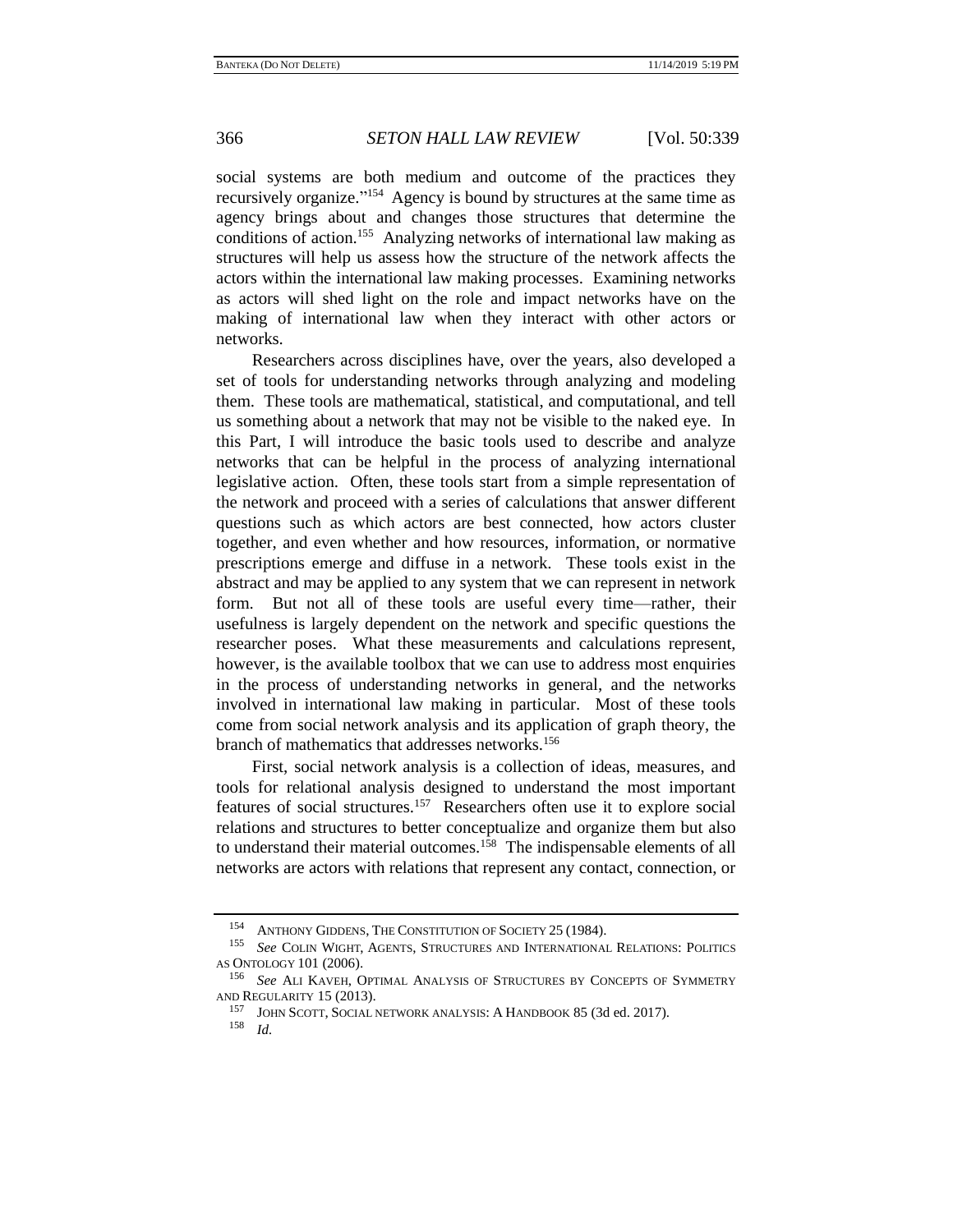<span id="page-28-0"></span>tie between any of at least two of them.<sup>159</sup> Social network analysis focuses on these relationships as they are defined as links among certain nodes. After introducing the basics of social network analysis, I address its metrics for quantifying network structure and discuss some of the most relevant patterns that networks reveal when we apply these social network analysis metrics to the study of networks in international law making.

Second, graph theory comes in to analyze and visualize these connections. Graphs are the mathematical structures used to portray pairwise relations between actors.<sup>160</sup> Remember the seven bridges of the Koningsberg problem? Well, graph theory has made leaps and bounds since Euler's graph assisted with this problem's solution. The main advantage of graphs is their powerful way of representing structured data. 161 Graph visualizations thus represent the nodes and links of a network in a way that promotes easier understanding of the structures and relationships represented by the graph. Graph theory will help us transform our multi-dimensional world and its phenomena into a two-dimensional graph of nodes (actors) and edges (links), to quantify these relationships, and to formalize their properties through algorithms. This Article only includes a fraction of graph theory's tools, focusing on the ones that are most relevant to the study of networks responsible for the making of international law. Seeing this different perspective of the world allows us to understand the wide spectrum of actors, structures, and designs involved in international law making today.

<span id="page-28-1"></span>Sociologists first used social network analysis to explain social behavior by examining the structural patterns of community ties, hypothesizing that these patterns determined the social behavior of the actors involved.<sup>162</sup> Social network analysis undertakes as the primary unit of inquiry the social relation that connects members in a social system instead of the agents themselves. It is grounded on the intuitive idea that the patterns of social ties that actors are embedded in have important consequences for those actors, and are able to shape their perceptions, attitudes, and actions.<sup>163</sup> Wasserman and Faust have proposed the four

<sup>159</sup> DAVID KNOKE & SONG YANG, SOCIAL NETWORK ANALYSIS 6–7 (2d ed. 2008).

<sup>160</sup> FABRIZIO DE VICO FALLANI & FABIO BABILONI, THE GRAPH THEORETICAL APPROACH IN BRAIN FUNCTIONAL NETWORKS: THEORY AND APPLICATIONS 13 (2010).

<sup>161</sup> Horst Bunke & Michel Neuhaus, *Graph Matching—Exact and Error-Tolerant Methods and the Automatic Learning of Edit Costs*, *in* MINING GRAPH DATA 17, 17 (Diane J. Cook & Lawrence B. Holder eds., 2006).

<sup>162</sup> Barry Wellman, *Studying Personal Communities*, *in* SOCIAL STRUCTURE AND NETWORK ANALYSIS 61, 63–64 (Peter V. Marsden & Nan Lin eds., 1982).

<sup>163</sup> Linton C. Freeman, *The Development of Social Network Analysis: A Study in the Sociology of Science*, 27 SOC. NETWORKS 377 (2005); KNOKE & YANG, *supra* note [159,](#page-27-0) at 63–64.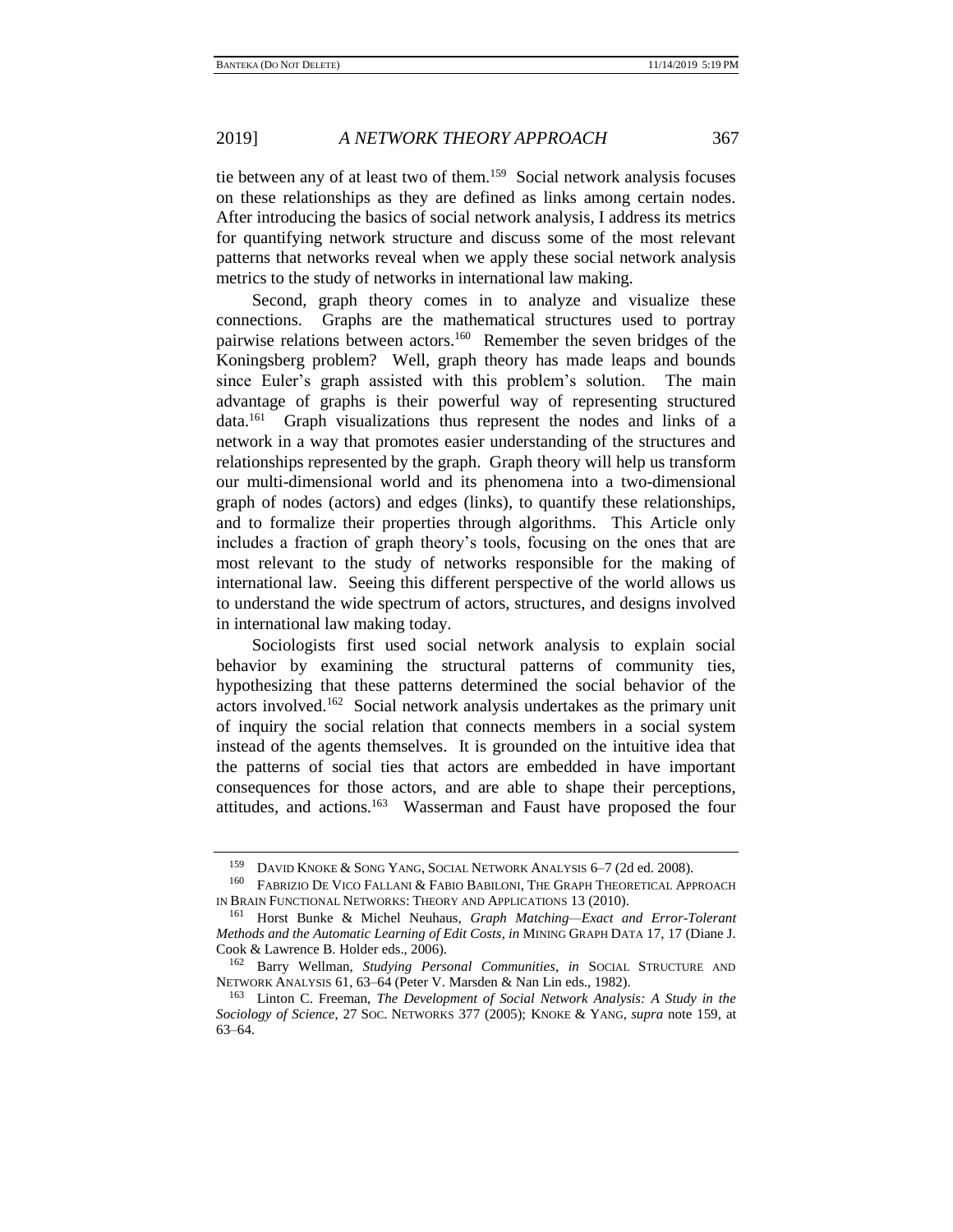broadly accepted principles of social network analysis: $164$  (1) the agents and their actions are not autonomous or independent but rather interdependent;<sup>165</sup> (2) the ties between nodes are the channels through which material or non-material resources flow; $166$  (3) the structures of the network may constrain or enable agents' individual action;<sup>167</sup> and  $(4)$ network structures may be studied as long-term patterns among the individual nodes.<sup>168</sup> This framework allows for an empirical calculation of the relationships involved, a mapping of these relationships on the basis of connection, a tangible display of the effects these relationships produce within and for the network, and an evaluation of the network structure as a whole. $169$ 

Perhaps the most important benefit of social networks analysis is its ability to escape the narrow vision of the actor-centered analysis we often encounter in international law. Instead of focusing only on the attributes of a single actor or a given number of actors, it targets the associations among these actors,<sup>170</sup> and their ability to enable or constrain agents.<sup>171</sup> In this way, social network analysis complements already existing methods by offering an additional lens that focuses on actors' associations. By proposing that patterned relations among actors influence social entities beyond their individual attributes, social network analysis can infuse a theoretical framework with an empirical basis for the sources and effects of social action, including that leading to international law making.<sup>172</sup> By making use of statistical analysis and applying the quantitative tools of linear algebra and graph theory to the identification of organizational structures and their effects, $173$  social network analysis exposes our framework for understanding international law making to an entirely new dimension.

<span id="page-29-0"></span><sup>164</sup> STANLEY WASSERMAN & KATHERINE FAUST, SOCIAL NETWORK ANALYSIS: METHODS AND APPLICATIONS 4, 8 (2004).

<sup>165</sup> *Id.*; *see also* Hafner-Burton et al., *supra* not[e 88,](#page-15-1) at 562; Scott D. Gest & Thomas A. Kindermann, *Analysis of Static Social Networks and Their Developmental Effects*, *in* HANDBOOK OF DEVELOPMENTAL RESEARCH METHODS 577, 580 (Brett Laursen et al. eds.,  $2012$ ).<br>166

<sup>166</sup> WASSERMAN & FAUST, *supra* note [164,](#page-28-0) at 4; Wellman, *supra* note [162;](#page-28-1) Hafner-Burton et al., *supra* not[e 88,](#page-15-1) at 562.

<sup>167</sup> WASSERMAN & FAUST, *supra* note [164,](#page-28-0) at 4; Wellman, *supra* note [162;](#page-28-1) Hafner-Burton et al., *supra* not[e 88,](#page-15-1) at 562.

<sup>168</sup> WASSERMAN & FAUST, *supra* note [164,](#page-28-0) at 4; Wellman, *supra* note [162;](#page-28-1) Hafner-Burton et al., *supra* not[e 88,](#page-15-1) at 562.

<sup>169</sup> Hafner-Burton et al., *supra* note [88,](#page-15-1) at 562–63.

<sup>170</sup> Hafner-Burton et al., *supra* note [88,](#page-15-1) at 562.

<sup>171</sup> Hafner-Burton et al., *supra* note [88,](#page-15-1) at 560.<br><sup>172</sup> JAN MCCULOHET AL SOCIAL NETWORK A

IAN MCCULLOH ET AL., SOCIAL NETWORK ANALYSIS WITH APPLICATIONS 13 (2013).

<sup>173</sup> *Id.*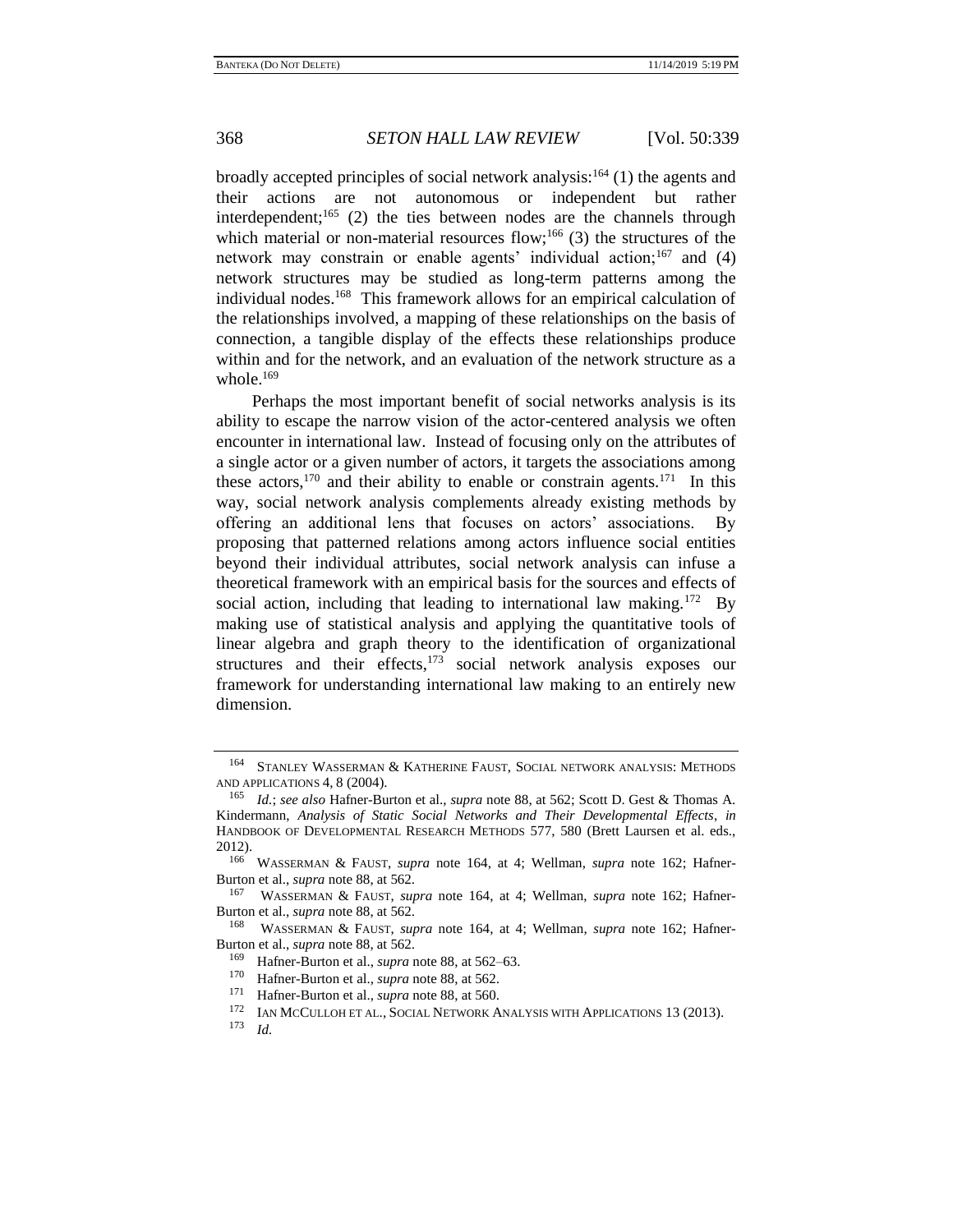<span id="page-30-0"></span>But just like all research methods, social network analysis has its limitations. Its primary limitation stems from the realization that the social and, by extension, the legal worlds, consist of more than just social structures.<sup>174</sup> Social network analysis is constrained to addressing structural relations.<sup>175</sup> Yet many of the issues that relate to the study of social action require an additional set of analytical tools to address aspects that are not as easily quantifiable. For example, intention, rationality, or subjectivity within social environments may influence networks, but these factors are more difficult for social network analysis to assess alone.<sup>176</sup> But even though social network analysis has some analytical limitations, it is open to complement and be complemented by other differently limited approaches.<sup>177</sup> Because of its generality and flexibility, social network analysis can cut across the boundaries of traditional discipline distinction without becoming antagonistic with other disciplines or methods.<sup>178</sup> For instance, as social network analysis does not have data collection methods specific to it, it borrows data collection methodologies from other disciplines.<sup>179</sup> This disciplinary fluidity and the versatility of its methods and tools allow social network analysis to address some of the most complex aspects of social structure and the attributes of individual actors that arise from their relations with others.<sup>180</sup>

<span id="page-30-2"></span>In social sciences, social network analysis has become a strong methodology that complements standard statistical analysis. It has been defined, applied, and tested in several research fields from anthropology and sociology to organizational behavior and history.<sup>181</sup> An "organized

<span id="page-30-1"></span>

<sup>&</sup>lt;sup>174</sup> JOHN SCOTT, WHAT IS SOCIAL NETWORK ANALYSIS? 85 (2012).

See David Knoke & Song Yang, Social NETWORK ANALYSIS 4-6 (2008).

<sup>176</sup> SCOTT, *supra note* [174;](#page-30-0) *See e.g.*, Dharshana Kasthurirathna, Michael Harre, and Mahendra Piraveenan, *Influence modelling using bounded rationality in social networks, in* PROCEEDINGS OF THE 2015 IEEE/ACM INTERNATIONAL CONFERENCE ON ADVANCES IN SOCIAL NETWORKS ANALYSIS AND MINING 2015 33–4 (Jian Pei, Fabrizio Silvestri, and Jie Tang eds. 2015).

<sup>177</sup> SCOTT, *supra note* [174,](#page-30-0) at 86; *See generally* KNOKE & YANG, *supra* note [159.](#page-27-0)

<sup>&</sup>lt;sup>178</sup> LINTON C. FREEMAN, THE DEVELOPMENT OF SOCIAL NETWORK ANALYSIS 4 (2004) ("The network field has developed important applications in research on: '. . . the study of occupational mobility, the impact of urbanization on individuals, the world political and economic system, community decision-making, social support, community, group problemsolving, diffusion, corporate interlocking, belief systems, social cognition, markets, sociology of science, exchange and power, consensus and social influence, and coalition formation . . . primate studies, computer-mediated communication, intra- and interorganizational studies, and marketing . . . health and illness, particularly AIDS.'").

<sup>179</sup> Stephen T. Ricken et al., *Tell Us Who: Guided Social Network Data Collection*, PROC. 43RD HAWAII INT'L CONF. SYS. SCI. 1 (2010).

<sup>180</sup> Robert Hanneman & Mark Riddle, *Centrality and Power*, INTRODUCTION TO SOC. NETWORK METHODS (2005), https://faculty.ucr.edu/~hanneman/nettext/.

<sup>&</sup>lt;sup>181</sup> AJITH ABRAHAM ET AL., COMPUTATIONAL SOCIAL NETWORK ANALYSIS: TRENDS, TOOLS AND RESEARCH ADVANCES 135 (2009).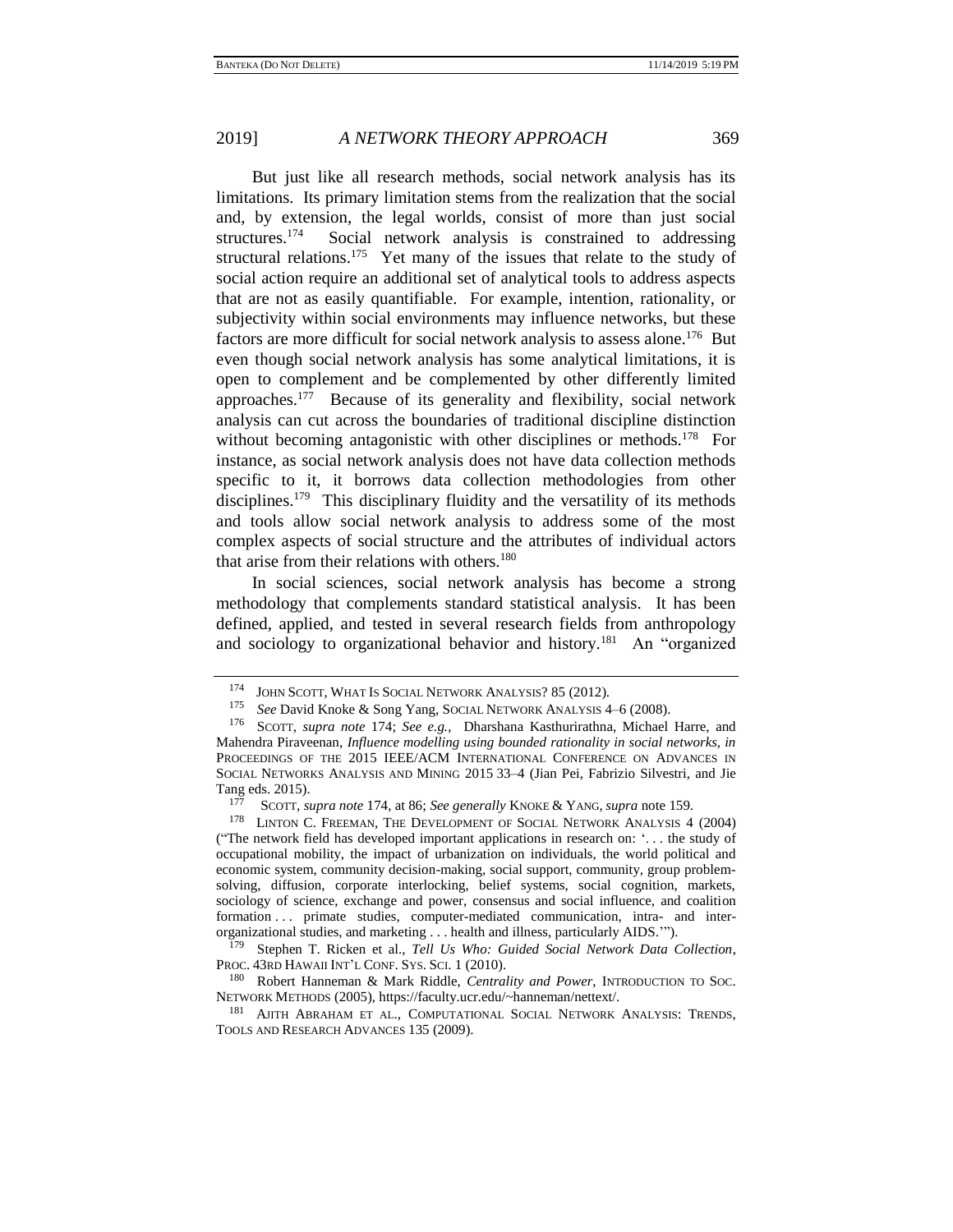paradigm" for a social network analysis enquiry includes an initial structural intuition based on relations that link actors, a strong set of empirical data, reliance on mathematical and computational models, development of graphic imagery and its analysis through visualization.<sup>182</sup> In social network analysis, regardless of whether one is collecting data on larger or smaller networks, one must specify a "boundary" that establishes which actors and relations are included within the network and which ones are excluded.<sup>183</sup> Without this boundary specification, particularly in larger networks, the number of possible links could increase exponentially as the number of actors increases. This could threaten to both outstrip the ability of the researcher to collect all necessary data and, in particularly large networks, the ability of the hardware and software to process this data computationally.

# B. *Why International Law, Why Now?*

What do these methods have to offer to international law making? First, the tools of network theory help us quantify and map actors' and networks' contributions to international legislative processes. This descriptive project allows us to clearly map and understand the wide spectrum of actors, structures, and designs involved in international law making. It provides a means to quantify the impact and effect of these actors individually and collectively on the making of international law irrespective of their *de jure* status in international legislative action and *fora*. In other words, this allows us to map states and non-state actors and investigate their actual, instead of expected, contribution to international legislative processes. Finally, network theory can help us to tailor networked solutions to existing international problems so that international legislative action can be more effective.

International law addresses problems that have triggered international legislative action requiring coordination, collaboration, regulation, allocation of resources, responsiveness to threats against the network and the network's actors, as well as means of normative enforcement and accountability. Network theory will help us map and examine the types of networks that emerge to address these problems through international legislative action, allowing us to recognize the full spectrum of actors involved in international law making and their precise effect. This will offer an empirical basis for current discussions on the role of various actors in international law, including their normative contribution and effect as well as their levels of *de facto* recognition by other actors of the

<sup>182</sup> FREEMAN, *supra* note [178,](#page-30-1) at 3.

<sup>183</sup> Edward O. Laumann et al., *The Boundary Specification Problem in Network Analysis*, *in* RESEARCH METHODS IN SOCIAL NETWORK ANALYSIS 61 (1989).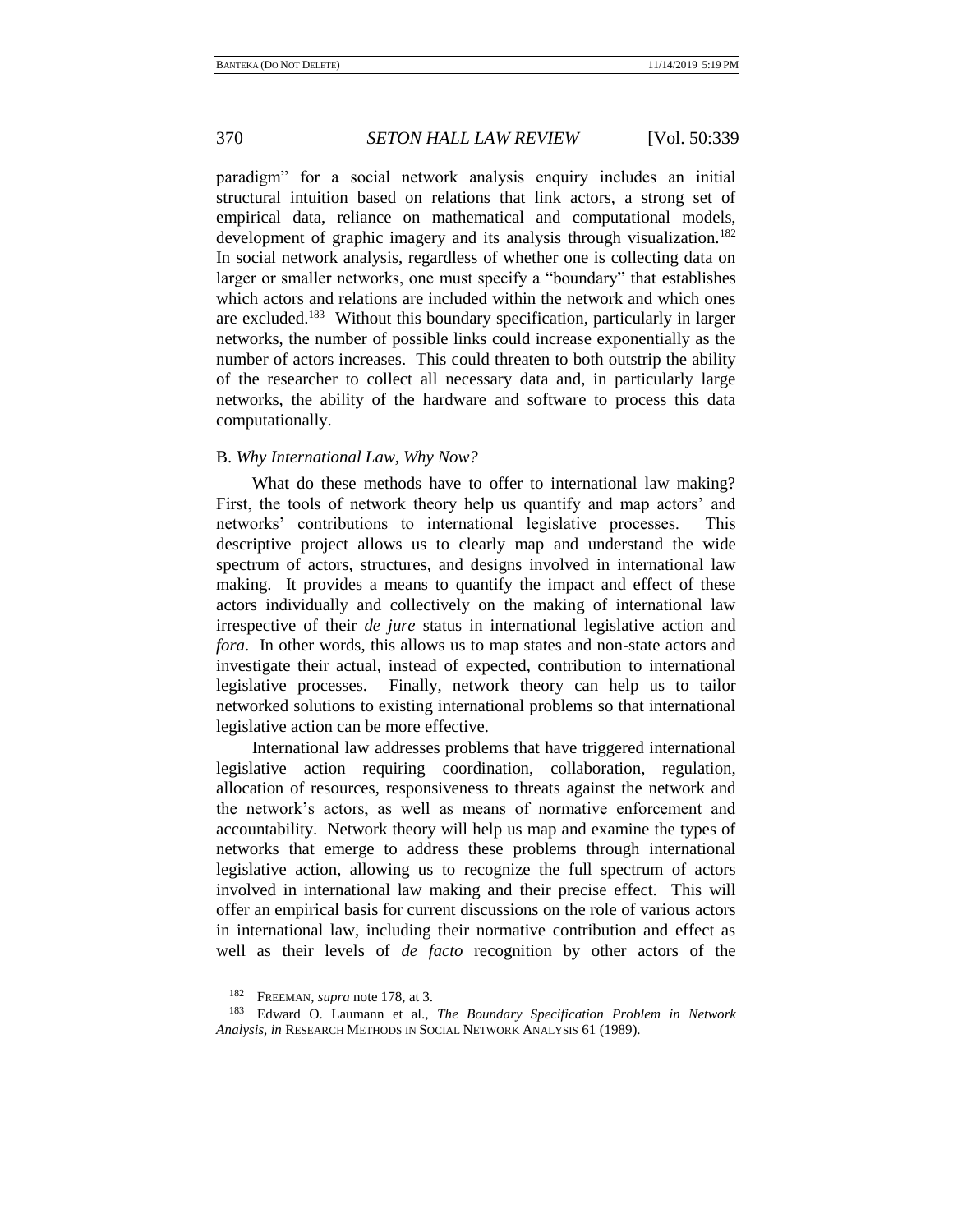international system. Thus, these methods make descriptive analytical contributions to international law.

<span id="page-32-0"></span>These methods also serve a more prescriptive analytical function for international law. A key question in the study of networks in international law is whether and under what terms networks are more effective at addressing problems through legislative processes than the other two existing structural forms of markets and hierarchies.<sup>184</sup> Network analysis not only allows us to measure and map the dynamics of actors in networks but also provides the springboard on which to build new frameworks for international legislative action. Network analysis paints a much clearer picture of whom to call upon when putting forward a legislative agenda, when to introduce a normative prescription on the basis of the legislative network's social capital, $185$  and how to best diffuse it based on the actors involved in each legislative process. Network analysis also helps us determine the most powerful actors or the leaders in various legislative networks, and to quantify the effect of their position to normative development. Finally, network analysis allows us to map how actors influence each other's normative preferences and outcomes, the preferences and outcomes of their networks and other networks, how these actors are likely to act based on the structures they are embedded in, and what they learn from each other. Understanding and integrating these insights is critical to mapping existing international legislative action and prescribing the means to enact successful international legislative action in the future.

And why use these methods in international law now? For decades, quantitative methods in international law boiled down to some primary datasets collected in the field of human rights and analyzed statistically from print or analogue datasets.<sup>186</sup> This was, in part, due to the scarcity of data and the difficulties of obtaining it at the time, and, in part, due to the narrower approach of traditional legal method. But data today has become an increasingly important driver of empirical legal research. The catch-all term "big data" refers to the exponential growth of available data as a product of increasing connectivity through the digital revolution.<sup>187</sup>

<sup>&</sup>lt;sup>184</sup> *See* Slaughter, *supra* note [71,](#page-12-0) at 36.<br><sup>185</sup> See generally JOIN SCOTT SOCIAL

See generally JOHN SCOTT, SOCIAL NETWORKS: CRITICAL CONCEPTS IN SOCIOLOGY 103 (2002); *see generally* JAMES S. COLEMAN, FOUNDATIONS OF SOCIAL THEORY (1990).

<sup>186</sup> Antoine Nouvet & Frederic Megret, *Quantitative Methods for Human Rights: From Statistics to "Big Data"*, RES. METHODOLOGIES LEGAL HUM. RTS. SCHOLARSHIP (2017).

<sup>&</sup>lt;sup>187</sup> Various strict quantitative definitions exist (for example: a dataset with over a billion data nodes). Various qualitative definitions exist (such as the dataset's approximation to capturing the entire data population we intend to measure, or the inability for typical database software tools to process data because it is too large, unstructured, and complex. This chapter emphasizes the importance of the digital. This is similar with the UN OHCHR's definition: "Extremely large data sets associated with new information technology and which can be analyzed computationally to reveal possible patterns, trends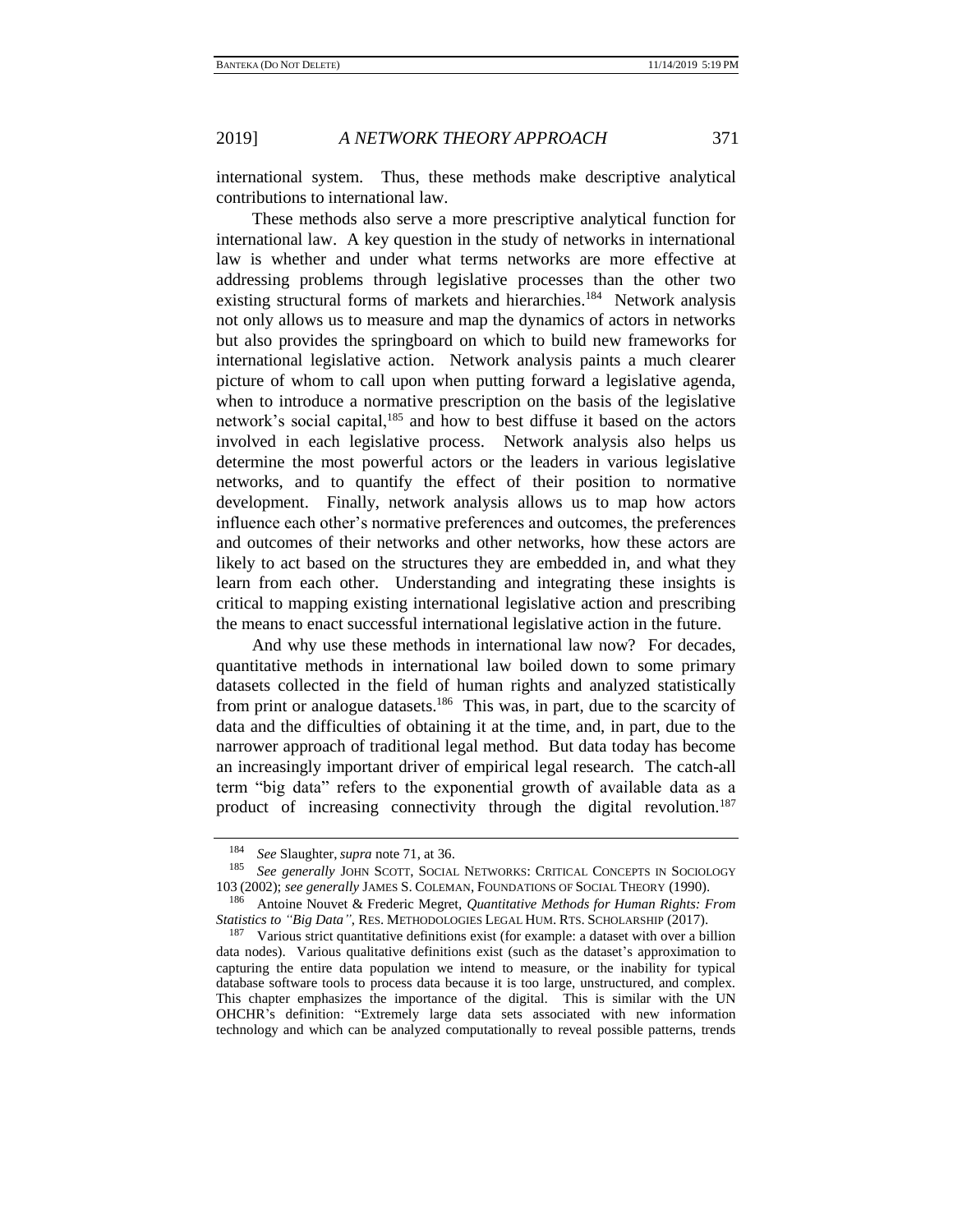Conceptually, big data in legal research is associated with three primary factors: First, the levels of connectivity and information diffusion through the internet have dramatically increased. Next, more than ever before, the advancements in search engines and creation of big databases and repositories are at the disposal of legal scholars. That is why researchers are beginning to become increasingly aware of their ability to treat primary material in the legal discipline as data. Finally, the increased interaction of international law with other disciplines provides international law researchers with new sets of methods and tools for processing large amounts of data, and introduces new approaches to legal enquiry that were less attractive in the past due to scarcity of such data or decreased ability to process it.

## 1. The Basic Network Properties

In the previous part, a network was defined as a collection of actors called nodes connected by links of relations called edges. When researchers represent networks in Figures, like Figure 1 below, circles represent nodes and lines connecting circles represent edges. A network is also called a "graph" in the language of mathematics. Mathematically, I will abbreviate a graph G as  $G = (V, E)$ , where V is the set of nodes and E is the set of edges. Then  $|V|$  is the total number of nodes, and  $|E|$  is the total number of edges in the graph  $G$ . If  $u$  and  $v$  are two nodes belonging to graph *G*, and there is an edge from *u* to *v*, then I write that  $(u, v) \in E$ , and say that v is a neighbor of u. For simplicity, I write  $(u, v)$  to represent the link between u and v, and also write  $(u, v) \in G$  to indicate that u and v are linked in and belong to  $(\epsilon)$  the network  $\mathcal{G}$ .



*Figure 1*

and correlations." *A Human Rights-Based Approach to Data*, UNITED NATIONS HUMAN RIGHTS OF THE HIGH COMMISSIONER (2018). RIGHTS OFFICE OF THE HIGH COMMISSIONER (2018), https://www.ohchr.org/Documents/Issues/HRIndicators/GuidanceNoteonApproachtoData.p df.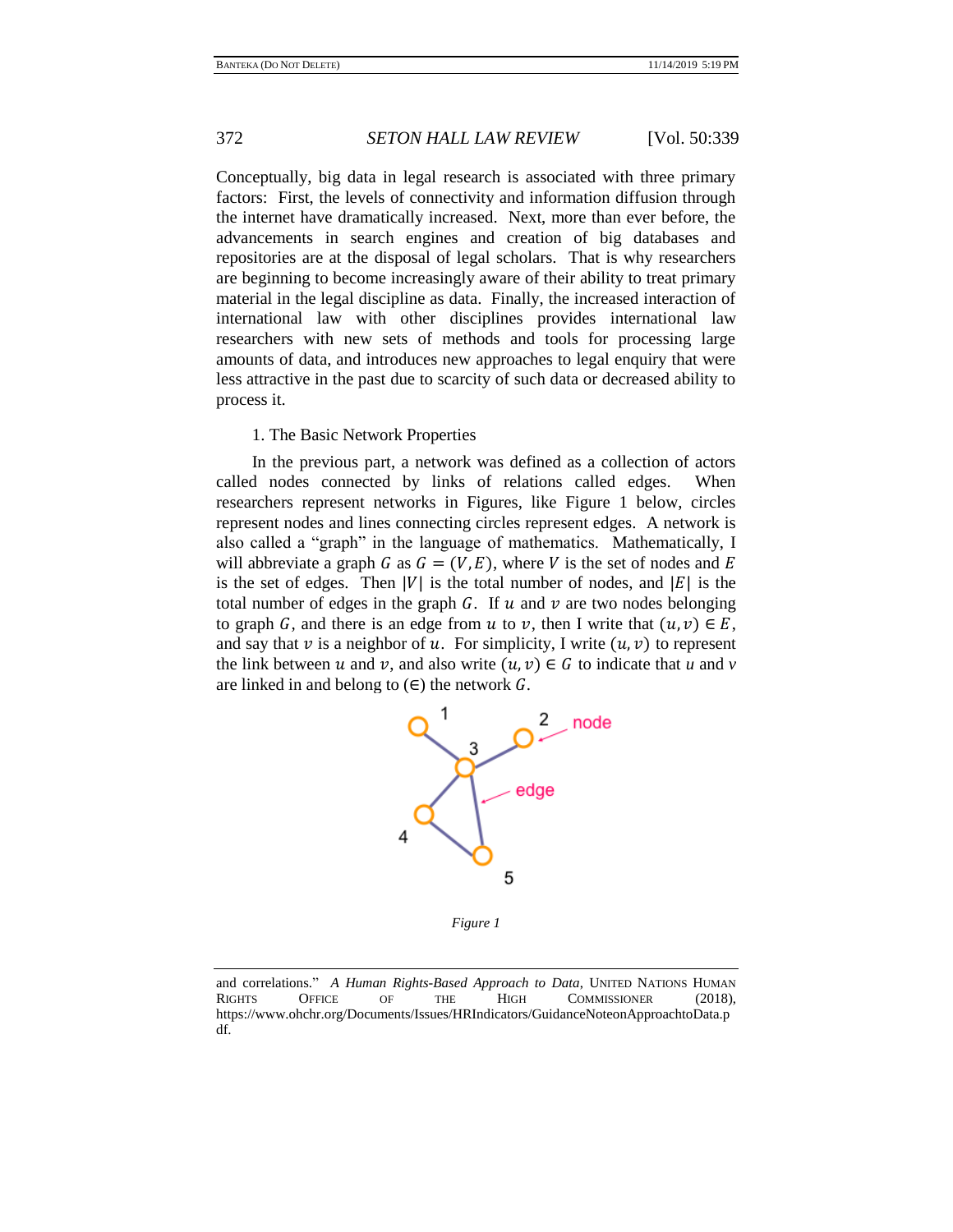There are many ways to mathematically represent a network. Consider the network in Figure 1 above. It has a given number of nodes that is  $n = 5$ . If we denote an edge between nodes 1 and 3 by (1,3) then we can describe the complete network by giving the specific number of nodes and a list of all edges. In the network above this is  $n = 5$  nodes and edges  $(1,3)$ ,  $(2,3)$ ,  $(3,4)$ ,  $(3,5)$ , and  $(4,5)$ . This representation of the edges is called an "edge list" and is useful in storing the data of a network to further analyze computationally. Networks may be directed or undirected depending on whether their edges are directed or undirected. A directed edge means that the edge has an orientation that is typically represented by using an arrow in the graph. In a directed graph, each edge has a certain direction pointing from one node to another node. We may think of directed edges as one-way streets so when traversing a directed edge from node to node we must always travel down the edge as prescribed by the arrow direction. Mathematically, a graph is directed if for any edge a,  $a_{u,v} \neq a_{v,u}$  and undirected if  $a_{u,v} = a_{v,u}$  for all  $u, v \in |V|$ . Notice the difference between Figures 1 and 2. Figure 2 below is a directed graph because the edges connecting its nodes indicate the direction with the arrows, while Figure 1 above is an undirected graph.



*Figure 2*

Another way to represent a network is its adjacency matrix. The adjacency matrix is a matrix that describes a graph by representing which nodes are adjacent to which other nodes in the graph. Two nodes are adjacent if they are joined by an edge  $a$ . A graph can then be described by its adjacency matrix  $A = (a_{u,v})$ . This is a square  $|V| \times |V|$  matrix with V representing the number of nodes in the graph, where each row and column corresponds to a node of graph G. In this matrix,  $a_{u,v} \in \{0,1\}$  represents the availability of an edge from node  $u$  to node  $v$ . To make the adjacency matrix of a graph we need to start by counting the number of nodes in the graph. Let us take the undirected network in Figure 1 above again. The graph has five nodes, so we need to make our adjacency matrix of size 5 by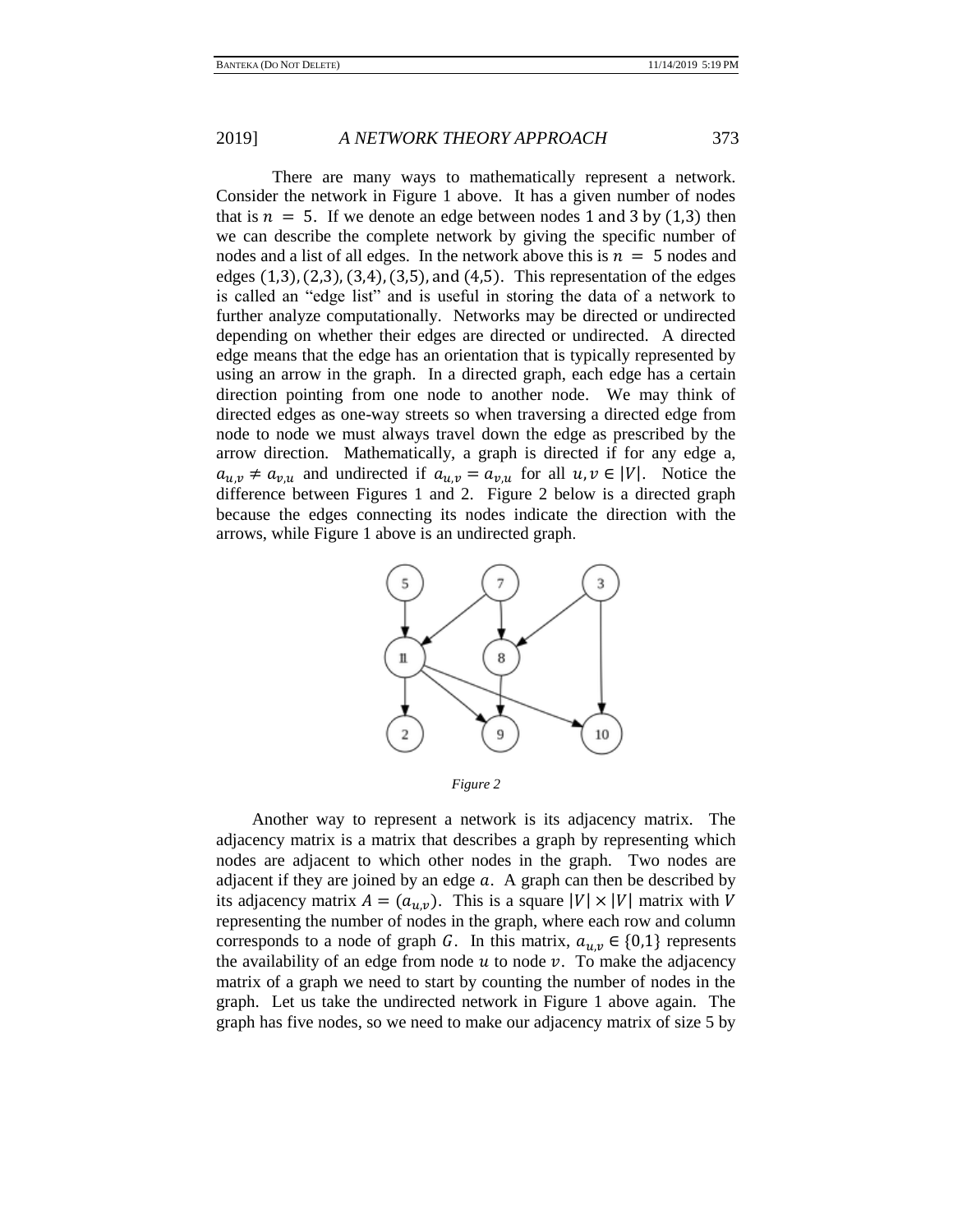5. To make this clearer, we can put the names of the nodes on the top and side of the matrix:

|  |  | 1 2 3 4 5 |                                                                                                                                                                                                                                                           |
|--|--|-----------|-----------------------------------------------------------------------------------------------------------------------------------------------------------------------------------------------------------------------------------------------------------|
|  |  |           | $\left[ \begin{array}{ccccccc} 0 & 0 & 1 & 0 & 0 \\ 0 & 0 & 3 & 0 & 0 \\ 1 & 1 & 0 & 1 & 1 \\ 0 & 0 & 1 & 0 & 1 \\ 0 & 0 & 1 & 1 & 0 \end{array} \right] \left. \begin{array}{c} {\bf 1} \\ {\bf 2} \\ {\bf 3} \\ {\bf 4} \\ {\bf 5} \end{array} \right.$ |
|  |  |           |                                                                                                                                                                                                                                                           |
|  |  |           |                                                                                                                                                                                                                                                           |
|  |  |           |                                                                                                                                                                                                                                                           |
|  |  |           |                                                                                                                                                                                                                                                           |

Edges in a network represent the presence of a connection between nodes. Absence of an edge also indicates absence of connection between two nodes. In other words, either that connection exists, or it does not. We represent this by giving these edges binary values based on connection or no connection between two nodes. There are other instances, however, in which the connection itself can give us more information. There is a way to represent edges as having a certain weight or value to them such as, for instance, the amount of data flowing within the edges of an internet network, or the frequency of telephone calls among friends in a social network. In these cases, the edge weight  $a_{u,v} > 0$  can take on non-binary values to represent the intensity of the interaction. This means that a graph is a "weighted graph." In the adjacency matrix, we represent this feature by giving the elements of the matrix values beyond 0, 1 equal to the corresponding weight in the connection. When we visualize a graph, we have additional means to represent these quantified variables. In the instance of weight in a graph, we represent it by increasing or decreasing the size or intensity of the color of an edge connecting two nodes. The larger or more intense the edge between two nodes, the higher the weight of that interaction. Also, by extension, the larger or more intense the size or color of a node is, the higher the weight of that node.

When two nodes are connected through a consecutive pair of edges, this represents a "path" in a network. Paths are routes across the graph that run from node to node and represent at least a "two-edge sequence." In Figure 3, the bolder sequence of edges along four nodes represents a path.



Figure 3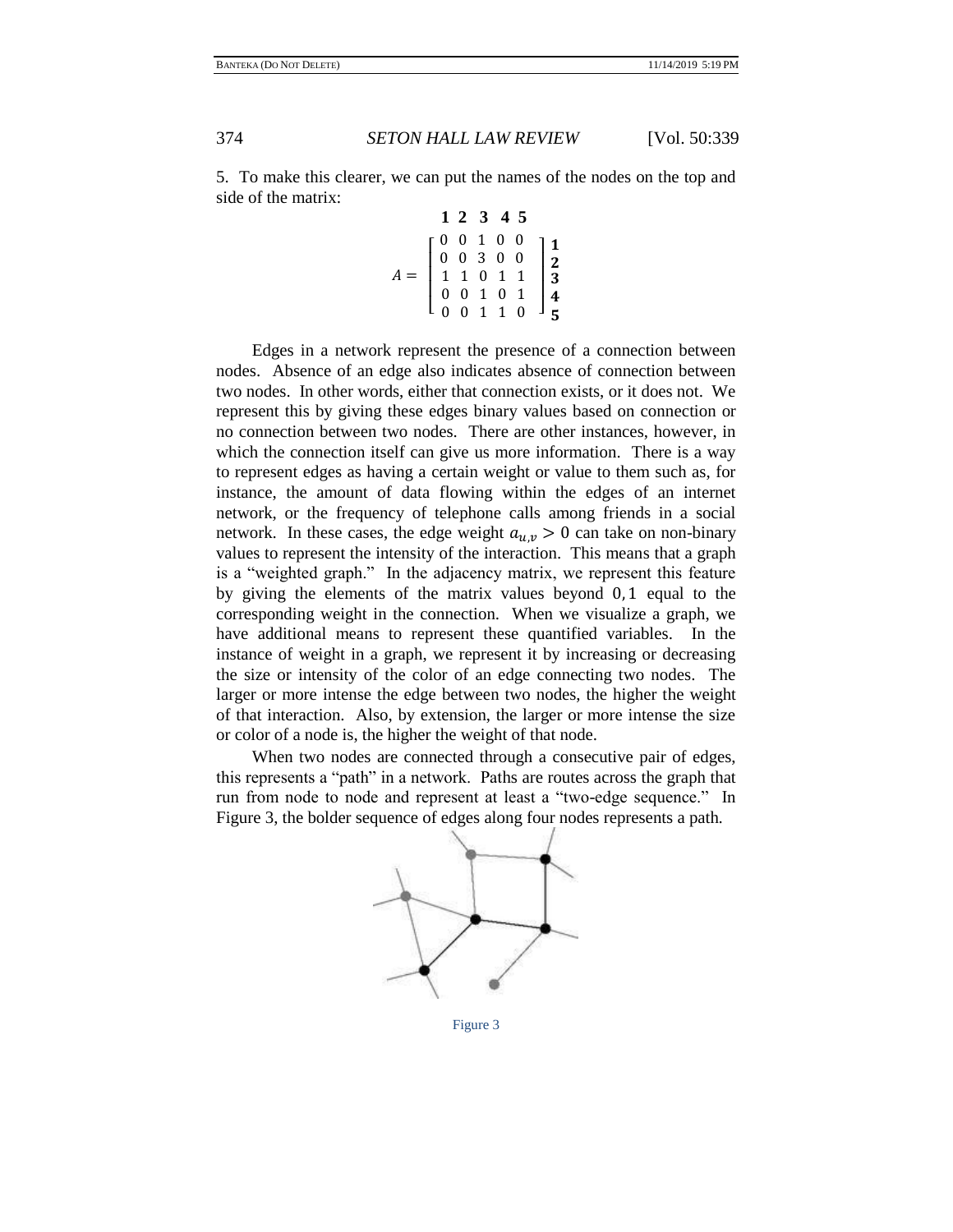.

## 2019] *A NETWORK THEORY APPROACH* 375

The adjacency matrix entries can tell us for every node  $\nu$  which nodes are within distance  $1 of v$  or in other words connected by an edge to  $v$ . To calculate the number of two-step sequences between node *u* and node *v* in a graph with adjacency matrix  $A = (a_{u,v})$  we calculate for  $A^2$  for two nodes  $(u, v)$  with  $u \neq v$  in,

$$
A^2 = \sum_{v,u \in V} a_{u,v} a_{v,u}
$$

If  $A^2 \neq 0$  then u can be reached from v within two steps; u is within distance  $2$  of  $\nu$ . Higher powers can be interpreted similarly. For example, if we wanted to calculate the number of three steps, we would have to raise the adjacency matrix A to the third power of  $A<sup>3</sup>$ , perform the same calculation, and so forth. But aside from regular paths, there is also one path that represents the shortest path available in a network between any two nodes. This path is called a "geodesic path." Naturally, the length of the geodesic path, called the "geodesic distance," represents the shortest distance between two nodes in a network.

Networks can also be complete or incomplete. For a complete network, the graph is such that every pair of nodes is joined by an edge. The degree  $deg_v$  of a node v is the number of edges which involve v as an endpoint, in other words that are connected to it. This degree can be calculated from the adjacency matrix,

$$
\deg(v) = \sum_{u} a_{u,v}
$$



*Figure 4*

The average degree of a graph then is the average of its node degrees. For instance, in Figure 4, the average degree of node 5 is 3.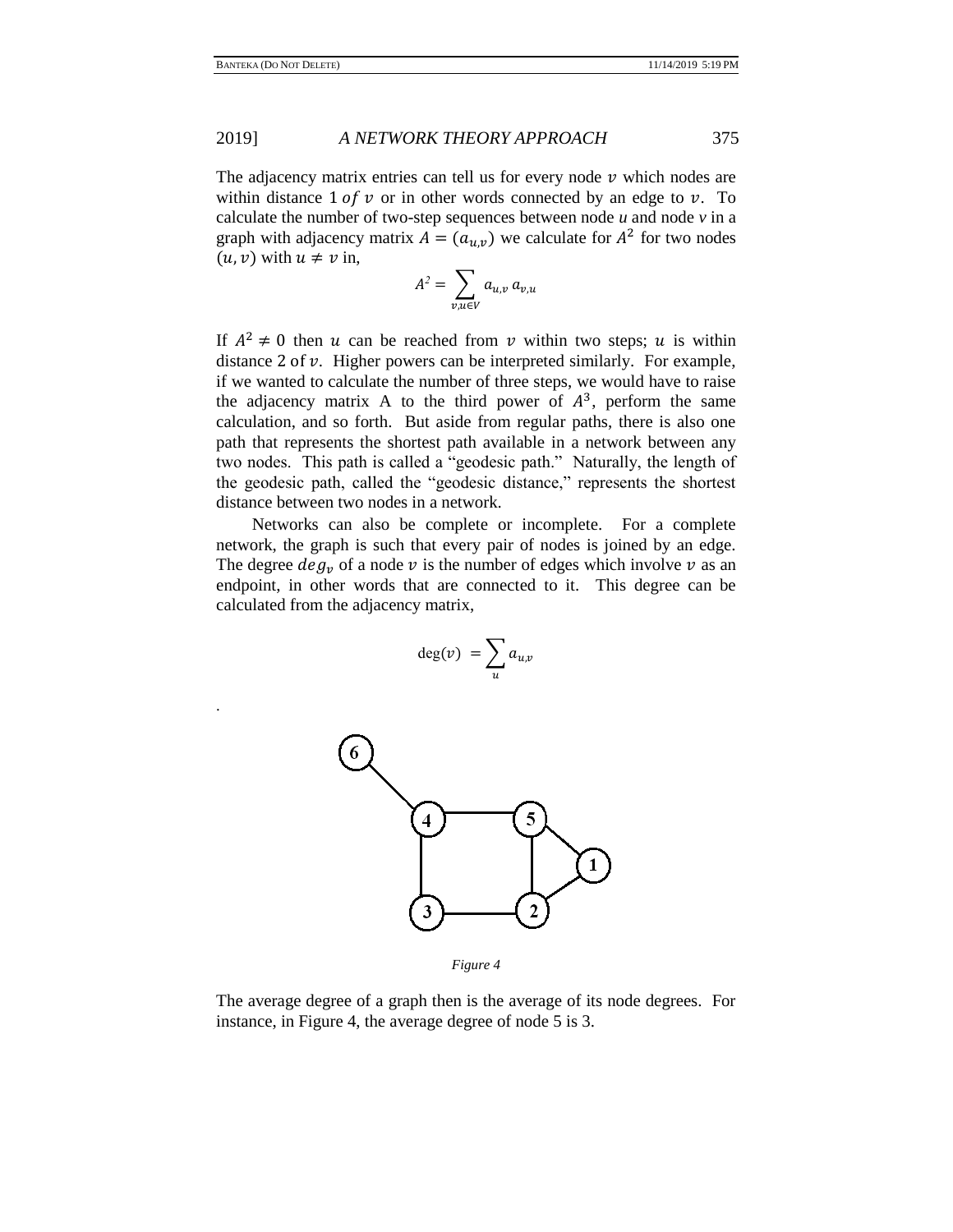The units of analysis in social network analysis represent the varying interactions that link each pair of nodes in the system. The form and content of these linkages directly relate to the properties of the network connections.<sup>188</sup> The links among nodes are not random and their components may reveal distinct substructures within the network as well as particular roles that actors occupy. Identifying, analyzing, and measuring this form and content is part of the necessary methodological task of social network analysis.<sup>189</sup> The variations of network form and content can explain both observed behavior of nodes in the system as well as the social system itself.<sup>190</sup> To best quantify these variations, social network analysis employs a set of metrics as standards for evaluating form and content.

<span id="page-37-0"></span>2. The Basic Network Metrics

Being introduced to the nomenclature of network theory and to a set of useful features that capture important aspects of the network structure will improve our understanding of the fundamental structural properties of a network. While a graph can provide a visual for a network that we can compare to other graphs with a quick glimpse, larger networks can be more difficult to envision and describe. To describe and compare these networks, we use a set of quantitative measures that represent some of the networks' properties. Most of these concepts and metrics derive from social network analysis and its application in sociological enquiry. A widely-varied number of other disciplines, however, have adopted most of these tools so that they are now considered part of the basic network toolbox.<sup>191</sup> I have selected for discussion some of the measures that are useful in analyzing the network data and in revealing important patterns and features of the international law networks.

i. Centrality

Social scientists have long proposed that power is a fundamental property of social structures.<sup>192</sup> In the study of networked structures, power is inherently relational. The different patterns of relations within networks vest power in different actors and result in varied amounts of power in social structures we study as networks. Social network analysis provides a

<sup>188</sup> SCOTT, *supra* note [157,](#page-27-1) at 67.

RONALD S. BURT, TOWARD A STRUCTURAL THEORY OF ACTION: NETWORK MODELS OF SOCIAL STRUCTURE, PERCEPTION AND ACTION 22 (1982).

<sup>&</sup>lt;sup>190</sup> SCOTT, *supra* not[e 157,](#page-27-1) at 67.

<sup>191</sup> *See, e.g*., Blaine J. Cole, *Dominance Hierarchies in Leptothorax Ants*, 212 SCI. 83−84 (1981).

<sup>192</sup> Michel Foucault, *The Subject and Power*, 8 CRITICAL INQUIRY 777−95 (1982); DAVE ELDER‐VASS, THE CAUSAL POWER OF SOCIAL STRUCTURES: EMERGENCE, STRUCTURE AND AGENCY 1 (2010).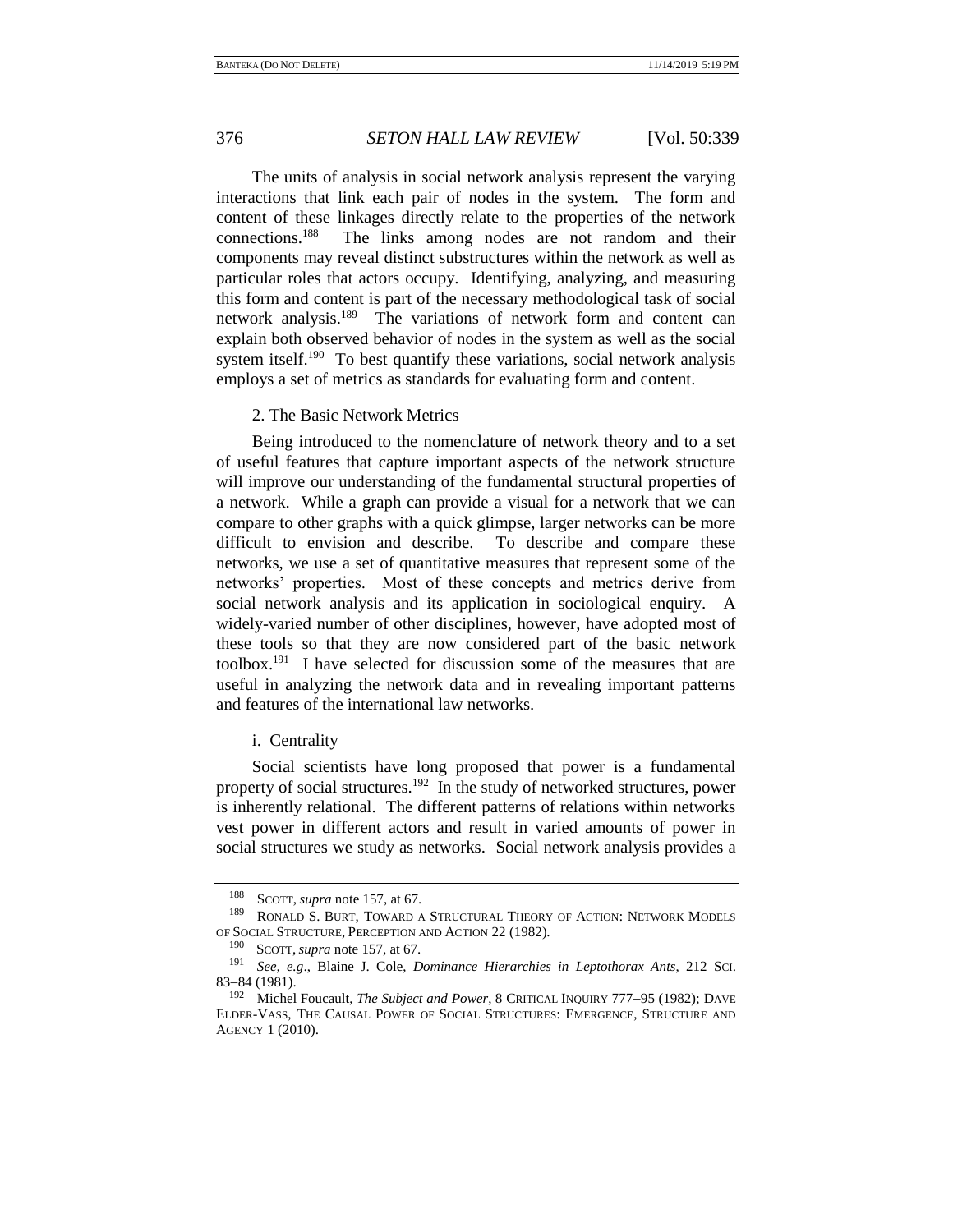set of concrete tools to approach the notion of power as attached to structural positions of actors within social relations. The metric that social network analysis uses to describe and measure power is "centrality."<sup>193</sup> Centrality measures the rough social power of a node based on its connectivity to the rest of the network.<sup>194</sup> It is based on the fundamental premise that the way a node is embedded in the network on the basis of its relations with other nodes impose constrains on that node and offer opportunities.<sup>195</sup> Those nodes that face fewer constraints and have more opportunities are in structurally favorable positions over other nodes in the network.<sup>196</sup> These favorable positions may lead to quicker or more numerous exchanges and greater influence, and may turn a node into a focal point in the network, particularly in relation to other nodes that are in less favored positions.<sup>197</sup>

<span id="page-38-0"></span>Knoke defines this "network centrality" as "prominence in networks where valued information and scarce resources are transferred from one actor to another."<sup>198</sup> Centrality measures explain actor positions within a network including the importance and influence their position entails.<sup>199</sup> For instance, a node with high centrality may enjoy easier access to resources or information as opposed to other network nodes. This type of social power does not only allow an actor to access network resources but also increases its influence and effect over network flows. Such a central node would be better positioned to propose, shape, or alter the common interests or norms of the network. In the case of international legislative action, these nodes would be the actors that are key in proposing or shaping normative prescriptions, and those nodes that garner high influence in pushing these prescriptions forward. One of the key goals of analyzing a network is to determine who the most important or central actor in this network is irrespective of their *de jure* status in international law. But there are many ways to understand the notion of "importance," and network analysis represents these various conceptions in its many measures for centrality. Centrality measures of degree, betweenness, closeness, and

<sup>193</sup> MCCULLOH ET AL., supra not[e 172,](#page-29-0) at 52.

<sup>194</sup> *See Id.*

<sup>195</sup> *See* Robert Hanneman & Mark Riddle, *Centrality and Power, in* INTRODUCTION TO SOCIAL NETWORK METHODS (Robert Hanneman ed., 2005).

<sup>196</sup> *See Id.* 

Hanneman & Riddle, *supra* not[e 180,](#page-30-2) at 7.

<sup>198</sup> DAVID KNONK, POLITICAL NETOWORKS: THE STRUCTURAL PERSPECTIVE, STRUCTURAL ANLAYSIS IN THE SOCIAL SCIENCES (1990); *See also* Linton Freeman, *Centrality in Social Networks: Conceptual Clarification*, 1 SOCIAL NETWORKS 215−39 (1979); Karen S. Cook et al., *The Distribution of Power in Exchange Networks: Theory and Experimental Results*, 89 AMERICAN JOURNAL OF SOCIOLOGY 275−305 (1983).

MCCULLOH ET AL., *supra* note [172,](#page-29-0) at 52.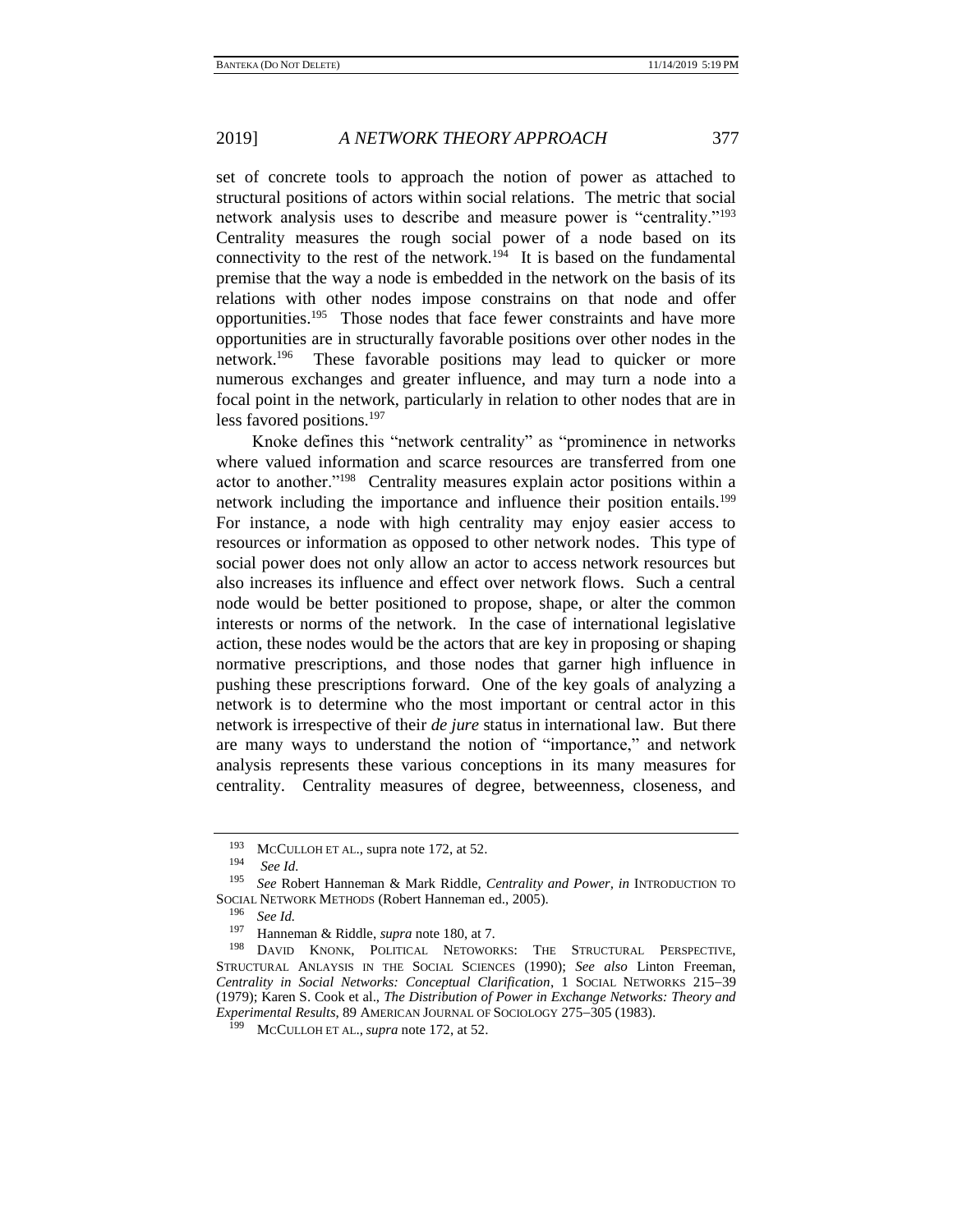<span id="page-39-0"></span>eigenvector can tell us how much influence agents have within their network.<sup>200</sup>

One of the simplest but most illuminating centrality measures in a network is "degree centrality." Degree centrality measures the network activity of each node using the concept of degrees, or the number of direct connections of a node. In other words, degree centrality represents the amount of links each node has with other nodes in the network  $-$  it is the sum of all links connected to a node.<sup>201</sup> The more links an actor has, the more power it may have.In directed networks, the number of links going into a node represents "in-degree" centrality, while the number of links originating from it represents "out-degree" centrality.<sup>202</sup> In-degree centrality is a measure of importance. A node that receives many ties because other nodes seek to link with it is considered prominent. Actors with high out-degree centrality on the other hand are often characterized as influential because they can exchange with others more easily or disperse information more quickly to other nodes in the network. $^{203}$ Mathematically, we can calculate degree centrality for node  $\nu$ ,

 $d_v$  $\frac{-v}{n-1}$ , where  $d_v$  is the degree of  $v$  and  $n$  is the number of nodes in the graph

Based on their degree centrality, nodes with the most ties to other actors hold a special place of influence within the network.<sup>204</sup> These nodes are also likely to be less dependent on other nodes in the network.<sup>205</sup> For instance, in a social network, individuals with many connections to others often have more access to people or resources, more influence over other nodes or in the network, and more clout than those with fewer connections. In a network with directed ties, the larger a node's in-degree centrality is, particularly deriving from nodes with high in-degree centrality themselves, the more popular or influential a node is likely to be.<sup>206</sup> For instance, a graphic representation of a widely cited scientific paper that effectively represents the measure of the paper's in-degree centrality in a citation network provides a way to assess the paper's influence and represents one of the most widely used manners of assessing academic research.

<sup>200</sup> *Id. See also* Alex Bavelas, *A Mathematical Model for Group Structures* 7 HUM. ORG. 16 (1948); Linton C. Freeman, *Centrality in Social Networks: Conceptual Clarification*, 1 SOC. NETWORKS 215−39 (1978).

<sup>&</sup>lt;sup>201</sup> MCCULLOH ET AL., *supra* note [172,](#page-29-0) at 34.

<sup>&</sup>lt;sup>202</sup> MCCULLOH ET AL., *supra* note [172,](#page-29-0) at 29.

<sup>&</sup>lt;sup>203</sup> *See* HANNEMAN & RIDDLE, supra not[e 195,](#page-38-0) at ch. 10.<br><sup>204</sup> MCCULLOUETAL, supra note 172, et <sup>22</sup>

<sup>&</sup>lt;sup>204</sup> MCCULLOH ET AL., *supra* note [172,](#page-29-0) at 33.<br><sup>205</sup> See Hannoman & Piddle, *supra* note 180.

<sup>205</sup> *See* Hanneman & Riddle, *supra* not[e 180.](#page-30-2)

<sup>206</sup> Hubert Buch-Hansen, *Social Network Analysis and Critical Realism,* 44 J. THEORY SOC. BEHAV. 309 (2014).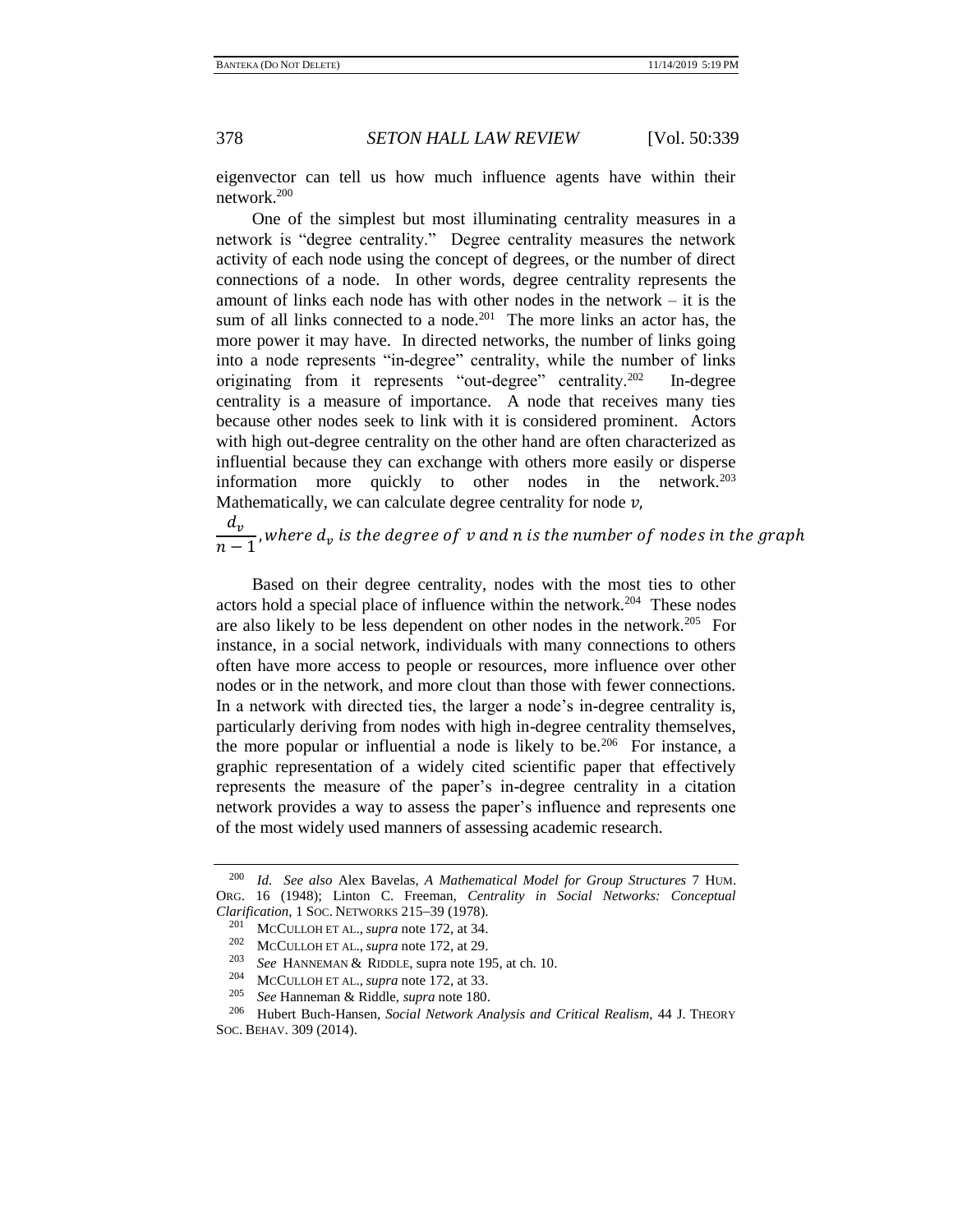Hafner-Burton and Montgomery posit that actors with higher degree centrality in the international system can "withhold social benefits such as membership and recognition or enact social sanctions such as marginalization as a method of coercion" and would "expect additional support in a conflict."<sup>207</sup> Beckfield argues that actors "with privileged positions in the world polity are able, to a significant degree, to set agendas, frame debates, and promulgate policies that benefit them."<sup>208</sup> The metrics and tools designed to rank nodes based on their position in the network are essential for analyzing and understanding aspects of centrality, interpreting the prominence of a node in a social structure.<sup>209</sup>

The related metric of "eigenvector centrality" provides a more nuanced approach to degree centrality. While degree centrality determines influence through a simple measure of links per actor, eigenvector centrality is premised on the idea that not all links are of equal value. Links to nodes that are themselves very highly connected will give a certain node more influence than links to nodes that are less connected.<sup>210</sup> A node will have high eigenvector centrality if it is connected to other highly connected nodes. In other words, the importance of a node likely increases if it is connected to other nodes that are themselves important. Eigenvector centrality is strictly dependent on the degree centrality of the nodes to which a node connects. Instead of awarding nodes one numerical point per connection, it gives each node a numerical score that is proportional to the sum of the scores of the other nodes it connects with.<sup>211</sup> Because of their connectedness to such highly connected nodes, nodes with high eigenvector centrality are also particularly influential nodes in the network.<sup>212</sup>

Mathematically, beginning with the *adjacency matrix*  $A = (a_{u,v})$ , where  $a_{u,v} \in \{0,1\}$  represents the availability of an edge from node u to node  $\nu$ 

 $a_{u,v} = 1$  if and only if  $(u, v) \in E$ 

<sup>207</sup> Emilie M. Hafner-Burton and Alexander H. Montgomery, *Power Positions: International Organizations, Social Networks, and Conflict*, 50 J. CONFLICT RESOL. 11 (2006).

<sup>208</sup> Emilie M. Hafner-Burton et al., *Network Analysis for International Relations*, 63 INT'L ORG. 570 (2009).

<sup>209</sup> Alex Bavelas, *A Mathematical Model for Group Structures,* 7 HUM. ORG. 16 (1948); Freeman, *supra* note [200,](#page-39-0) at 215; Ulrik Brandes, *A Faster Algorithm for Betweenness Centrality,* 25 J. MATHEMATICAL SOC'Y 163 (2001).

<sup>&</sup>lt;sup>210</sup> MCCULLOH ET AL., *supra* note [172,](#page-29-0) at 46.<br><sup>211</sup> MCCULOH ET AL., *supra* note 172, at 40.

<sup>&</sup>lt;sup>211</sup> MCCULLOH ET AL., *supra* note [172,](#page-29-0) at 40.<br><sup>212</sup> MCCULOH ET AL., *supra* note 172, at 34.

MCCULLOH ET AL., *supra* note [172,](#page-29-0) at 34.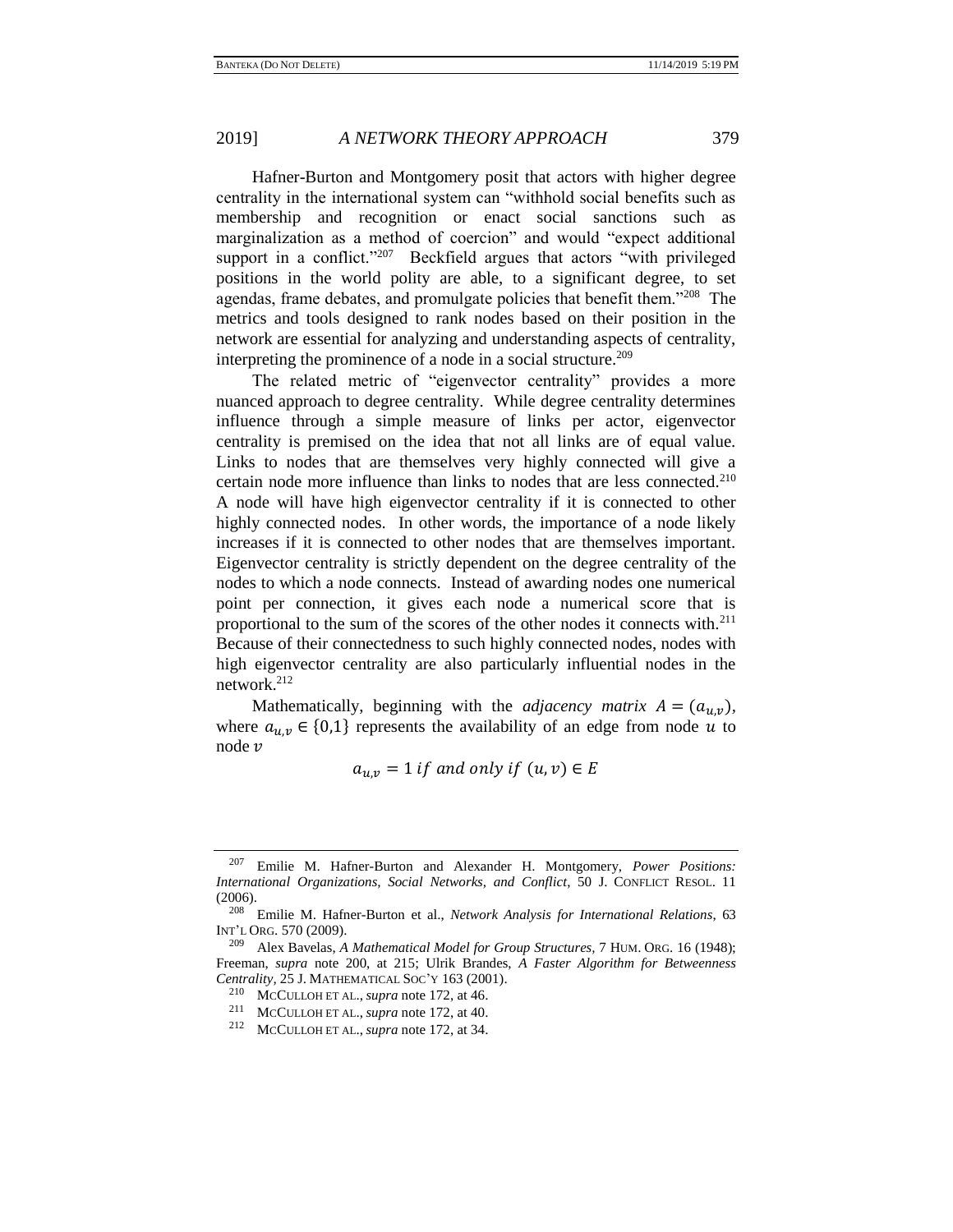# $a_{u,v=\begin{cases} 1 \text{ if the nodes } u \text{ and } v \text{ are joined by an edge } 0 \text{ if the nodes } u \text{ and } v \text{ are not joined by an edge } \end{cases}}$

The eigenvector centrality of a node is proportional to the sum of the centralities of the nodes to which it is connected. Suppose that  $\lambda$  is the larger eigenvalue of  $A$  and  $n$  is the number of nodes in a graph:

$$
Ax = \lambda x, \qquad \lambda x_u = \sum_{u=1}^n a_{u,v} x_v, u = 1, \dots, n
$$

The metric of "betweenness centrality" captures how well situated a node is in terms of the paths it lies on. It represents the extent to which a node lies between other nodes in the same network.<sup>213</sup> In other words, betweenness centrality reflects the number of nodes each node connects to indirectly through its edges.<sup>214</sup> A node with high betweenness centrality has significant influence over what flows between nodes in the network and can thus control the network's outcomes. Betweenness centrality effectively measures the number of times a node acts as an intermediary, or a bridge, along the shortest path between any other two points.

A node with high betweenness centrality may access or control the flow of information or resources to other nodes in the network because of the "structural hole" it fills, a hole that would otherwise exist between the two other actors that this node connects.<sup>215</sup> In other words, when two nodes in a network would normally be structurally disconnected, this node serves as a connecting point between them, as a bridge. Betweenness centrality measures how often one given node serves as a bridge in a network.<sup>216</sup> Because betweenness centrality indicates the amount of control an actor has over what passes through to other nodes of the network, $217$  a node with high betweenness centrality can fill a large number of these structural holes in a network and may play an important role in the network's structure despite not having high degree centrality.<sup>218</sup>

Betweenness centrality was introduced to quantify the control one person may have on the communication among other people in a social network.<sup>219</sup> Suppose we have a social network in which rumors are being

<sup>&</sup>lt;sup>213</sup> WASSERMAN & FAUST, *supra* not[e 164,](#page-28-0) at 4.

 $\frac{214}{215}$  *Id.* 

<sup>215</sup> *See* RONALD S. BURT, STRUCTURAL HOLES: THE SOCIAL STRUCTURE OF COMPETITION 65 (1992).

<sup>216</sup> SCOTT, *supra* not[e 157,](#page-27-1) at 47–48.

 $\frac{217}{218}$  *Id.* 

<sup>&</sup>lt;sup>218</sup> SCOTT, *supra* note [157,](#page-27-1) at 42.<br><sup>219</sup> Linton C. Freeman, A. Set of

<sup>219</sup> Linton C. Freeman, *A Set of Measures of Centrality Based upon Betweenness*, 40 SOCIOMETRY 36, 40 (1977); Jac M. Anthonisse, *The Rush in a Directed Graph*, STICHTING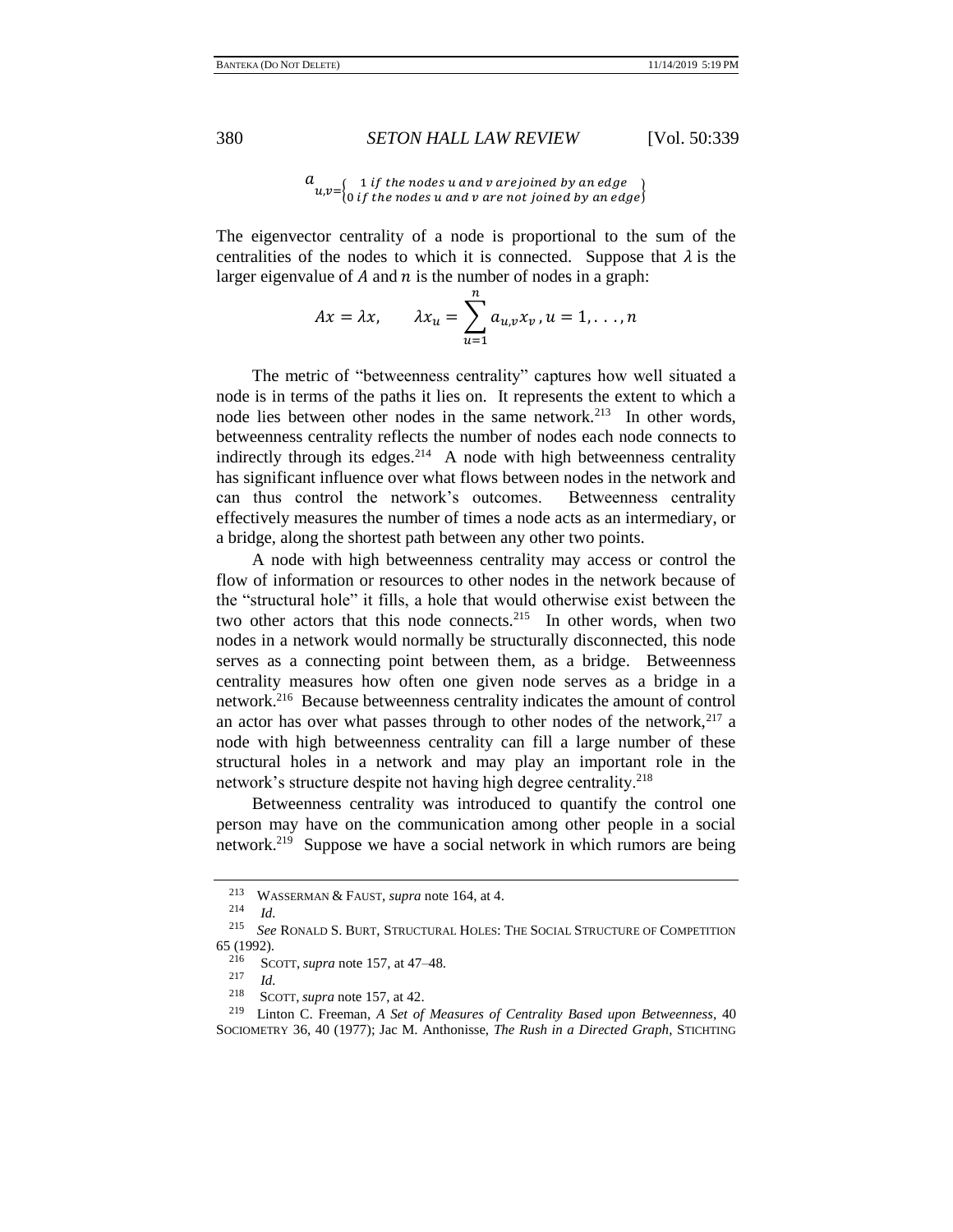passed from one person to another. Let us assume that every pair of nodes in this network exchanges a message with equal probability per unit time. Nodes with higher betweenness centrality are the ones through which the largest number of messages pass making them privy to the highest amount of information in this network. These nodes have considerable influence in the network by virtue of the control over information passing to other nodes. Removal of these nodes will also cause the most disruption in this network by severing the paths on which so many of these messages flow. Power in betweenness is premised on the capacity of an actor to broker contacts among other actors, to prevent such contacts, or to isolate actors. In the context of international law making, nodes with higher betweenness centrality can be those key actors that facilitate the information sharing and normative diffusion within a network. Similarly, they are also the actors whose absence may suggest lower levels of information exchange or higher levels of disruptions in normative diffusion.

Mathematically, betweenness centrality can be represented as,

$$
C_v = \sum_{v \neq u \neq w \in V} \frac{\sigma_{u,w}(v)}{\sigma_{u,w}},
$$

where  $C_v$  is the betweeness centrality value at node  $v$ ,  $\sigma_{u,w}(v)$  is the number of shortest paths between nodes  $u$  and  $w$  that pass through the node  $v$ , and  $\sigma_{u,w}$  is the number of shortest paths between node u and w.

The last measure of centrality I introduce here is closeness centrality, which is used as a measurement of "global centrality." Closeness centrality reflects the distance between elements in a defined network space. While two nodes may have fewer connections than other nodes, the pattern of their links may allow them to access all nodes in the network more quickly and efficiently than other nodes.<sup>220</sup> This closeness allows these nodes to better monitor the network's flow. Closeness centrality quantifies how quickly a node can reach all the other nodes of the network by measuring the mean distance from a node to other nodes. Closeness centrality also represents the influence range of a node by assessing the set of nodes that are reachable from that node. Closeness centrality is higher for nodes that are separated from other nodes only by a shorter distance on average.

In a social network, a person with lower average distance will find it easier and faster to reach others in the network than someone with higher average distance. Closeness is the inverse of the sum of the shortest distances between each node and every other node in the network. The way to measure this is by calculating the aggregate distance from each

MATHEMATISCH CENTRUM. MATHEMATISCHE BESLISKUNDE BN 9/71 (1971).

<sup>220</sup> SCOTT, *supra* not[e 157,](#page-27-1) at 49.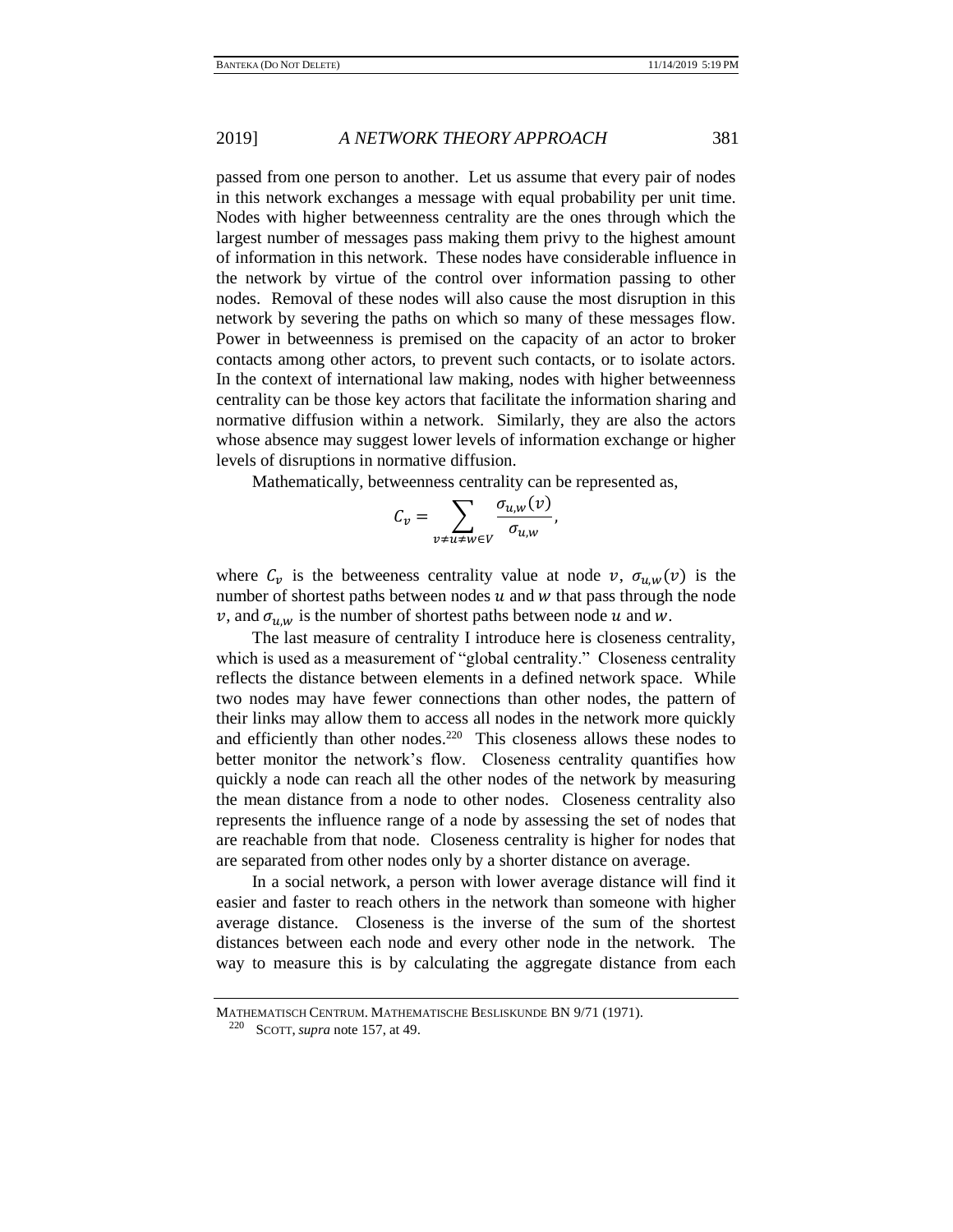node to all other nodes in the network. This can tell us how close a node is likely to be to any other randomly selected node in the network.<sup>221</sup> The node that has the lowest aggregate distance is the most central network point with the highest closeness centrality. The nodes with the highest measure of closeness centrality are the ones with the best view of what is happening in this network.<sup>222</sup> Power based on closeness is linked to exchange and bargaining but also to the ability of actors to exert power by serving as the focal point whose views influence a larger number of actors within the network.

To calculate closeness centrality mathematically, suppose that  $d_{uv}$  is the length of a geodesic path from node  $u$  to node  $v$  and  $n$  the number of nodes in a network.As mentioned earlier, a geodesic path is the shortest path available in a network between any two nodes and the length of the geodesic path, called the geodesic distance, represents the shortest distance between two nodes in a graph. The mean geodesic distance  $l$  from  $u$  to  $v$ , averaged over all nodes  $n$  in the network is,

$$
l_u = \frac{1}{n} \sum_v d_{uv}
$$

The mean distance *l* between this pair of nodes  $(u, v)$ ,

$$
l_{uv} = \frac{1}{n^2} \sum_{uv} d_{uv} = \frac{1}{n} \sum_{u} l_u
$$

And the closeness centrality for node  $\nu$  is

 $n-1$  $\frac{1}{\sum_{u \neq v} l(u, v)}$ , where  $l(u, v)$  is the distance between u and v

## ii. Connectivity

While centrality helps identify power in a network, connectivity helps us answer questions of how connected parts of the network are to one another and to measure the resilience of a network against disruptions. Some networks of individuals are well-connected and are therefore more cohesive, and others are not. In the social networks we engage with daily, certain people have more connections than others. More connections often result in more exposure to information, experience, or resources and make highly-connected individuals more influential. High rates of connection within groups also lead to, for example, a quicker spread of information

<sup>&</sup>lt;sup>221</sup> SCOTT, *supra* not[e 157,](#page-27-1) at 42.<br><sup>222</sup> SCOTT, *supra* pote 157, at 49.

SCOTT, *supra* note [157,](#page-27-1) at 49.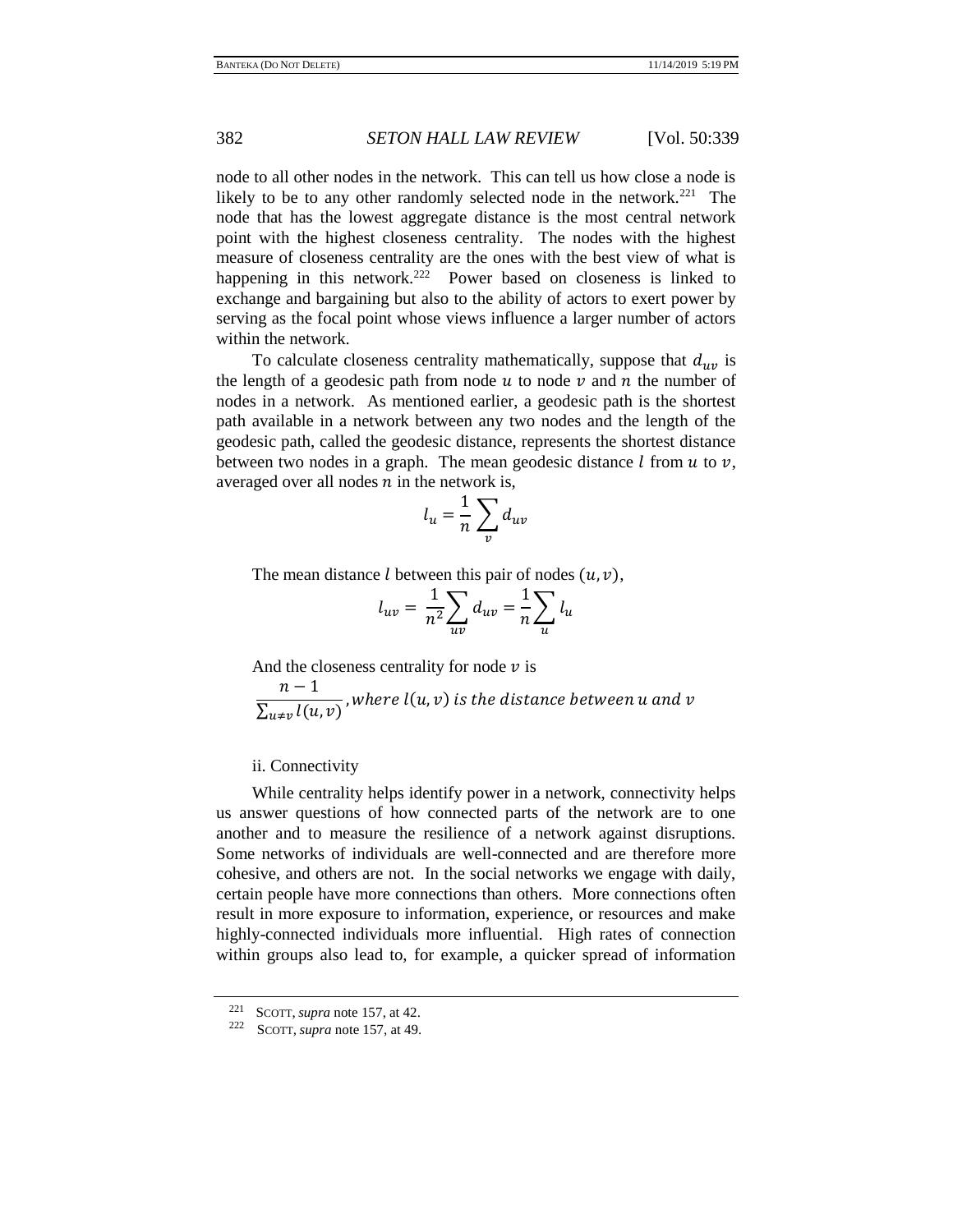within the group or more and faster mobilization of actors in the face of a problem that requires solution.

Connectivity is often defined as the set of mechanisms, processes, systems and relationships that link individuals and collectives by facilitating material, informational, or social exchange. $^{223}$  It includes physical, technological, as well as social interactions and their outcomes.<sup>224</sup> In a network, a pair of nodes is said to be connected when linked directly or indirectly by an unbroken path.<sup>225</sup> If it is possible to establish a path from any node to any other node in the network, then the network is connected. If it is impossible to connect all nodes with at least one other node in the network, the network is disconnected. The aggregate connectivity of a network is the average cumulative fraction of the nodes reached as the steps performed by nodes to connect to other nodes approach infinity. The more connected a network is, the more likely it is for a random pair of nodes to be connected to one another.<sup>226</sup>

The connectivity of individual nodes within a network typically varies. Based on their relative connectivity, nodes can be distinguished as hubs and non-hubs. Hubs are those nodes that are connected to most other nodes in the network.<sup>227</sup> Removing a hub or hubs from a network can cause significant levels of fragmentation in this network.<sup>228</sup> Nodes connect through paths. The average shortest path length describes how "globally connected" a graph is. Mathematically, a path from node  $v_0$  to node  $v_n$ takes the form of an alternating sequence of nodes  $\nu$  and edges  $e$ ,  $(v_0, e_1, v_1, e_2, \ldots, v_{n-1}e_n, v_n)$  such that the endpoints of  $e_1$  are  $v_{i-1}$  and  $v_i$  for  $i = 1, \ldots, n$ . The distance  $l_{u,v}$  between two nodes u and v is the length of the shortest path joining them. In a connected graph, the average shortest path length is defined as:

$$
l = \frac{1}{|V|(|V|-1)}\sum_{u\neq v\in V}l(u,v)
$$

The basic metrics for connectivity in a network are density and transitivity, also known as clustering coefficient. Density reflects the ratio

<sup>223</sup> *See* R. DIESTEL, GRAPH THEORY 12 (2005).

<sup>&</sup>lt;sup>224</sup> *See* J. L.GROSS & JAY YELLEN, HANDBOOK OF GRAPH THEORY 335 (2004).

EDWARD O. LAUMANN ET AL., THE SOCIAL ORGANIZATION OF SEXUALITY: SEXUAL PRACTICES IN THE UNITED STATES 271 (2000).<br>
<sup>226</sup> *Id.* at 272

*Id.* at 272.

<sup>227</sup> Richard Medina & George Hepner, *Geospatial Analysis of Dynamic Terrorist Networks*, *in* VALUES AND VIOLENCE: INTANGIBLE ASPECTS OF TERRORISM 151, 151 (Ibrahim A. Karawan et al. eds., 2008).

<sup>228</sup> *Id.* at 152.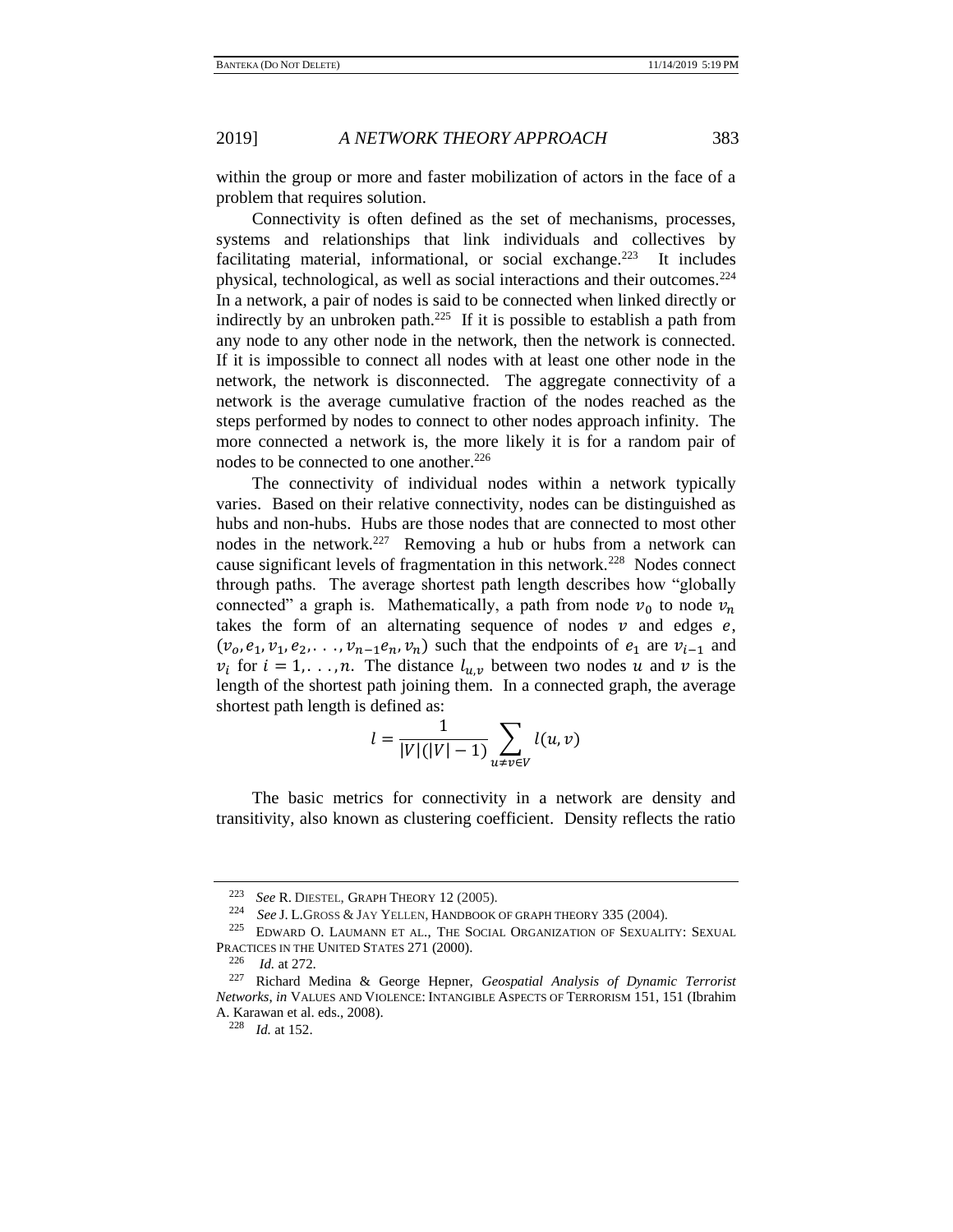of actual links over all possible links in a network.<sup>229</sup> Transitivity examines triadic relationships (e.g. the connection between node  $A$  and node  $C$ , where node  $\hat{B}$  is connected to both separately) and the balance within such relations.<sup>230</sup> These measures account mostly for the inevitable fluctuations in relationships among nodes taking place over time. $^{231}$  So that we can quantify these fluctuations in our network analysis, I describe these metrics in greater detail here.

## a. Density

"Density" reflects the "connectedness" of an actor's network.<sup>232</sup> It represents the ratio of the actual number of links in a network over the potential number of links in it.<sup>233</sup> For instance, if many of the nodes to which a node connects are also separately connected with each other, then the density of the network is higher.<sup>234</sup> Density is a useful metric of connectivity because it measures the extent to which a node's immediate contacts are mutually connected. In social network terms, the more of my friends who are also friends with one another, the greater the density of my network.<sup>235</sup> Thus, density is a good indication of the network's cohesion and by extension the cost-efficiency, effectiveness, and speed within which information and resources flow and spread within a network. Mathematically, a network can have at most  $n \times \frac{n-1}{2}$  $\frac{1}{2}$  edges so its density is  $2 \times \frac{|E|}{m\sqrt{n}}$  $\frac{|\mathcal{L}|}{n \times (n-1)}$ , where *n* is the number of nodes in a graph and *E* and is the total number of edges.

We can use density to assess various themes and questions in network analysis but it is primarily instructive in establishing the extent of spread in a network, that is, the number of nodes affected by the diffusion of things like information, resources, and norms initiated by a single or set of nodes.<sup>236</sup> For networks of international law making, density allows us to

SCOTT, *supra* not[e 157,](#page-27-1) at 90.

SCOTT, *supra* note [157,](#page-27-1) at 40.

<span id="page-45-0"></span><sup>&</sup>lt;sup>229</sup> In a network with "n" actors "density" is reflected by n  $(n-1)$ .

<sup>230</sup> *See* Hanneman & Riddle, *supra* note [180.](#page-30-2) *See also* T.A.B. SNIJDERS, TRANSITIVITY AND TRIADS (2012).

<sup>231</sup> RIIKKA VUOKKO & HELENA KARSTEN, WORKING WITH TECHNOLOGY IN COMPLEX NETWORKS OF INTERACTION, ORGANIZATIONAL DYNAMICS OF TECHNOLOGY-BASED INNOVATION: DIVERSIFYING THE RESEARCH AGENDA 334 (2007).

<sup>232</sup> *See* Maarten de Laat, Vic Lally, Lasse Lipponen & Robert-Jan Simons, *Investigating Patterns of Interaction in Networked Learning and Computer-Supported Collaborative Learning: A Role for Social Network Analysis*, 2 INT'L J. COMPUTER-SUPPORTED COLLABORATIVE LEARNING 87, 87-103 (2007).

<sup>234</sup> *See* ELIZABETH BOTT, FAMILY AND SOCIAL NETWORK: ROLES, NORMS AND EXTERNAL RELATIONSHIPS IN ORDINARY URBAN FAMILIES 97 (1957).

<sup>236</sup> Habiba Habiba & Tanya Berger-Wolf, *Working for Influence: Effect of Network Density and Modularity on Diffusion in Networks,* IEEE 11TH INTERNATIONAL CONFERENCE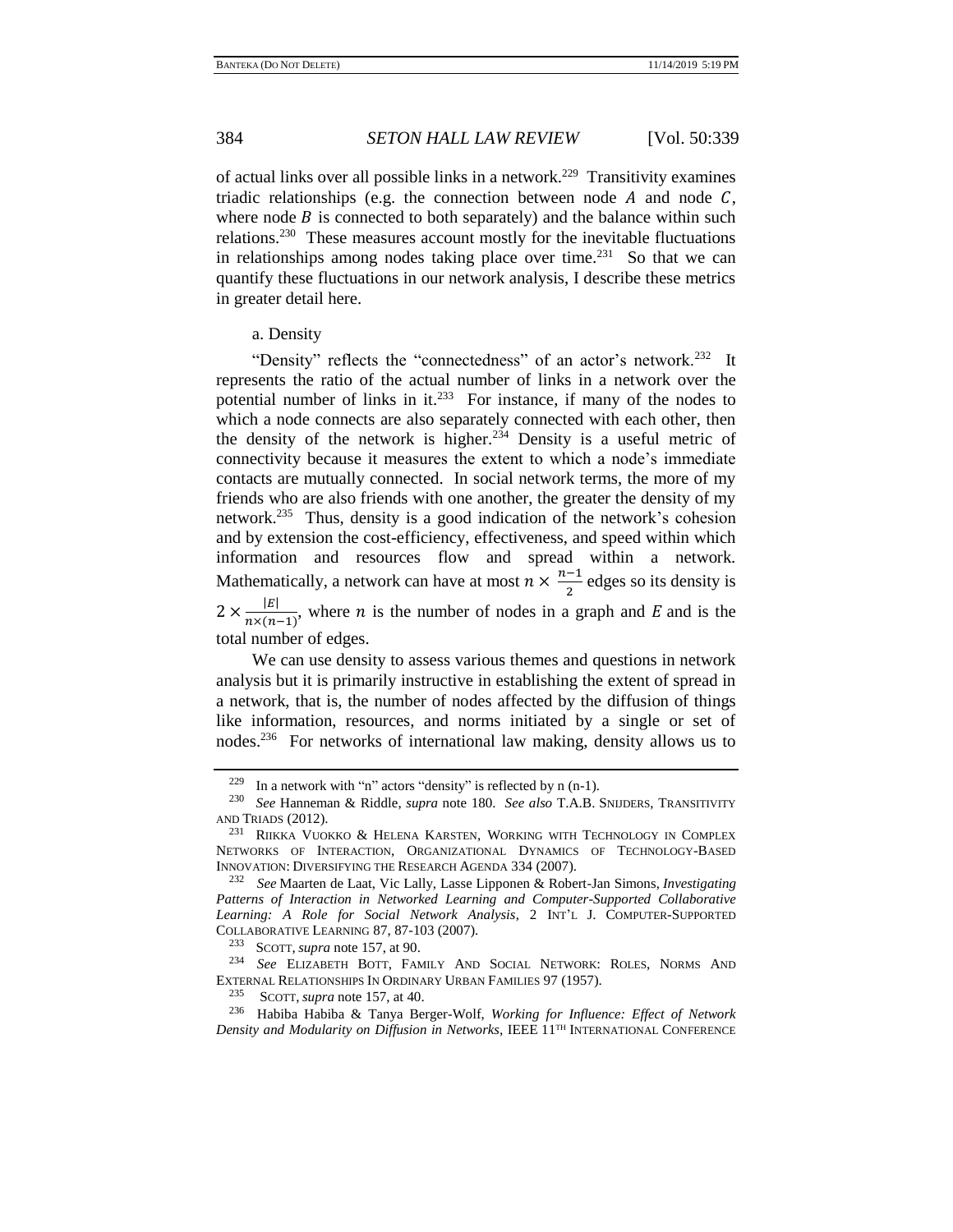look at how easily or quickly a new normative prescription can reach other nodes within the network. The literature on networks, statistical models, and epidemiology of infectious diseases has also introduced the concept of "effective density" to account for the correlation of density and spread.<sup>237</sup> This measure of effective density is useful in international law making networks to assess the probability of a normative effect within a network.

Effective density also allows us to assess the optimal spreaders in a network, in other words those nodes that have the capacity to maximize the extent of a spread of resources, information, and anything else that might flow through the network. Networks, however, may not always have particularly influential nodes, and thus effective density may not always be a relevant measure in the analysis. Habiba and Berger-Wolff's epidemiological study found that in networks with low effective densities (" $≤$  .004 for real networks and  $≤$  .001 for synthetic" or artificial networks) a spread will always be low irrespective of who generates it or the sophistication of the approach.<sup>238</sup> Due to the undefined structure, low connectivity, and skewed degree distribution of such networks, most nodes have few or no neighbors and are not able to send or receive a spread. Only hubs or nodes with high-weighted degrees are able to influence but there are so few of them and the nodes of the network have such low degrees that they hardly make a difference.<sup>239</sup> Similarly, the researchers observed that, in networks with high densities  $(≥ 0.25$  for real networks and  $\geq$  .0035 for synthetic networks), most nodes are well connected and a spread by any random node is high and comparable to a maximum spread due to the high similarity in connectivity of nodes.<sup>240</sup> In such a network, spreads behave "almost deterministically" and are likely to affect the entire network, with the effect growing as density increases.<sup>241</sup> Finally, the study found that in networks of intermediate densities there is a difference over

ON DATA MINING WORKSHOPS 4 (2011).

<sup>237</sup> *Id.*; *see also* David Kempe et al., *Maxmizing the Spread of Influence Through a Social Network*, PROCEEDINGS NINTH ACM SIGKDD INT'L CONF. KNOWLEDGE DISCOVERY & DATA MINING (2003); B. Aditya Prakash et al., *Virus Propagation on Time-Varying Networks: Theory and Immunization Algorithms*, JOINT EUROPEAN CONF. MACHINE LEARNING & KNOWLEDGE DISCOVERY DATABASES (J.L. Balcazar et al. eds., 2010); Hanghang Tong et al., *On the Vulnerability of Large Graphs*, IEEE 10<sup>TH</sup> INT'L CONFERENCE ON DATA MINING 1091–1096 (2010); Nicholas C. Valler et al., *Epidemic Spread in Mobile Ad Hoc Networks: Determining the Tipping Point*, INT'L CONF. RES. NETWORKING (2011); *see also* DAVID KEMPE ET AL., MAXIMIZING THE SPREAD OF INFLUENCE THROUGH A SOCIAL NETWORK (2015).

<sup>&</sup>lt;sup>238</sup> Habiba & Berger-Wolf, *supra* not[e 236,](#page-45-0) at 5.<br><sup>239</sup>  $H$ 

 $\frac{239}{240}$  *Id.* 

 $\frac{240}{241}$  *Id.* 

*Id.*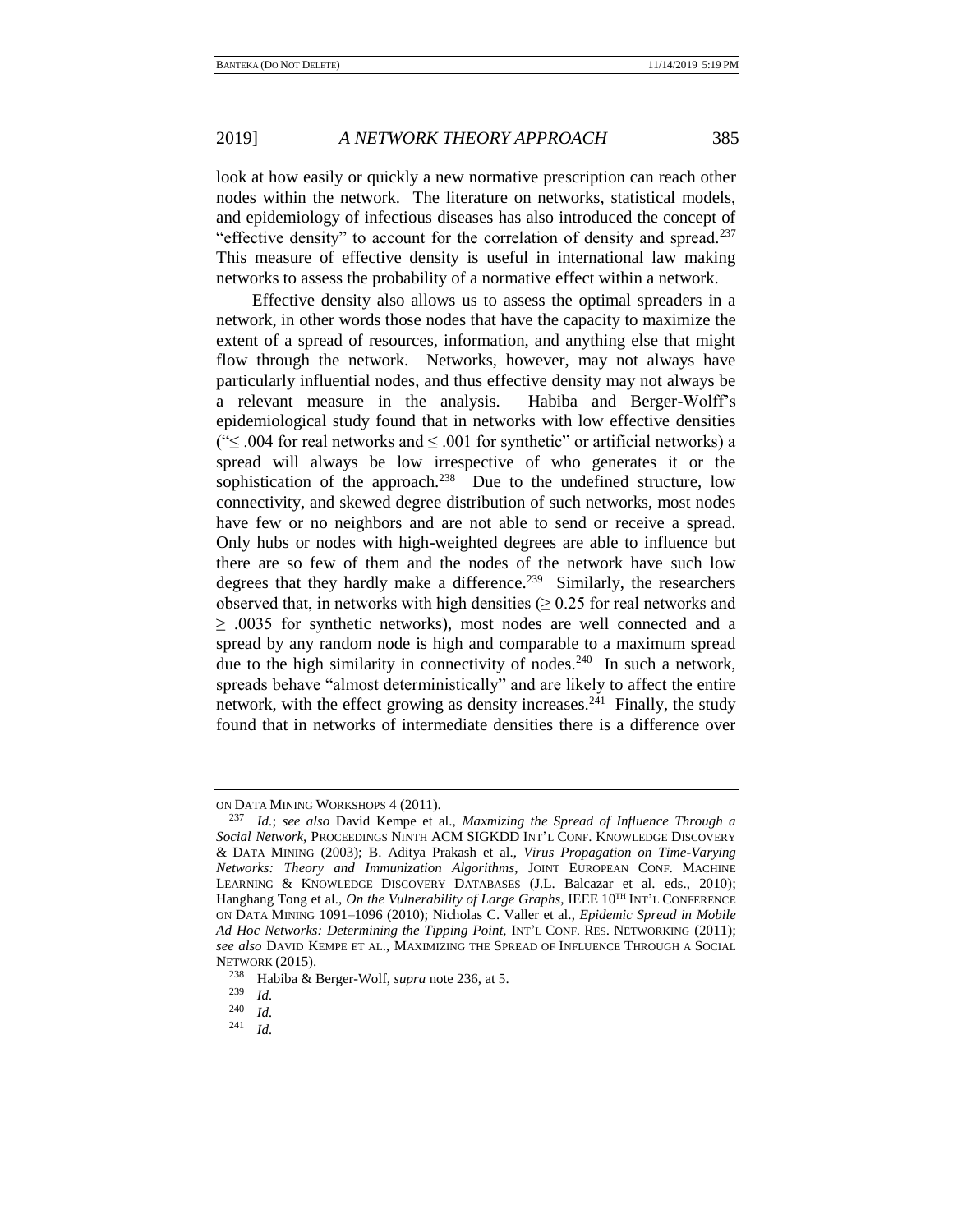the extent to which the spread is sensitive to the identity of the initiator. $242$ In sum, in low-density networks, higher spread can likely be achieved only by high-degree nodes. In very dense networks, any node can initiate a spread that can potentially reach most if not all of the network. $243$  Knowing the density of a network allows us to know whether there are nodes in a network that are particularly influential over others, that their influence can reach a maximum number of nodes in a network, and how to identify them.

But density is also limited as a measure of comparative social structure in an important way. Given its quality, density varies with the size of a network. This is because it is highly unlikely that actors can sustain an unlimited number of relationships with other actors due to limitations of resources such as time, social interaction, and outreach.<sup>244</sup> In other words, very large networks are potentially less dense as it is less likely that actors can build and maintain an exponentially large number of connections. All other things being equal, an increase in the number of actors in a network beyond a certain size will automatically lead to a respective decrease in its density.<sup>245</sup> Some of the networks we encounter in international law making may be such large networks in which case looking at density is an important but not conclusive element in identifying the influence of their nodes.

## b. Transivity / Clustering Coefficient

The most fundamental connection among nodes in a network is the link between a pair of nodes, what we have been calling an edge. A collection of nodes that have a connection with each other through one edge and are directly adjacent is called a "neighborhood." A relation between nodes becomes transitive when, for instance node  $u$  is connected to node  $v$ , and node  $v$  is connected to node  $w$ . Node  $u$  is thus also effectively connected to node  $w$ , but through a transitive relationship. The transivity of node  $u$  then is the proportion of neighbors of  $u$  which are neighbors themselves. In social network terms, the friend of my friend is also my friend. Perhaps the fact that  $u$  knows  $v$  and  $v$  knows  $w$  doesn't necessarily mean that  $u$  knows  $w$ , but it makes it more likely that the friend of my friend is also my friend than some other randomly chosen member of the network. This effectively creates a set of triangular relationships that are then used to measure a variable we call the clustering coefficient.

 $\frac{242}{243}$  *Id.* 

<sup>243</sup> Habiba & Berger-Wolf, *supra* not[e 236,](#page-45-0) at 7−8.

<sup>244</sup> Edward O. Laumann et al., *The Boundary Specification Problem in Network Analysis*, *in* APPLIED NETWORK ANALYSIS 20 (Ronald Burt & Michael Minor eds., 1983).

<sup>245</sup> *See* SCOTT, *supra* note [157,](#page-27-1) at 43−44.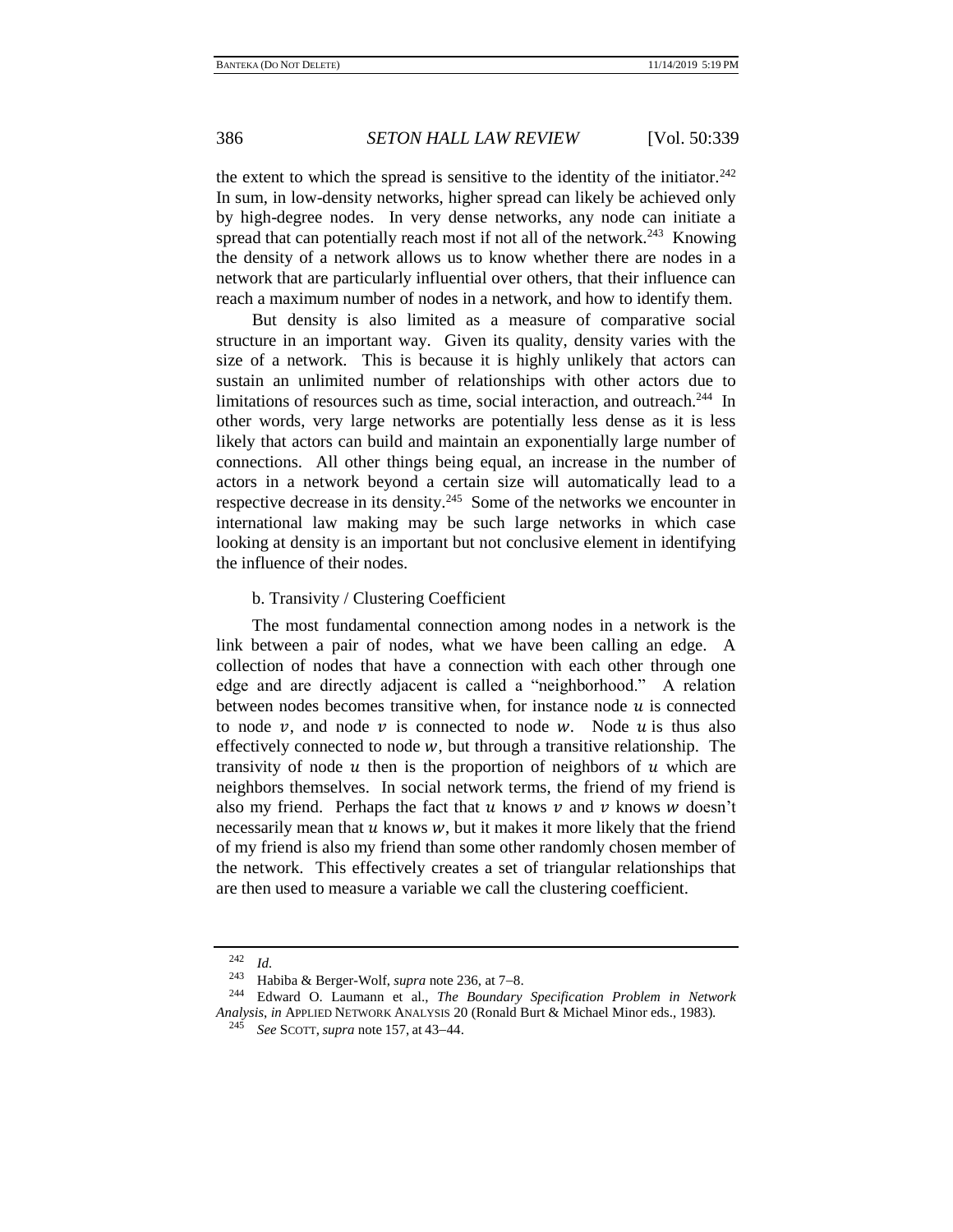Mathematically, we measure the clustering coefficient of a node  $v$ , where  $\sum_{u,w \in V} a_{u,v} a_{w,v} a_{u,w}$  is the number of triangles involving *v* in the graph,

$$
C(v) = \frac{\sum_{u,w \in V} a_{u,v} a_{w,v} a_{u,w}}{\sum_{u,w \in V} a_{u,v} a_{w,u}}
$$

The average clustering coefficient is then defined as,

$$
C = \frac{1}{|V|} \sum_{v \in V} C_v
$$

iii. Similarity or Equivalence

A more abstract aspect of understanding patterns of relations within networks is that of similarity.<sup>246</sup> In what way are certain nodes similar to each other and how can we quantify this similarity? Notions of similarity force us to think about actors not only individually as entities but also within sets of categories. We can identify these categories, but also single out principles that apply to those categories and their actors. In this process, we search for those actors that are most similar and, in turn, try to systematize what makes them similar, what makes them different, and from which other actors or categories of actors they differ. In social network analysis, we base this taxonomy on similarities of patterns of relations among actors rather than individual actor attributes. $247$  These often represent the "social roles" and "social positions" actors might share, or similar building blocks that provide regularities in patterns of relations among them.<sup>248</sup> For example, the social role of a "husband" typically implies a patterned set of interactions with a member of other social categories such as "wife," "husband," or "child."

Social network analysis translates this idea in suggesting that similar nodes may be connected to the same or similar nodes and can therefore be substitutable if one fails or decides to leave the network.<sup>249</sup> There are two main approaches to understanding similarity in networks: regular equivalence and structural equivalence. Two nodes in a network are

<sup>246</sup> HOLTON, *supra* note [36,](#page-8-0) at 55.

<sup>247</sup> *See generally* A. James O'Malley & Peter V. Marsden, *The Analysis of Social Networks,* 8 HEALTH SERV. & OUTCOMES RES. METHODOLOGY 222 (2008).

WASSERMAN & FAUST, *supra* not[e 164,](#page-28-0) at 463.

<sup>249</sup> *See* Noah E. Friedkin, *Structural Cohesion and Equivalence Explanations of Social Homogeneity,* 12 SOC. METHODS & RES. 235 (1984); Ronald S. Burton, *Social Contagion and Innovation: Cohesion Versus Structural Equivalence*, 92 AM. J. SOC. 1287, 1291 (1987); Mark S. Mizruchi, *Cohesion, Equivalence, and Similarity of Behavior: A Theoretical and Empirical Assessment,* 15 SOC. NET. 275, 279, 282−3 (1993).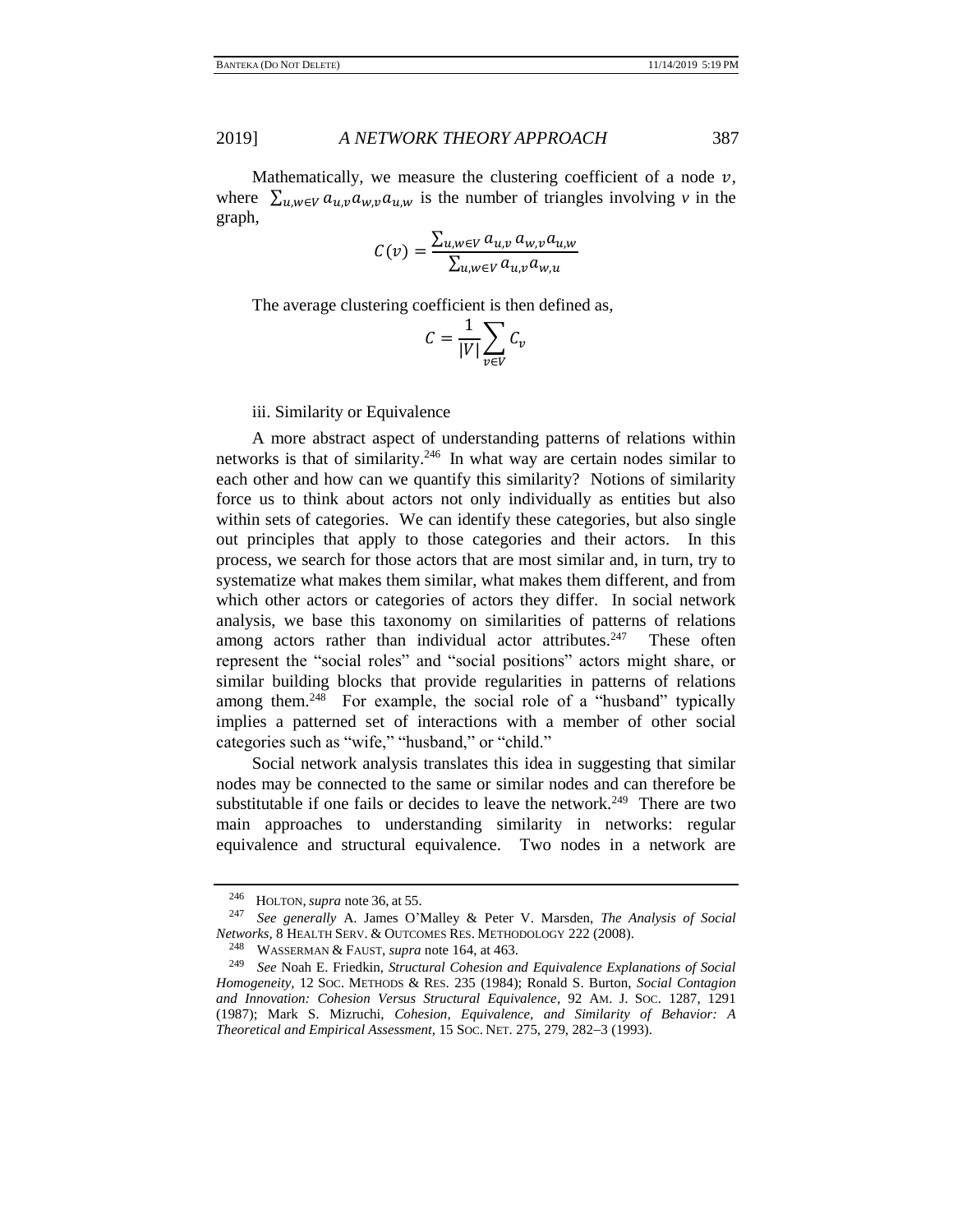regularly equivalent if they have similar neighboring nodes.<sup>250</sup> For instance, two law professors at different universities may not have any friends in common but they may be similar in that they each know a lot of other law professors, law students, administrative staff, and so forth. Structural equivalence on the other hand is established if two nodes share many of the same network nodes.<sup>251</sup> Two professors at the same law school, for instance, who share many of the same colleagues are often structurally equivalent. Measures of structural equivalence are generally more frequent and better developed than regular equivalence.



(a) Structural equivalence

(b) Regular equivalence

## *Figure 5*

The idea behind structural equivalence is to identify uniform actions and links that define certain social positions within a network.<sup>252</sup> Lorrain and White first introduced structural equivalence in social network analysis as a metric of identifying equivalent nodes.<sup>253</sup> They define two nodes as structurally equivalent if they have the same relations linking them to the same nodes in the network.<sup>254</sup> Structural equivalence in this sense is the presence of identical ties to and from specific network actors.<sup>255</sup> Lorrain and White understand structurally equivalent nodes as interchangeable in the network in which these nodes operate. $256$  Exactly structurally equivalent nodes are substitutable since they mirror each other's'

<sup>250</sup> Ruoming Jin et al., *Scalable and Axiomatic Ranking of Network Role Similarity*, 8 ACM TRANSACTIONS KNOWLEDGE DISCOVERY FROM DATA 1, 6 (2014).

 $\frac{251}{252}$  *Id.* 

<sup>&</sup>lt;sup>252</sup> SCOTT, *supra* note [157,](#page-27-1) at 126.

<sup>&</sup>lt;sup>253</sup> SCOTT, *supra* note [185,](#page-32-0) at 129.<br><sup>254</sup> Lee Douglas Sailer *Structura* 

Lee Douglas Sailer, *Structural Equivalence: Meaning and Definition, Computation and Application*, 1 Soc. NETWORKS 73, 76 (1978).<br><sup>255</sup> WASSEDMAN & FAUSE, suppose the 164 of 3

<sup>255</sup> WASSERMAN & FAUST, *supra* not[e 164,](#page-28-0) at 366.

<sup>256</sup> *See* Noah E. Friedkin, *Structural Cohesion and Equivalence Explanations of Social Homogeneity,* 12 SOC. METHODS & RES. 235 (1984); Ronald S. Burton, *Social Contagion and Innovation: Cohesion Versus Structural Equivalence*, 92 AM. J. SOC. 1287, 1291 (1987); Mark S. Mizruchi, *Cohesion, Equivalence, and Similarity of Behavior: A Theoretical and Empirical Assessment,* 15 SOC. NETWORKS 275, 278−79, 282 (1993).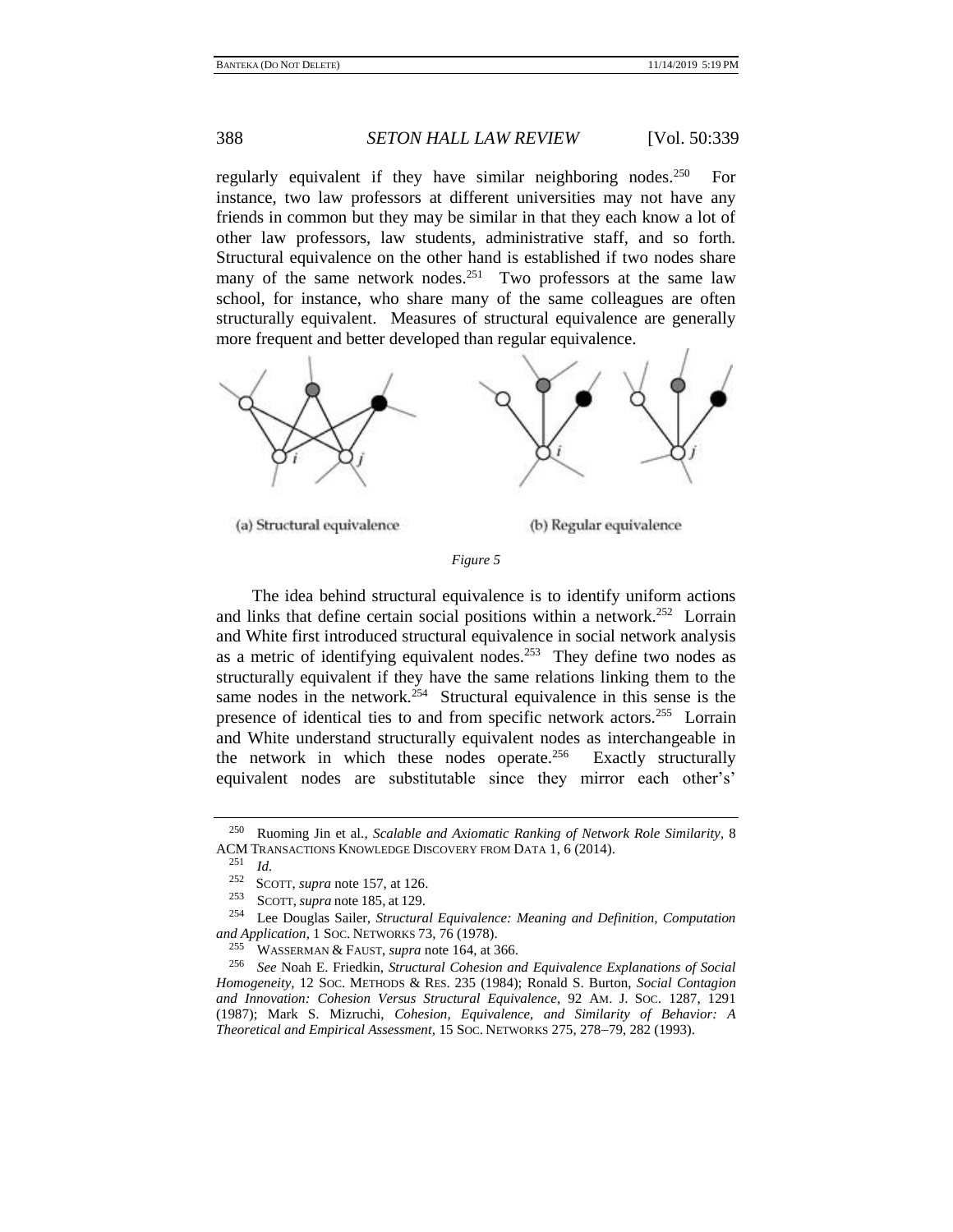relationships to all other nodes. In Figure 6, nodes  $E$  and  $F$  each have a single link to node  $B$  and an identical pattern of ties that makes them structurally equivalent. The same applies to nodes  $H$  and  $I$  as they too occupy identical positions in the diagram.



*Figure 6 Wasserman-Faust network to illustrate equivalence classes<sup>257</sup>*

More recent work in social network analysis suggests that exact structural equivalence is very rare, especially in larger networks.<sup>258</sup> Based on this insight, newer models for structural equivalence have become less strict.<sup>259</sup> These models examine the degree of structural equivalence rather than merely the presence of exactly identical ties.<sup>260</sup> These analyses of structural equivalence, instead of searching for identical relations, aim to find actors who are sufficiently similar in order to be regarded as structurally equivalent.<sup>261</sup> The researcher must decide what threshold to apply in establishing which actors to regard as sufficiently similar to deem structurally equivalent and, as a consequence, substitutable.<sup>262</sup> Actors in a network may occupy positions of structural equivalence without the rest of the network's actors knowing or having recognized this effect. New roles often emerge in a network in this way: the actions and relations among agents may begin to crystallize into these roles before the rest of the network fully perceives these roles for what they are. Identifying structurally equivalent actors is one way of identifying such emerging roles

<sup>257</sup> *See generally* Hanneman & Riddle, *supra* not[e 180.](#page-30-2)

<sup>258</sup> *See generally* Noah E. Friedkin, *Structural Cohesion and Equivalence Explanations of Social Homogeneity,* 12 SOC. METHODS & RES. 235 (1984); Ronald S. Burton, *Social Contagion and Innovation: Cohesion Versus Structural Equivalence*, 92 AM. J. SOC. 1287, 1291 (1987); Mark S. Mizruchi, *Cohesion, Equivalence, and Similarity of Behavior: A Theoretical and Empirical Assessment,* 15 SOC. NETWORK 275, 279, 282-3 (1993).

<sup>259</sup> WASSERMAN & FAUST, *supra* note [164,](#page-28-0) at 364−65.

<sup>&</sup>lt;sup>260</sup> Hanneman & Riddle, supra not[e 180,](#page-30-2) at 200.<br><sup>261</sup> SCOTT, supra note 157, at 123

<sup>&</sup>lt;sup>261</sup> SCOTT, *supra* not[e 157,](#page-27-1) at 123.<br><sup>262</sup> *Id* 

*Id.*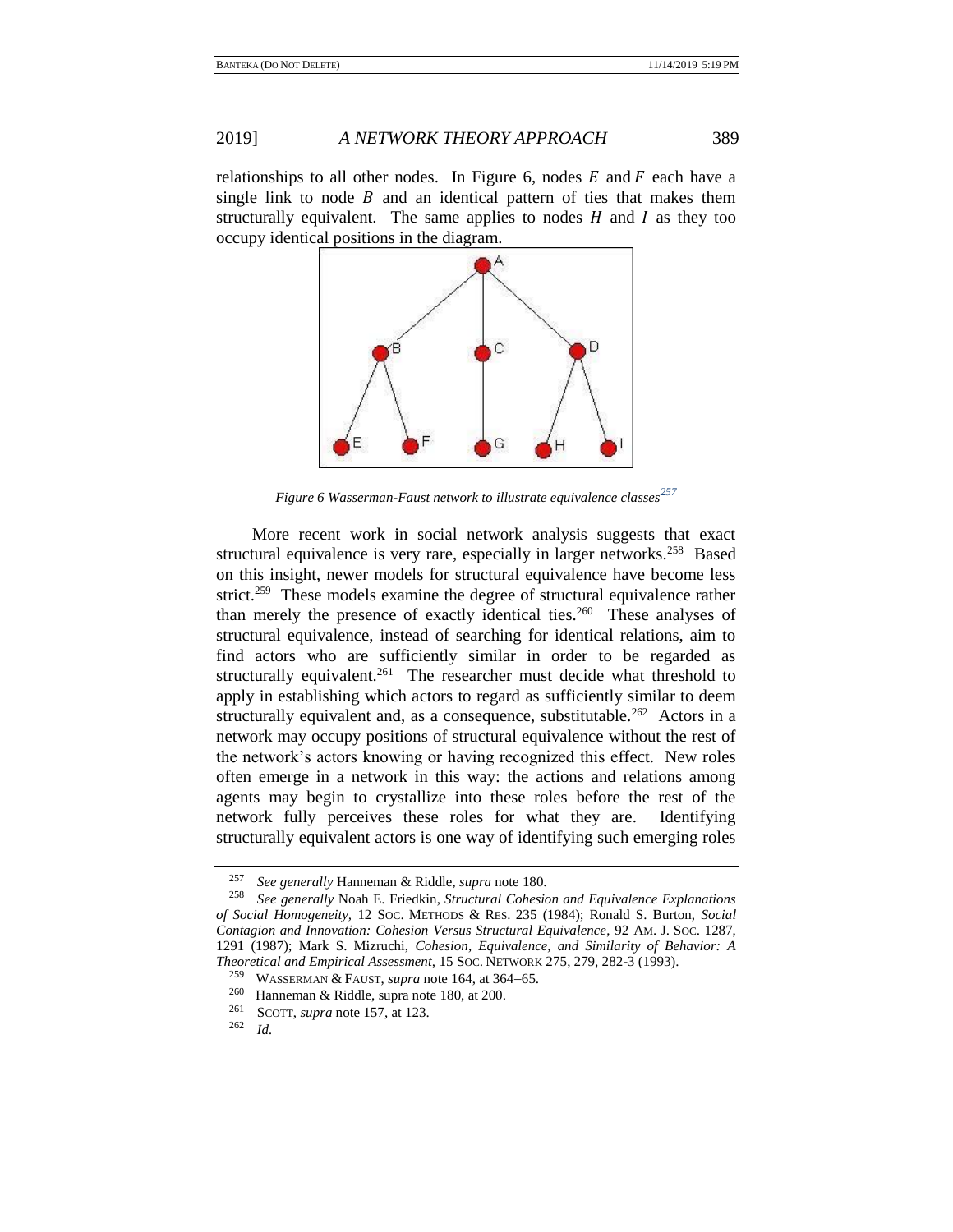## in a network.<sup>263</sup>

There are two primary models for measuring structural equivalence. First, White and Lorrain's model measures the structural equivalence of two actors by correlating the columns of an adjacency matrix.<sup>264</sup> The higher the coefficient correlation between a pair of columns and actors, the more structurally equivalent these actors are.<sup>265</sup> This original construction of social equivalence was mainly a means of describing the characteristics of social structures. Later, Burt began to utilize the concept of structural equivalence to predict the behavior of actors based on their social roles.<sup>266</sup> According to Burt's model, structurally equivalent actors would be more likely to behave similarly than even actors that have been grouped together on the basis of interests, identity, or cohesion.<sup>267</sup> This idea provides the major insight of measures of structural equivalence: by knowing the structurally equivalent actors in a network, we can predict to an extent the behavior of all of those actors if we know how one of them behaves.

To mathematically calculate for either model of structural equivalence, we first need to understand it in sets. A set is a collection of objects that represent the elements or members of that set. Two sets, and  $B$ , are defined to be equal when they have precisely the same elements; that is, if every element of  $A$  is an element of  $B$  and every element of  $B$  is an element of A. If sets A and B are equal, then we write  $A = B$ . The elements of the sets can be anything but in the case of networks the elements for our sets are the nodes in the network. The intersection  $A \cap B$ of two sets  $A$  and  $B$  represents the set that contains all elements of  $A$  that also belong to  $B$ , or all elements of  $B$  that also belong to  $A$ , but no other elements. The union  $A \cup B$  of two sets  $A$  and  $B$  represents the set of those elements that are either in  $A$ , or in  $B$ , or in both.

We measure the similarity of two sets  $A$  and  $B$  with the Jaccard index. The Jaccard index, also known as the Jaccard similarity coefficient, is a statistic measure for comparing the similarity and diversity of sample sets. In the Jaccard index, we represent the similarity of  $A$  and  $B$ ,

 $\frac{263}{264}$  SCOTT, *supra* note [157,](#page-27-1) at 122.

<sup>264</sup> *See* JOHN SCOTT, 4 SOCIAL NETWORKS: CRITICAL CONCEPTS IN SOCIOLOGY 129 (2002).

<sup>265</sup> Mark S. Mizruchi, *Cohesion, Equivalence, and Similarity of Behavior: A Theoretical and Empirical Assessment*, 15 SOC. NETWORKS 275, 282 (1993).

<sup>&</sup>lt;sup>266</sup> BURT, *supra* not[e 189,](#page-37-0) at 22.<br><sup>267</sup> See Ronald S. Burt, Cohesia

<sup>267</sup> *See* Ronald S. Burt, *Cohesion Versus Structural Equivalence as a Basis for Network Subgroups*, *in* APPLIED NETWORK ANALYSIS: A METHODOLOGICAL INTRODUCTION 262, 272 (Ronald S. Burt & Michael J. Minor eds., 1983); *see also* Joseph Galaskiewicz & Ronald S. Burton, *Interorganization Contagion in Corporate Philanthropy,* 36 ADMIN. SCI. Q. 88 (1991); BURT, *supra* not[e 189,](#page-37-0) at 190.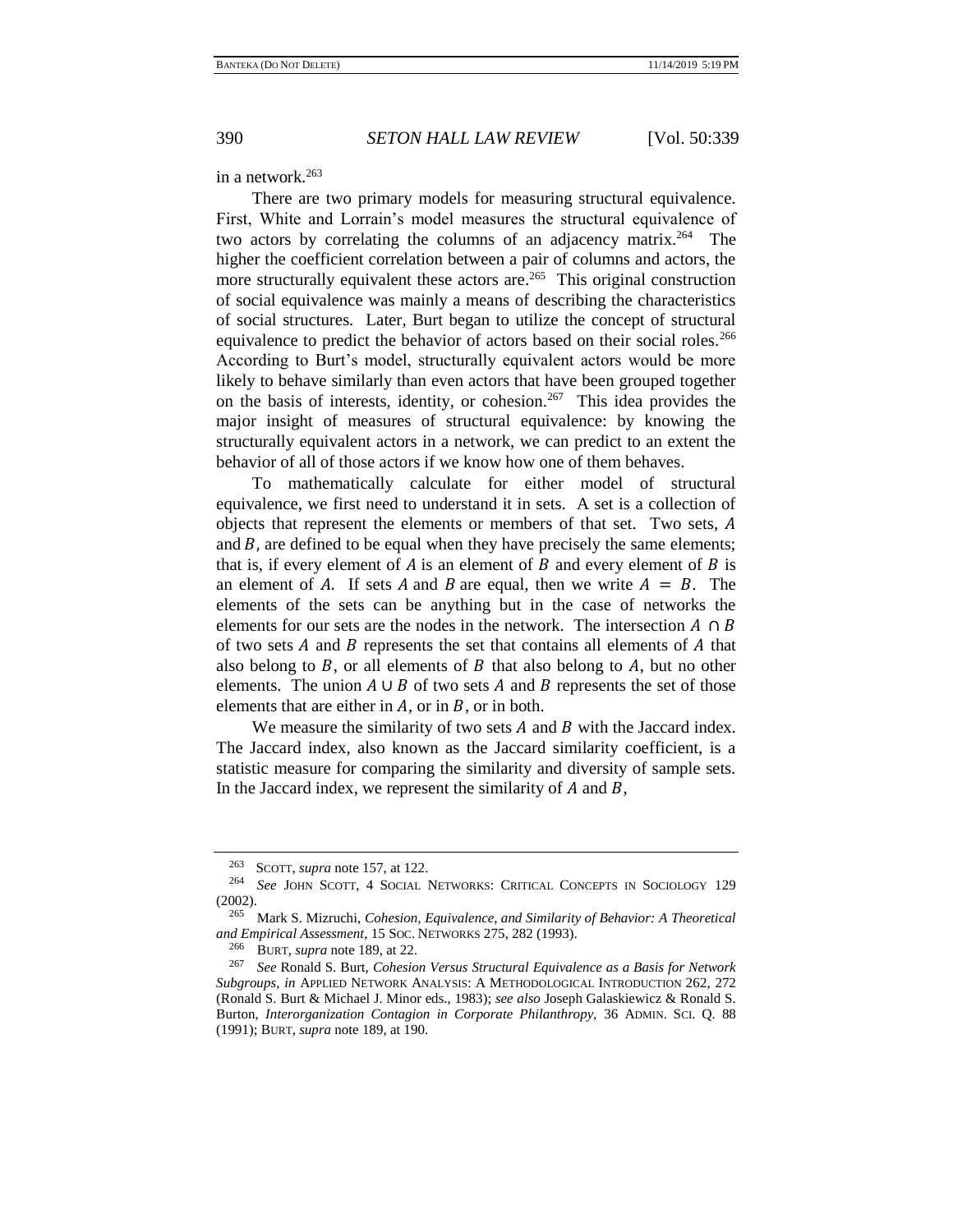$$
J(A, B) = \frac{|A \cap B|}{|A \cup B|}
$$

We say that A and B are disjoint if A does not intersect B, in other words, if they have no elements in common. If A and B are disjoint then  $J(A, B) =$ 0. If  $A = B$  then  $J(A, B) = 1$ . Given two nodes u and v in a graph, the Jaccard index provides a simple and useful way to compare the similarity of their neighborhoods. The structural equivalence of two nodes  $u$  and  $v$  is the similarity of their neighborhoods, as measured by the Jaccard index:

$$
SE(u, v) = J(u, v) = \frac{|u \cap v|}{|u \cup v|}
$$

 $=$  0 when the neighborhoods of  $u$  and  $v$  are disjoint 1 when  $u$  and  $v$  have identical neighborhoods

## iv. The Basic Network Topologies

The form and structure of a network are highly dependent on the metrics of the network nodes and nodes' connections. Graph theory describes how these metrics and connections structurally position nodes by visualizing them and compiling them in certain types of topologies. While these topologies are as manifold as the possibilities of connection within a network, I address here some of the most frequent ones that we often encounter when analyzing networks.

## a. Point-to-Point Network

When two nodes are connected through an edge, the link between them is called a point-to-point link. Networks that consist of point-to-point links are called point-to-point networks. To better understand this concept, we can think of a computer network. Such a network typically involves one station that is configured to receive a connection and another station that initiates the connection. Within this network and in between the two stations, point-to-point links operate as dedicated circuits between the stations to achieve higher data transfer rates. $268$  We also find point-to-point networks in the airline industry: it is the simplest type of network architecture that connects each origin with another via a one non-stop flight.<sup>269</sup> A point-to-point network in the airline industry has traditionally

<sup>268</sup> MICHAEL E. WHITMAN ET AL., GUIDE TO NETWORK SECURITY 280 (2012); *see also* JEFF MESNIL, MOBILE AND WEB MESSAGING: MESSAGING PROTOCOLS FOR WEB AND MOBILE DEVICES 3 (2014).

<sup>269</sup> Gerald N. Cook & Jeremy Goodwin, *Airline Networks: A Comparison of Hub-and-Spoke and Point-to-Point Systems*, 17 J. AVIATION/AEROSPACE EDU. & RES. 2, 55 (2008).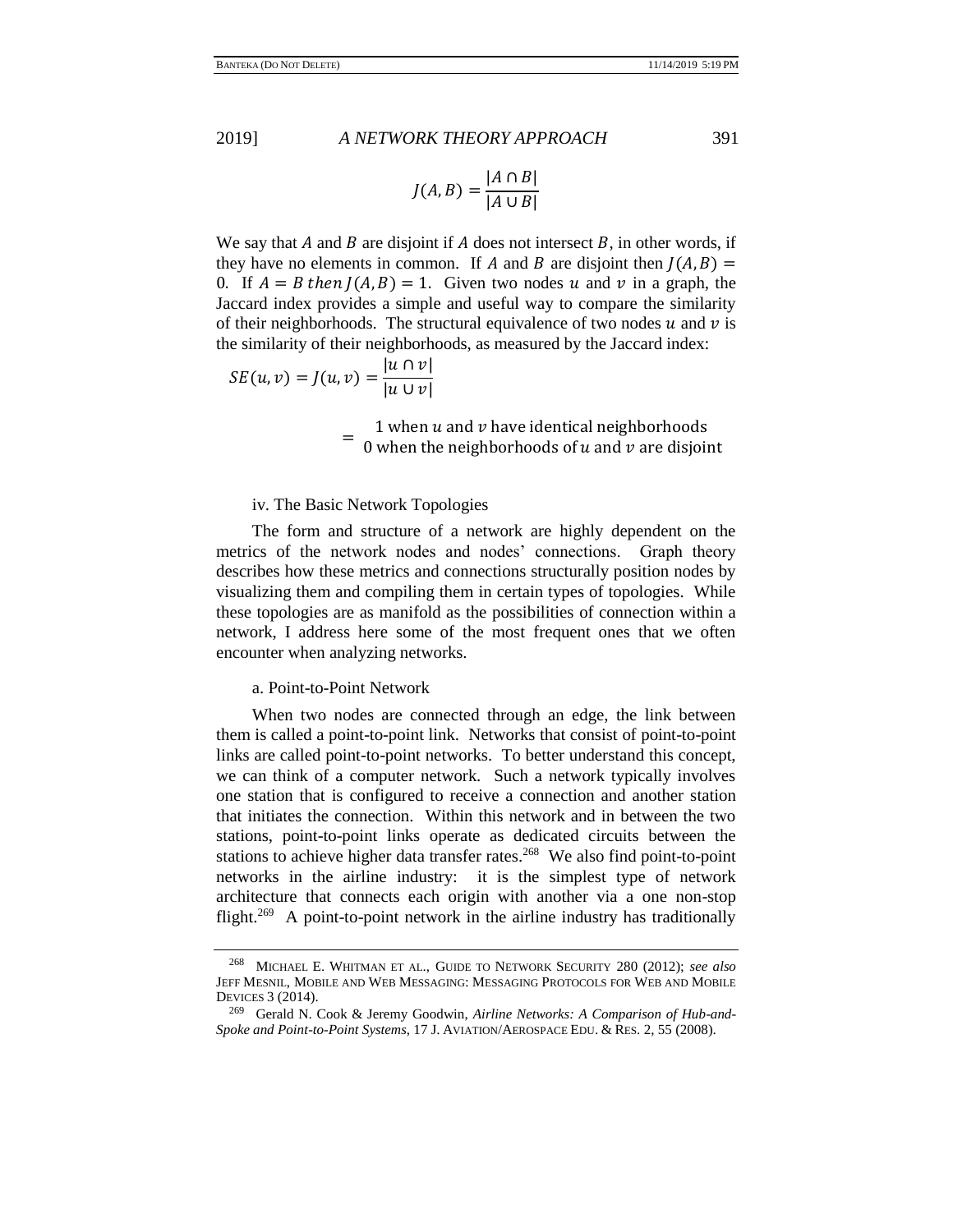been understood as the most unbundled, low-cost, and homogenous service.<sup>270</sup>

<span id="page-53-0"></span>

*Figure 7*

In terms of network architecture, point-to-point networks can have a line, tree, star, ring, or mesh topology. The line structure is the simplest form of network structure in which every node connects with one path to the next node in sequence.



*Figure 8*

In a tree network, two nodes have exactly one path between them. It often represents a hierarchical structure that stems from a principal node called the tree root, which forms a common link for multiple nodes, connected by several branches.<sup>271</sup>



*Figure 9*

<sup>270</sup> Eldad Ben-Yosef, *The Evolution of the US Airline Industry: Technology, Entry, and Market Structure – Three Revolutions*, 72 J. AIR L. & COMM., 305, 325 (2007).

<sup>271</sup> Samuel Pierre, *Intelligent and Heuristic Approaches and Tools for the Topological Design of Data Communication Networks*, *in* DATABASE AND DATA COMMUNICATION NETWORK SYSTEMS: TECHNIQUES AND APPLICATIONS 289, 295 (Cornelius T. Leondes ed., 2002).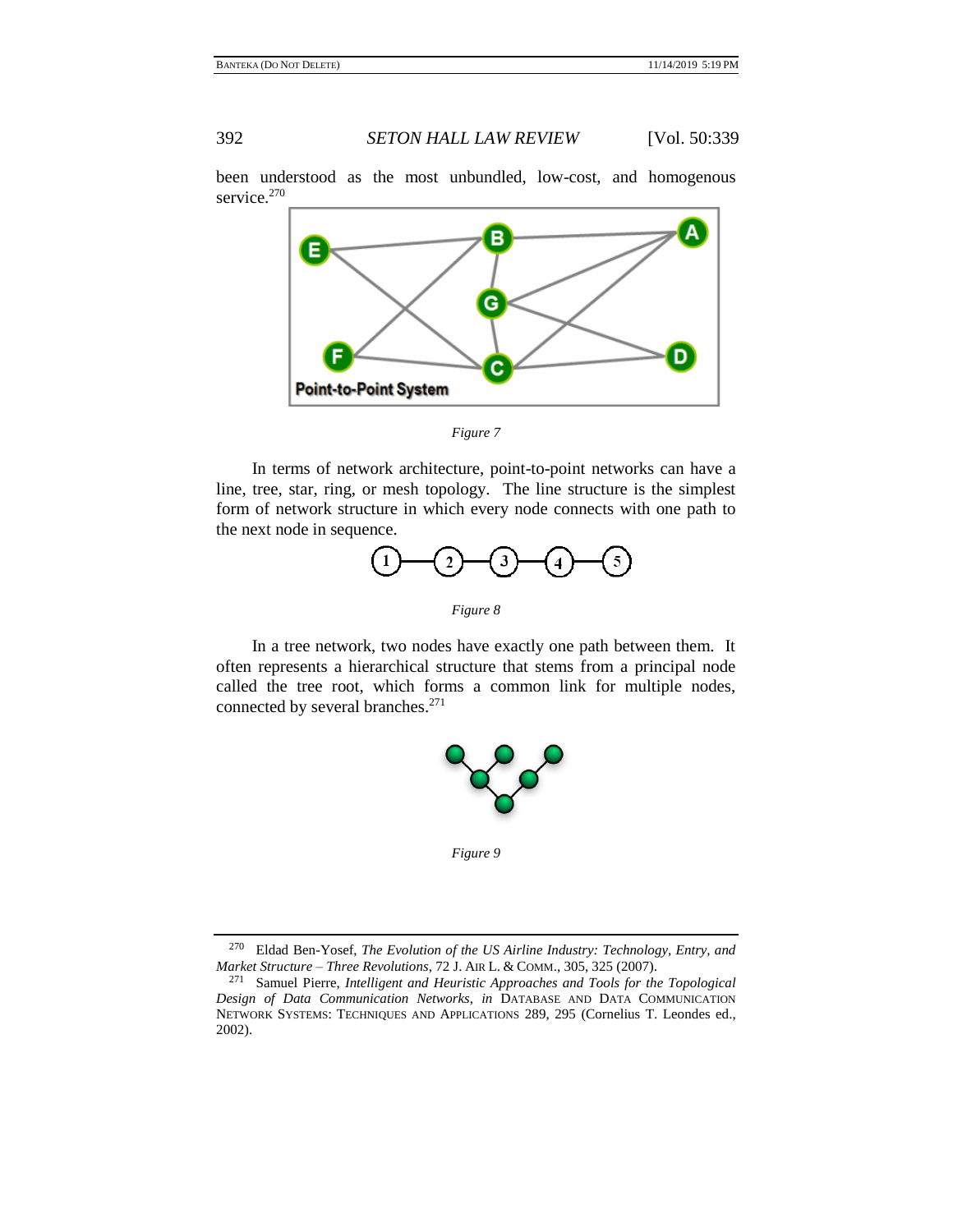The star topology is also a tree kind of topology but one that contains one central node—the star—that is connected by a point-to-point link to all other nodes of the network.<sup>272</sup>



*Figure 10*

In a ring topology, each node connects to exactly two other nodes forming one single continuous pathway. In other words, all nodes form a closed ring within which each node is connected to the next one in the circle.<sup>273</sup>



*Figure 11*

Finally, nodes form a mesh topology when each pair of nodes in a network is linked by more than one path.<sup>274</sup>



*Figure 12*

- $\frac{272}{273}$  *Id.*  $rac{273}{274}$  *Id.*
- <sup>274</sup> *Id.*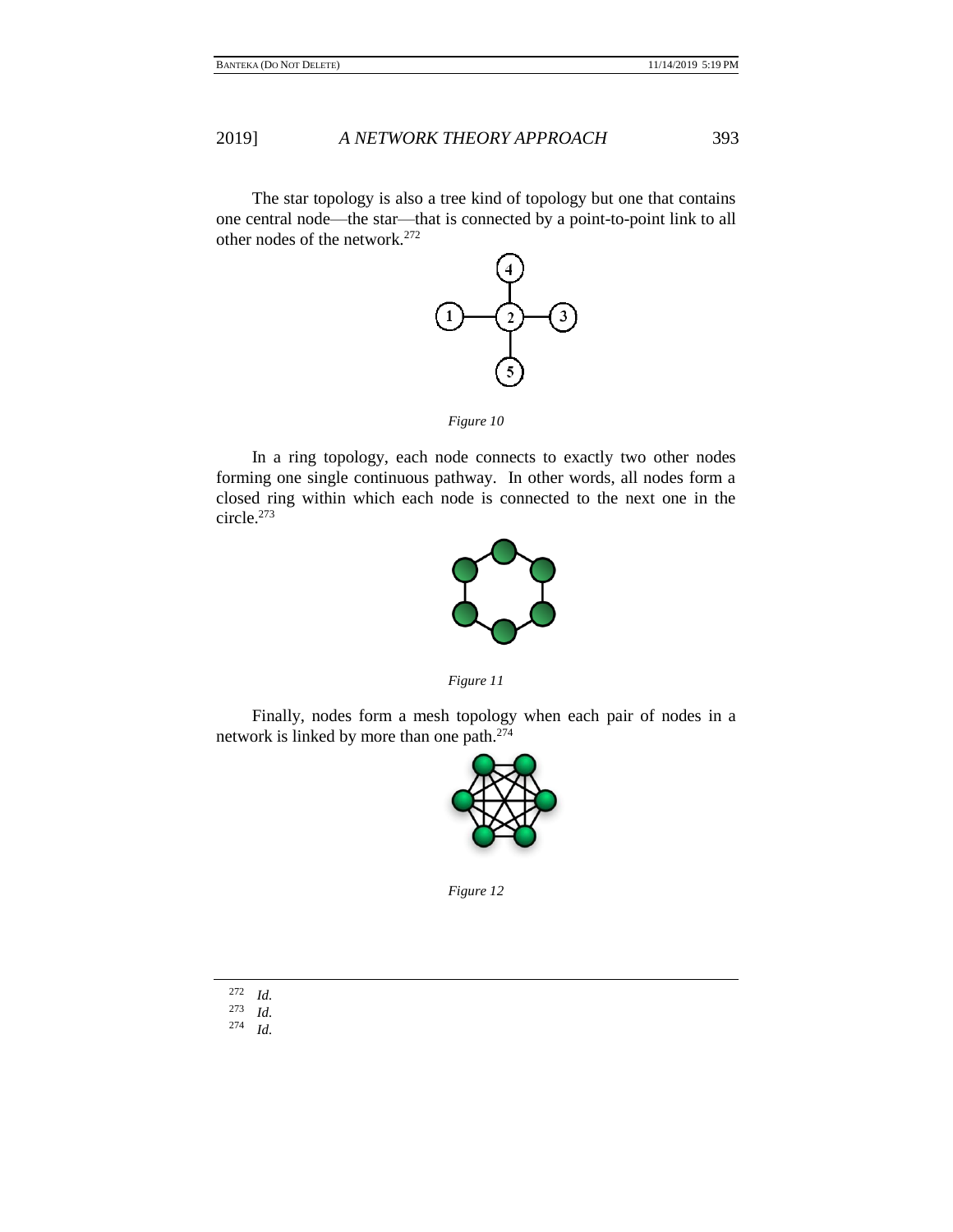<span id="page-55-1"></span>

## b. Hub-and-Spoke Network

<span id="page-55-0"></span>While point-to-point networks are often the basic network architecture, point-to-point links tend to become part of centralized or distributed network structures that include nodes connected directly or through more centralized nodes called hubs.<sup>275</sup> Such networks take the form of hub-and-spoke networks. Based on their relative connectivity, nodes are classified as hubs and non-hubs. Nodes with higher degrees of connectivity are defined as hubs.<sup>276</sup> In other words, a hub is a node with a larger number of links surrounded by nodes that have fewer links, also known as non-hubs.<sup>277</sup> Hubs are those nodes that have the most structured and intense relationships to other nodes in the network and functionally become "privileged nodes."<sup>278</sup> They are the network's strongest links.<sup>279</sup> Hubs' structural position within the network facilitates connectivity between interacting nodes.<sup>280</sup> Hubs are thus the main means of information management, exchange, $281$  and cooperation in a network. $282$  A hub concentrates the network flow not only spatially but also temporally, and maximizes connectivity.<sup>283</sup>

<span id="page-55-4"></span><span id="page-55-3"></span>The notion of hubs is used in many disciplines and sectors: hub-andspoke free trade agreements; $284$  medical research networks; $285$  education; $286$ 

<sup>277</sup> Kyaw Tun et al., *Rich Can Get Poor: Conversion of Hub to Non-Hub Proteins,* 2 SYS. AND SYNTHETIC BIOLOGY 75 (2008).

<sup>278</sup> PETER J. TAYLOR, WORLD CITY NETWORK: A GLOBAL URBAN ANALYSIS 26 (2004).<br><sup>279</sup> Richard Kock & Greg Lockwood, Superconnect: Harnessing the Power

RICHARD KOCK & GREG LOCKWOOD, SUPERCONNECT: HARNESSING THE POWER OF NETWORKS AND THE STRENGTH OF WEAK LINKS 67 (2011).

<sup>280</sup> Morton E. O'Kelly, *A Geographer's Analysis of Hub-and-Spoke Networks*, 6 J. TRANSP. GEOGRAPHY 171 (1998).

<sup>281</sup> Tun et al., *supra* not[e 277,](#page-55-0) at 79.

<sup>282</sup> KOCK & LOCKWOOD, *supra* not[e 279.](#page-55-1)

GUILLAUME BURGHOUWT, AIRLINE NETWORK DEVELOPMENT IN EUROPE AND ITS IMPLICATIONS FOR AIRPORT PLANNING 15 (2007).

<sup>284</sup> Jung Hur et al., *Effects of Hub-and-Spoke Free Trade Agreements on Trade: A Panel Data Analysis*, 38 WORLD DEVELOPMENT 1105 (2010); *see, e.g.*, Carsten Kowalczyk & Ronald J. Wonnacott, *Hubs and Spokes, and Free Trade in the Americas* 2 (Nat'l Bureau Econ. Res., Working Paper No. 4198, 1992) ("In August, 1992, Canada, Mexico and the United States presented a free trade agreement (FTA) to cover a North American market with a combined GNP approaching \$7 trillion and an annual trade in goods and services among its members exceeding \$270 billion. Although this agreement is essentially in a trilateral PTA format, full ratification by all three countries IS not guaranteed. If Canada were not to ratify, the result could be a Mexico-U.S. bilateral ETA, creating a hub-andspoke system in which the United States as the hub would have one bilateral spoke agreement with Canada (the 1989 Canada-U.S. PTA), and another with Mexico; in other words, two free trade areas overlapping on the United States.").

<sup>285</sup> PETER J. TAYLOR & BEN DERUDDER, WORLD CITY NETWORK: A GLOBAL URBAN ANALYSIS 15 (2015).

<span id="page-55-2"></span><sup>&</sup>lt;sup>275</sup> Ben-Yosef, *supra* not[e 270,](#page-53-0) at 326.<br><sup>276</sup> ASEAR S. AZMI SYSTEMS BIOLOGY

ASFAR S. AZMI, SYSTEMS BIOLOGY IN CANCER RESEARCH AND DRUG DISCOVERY 173 (2012).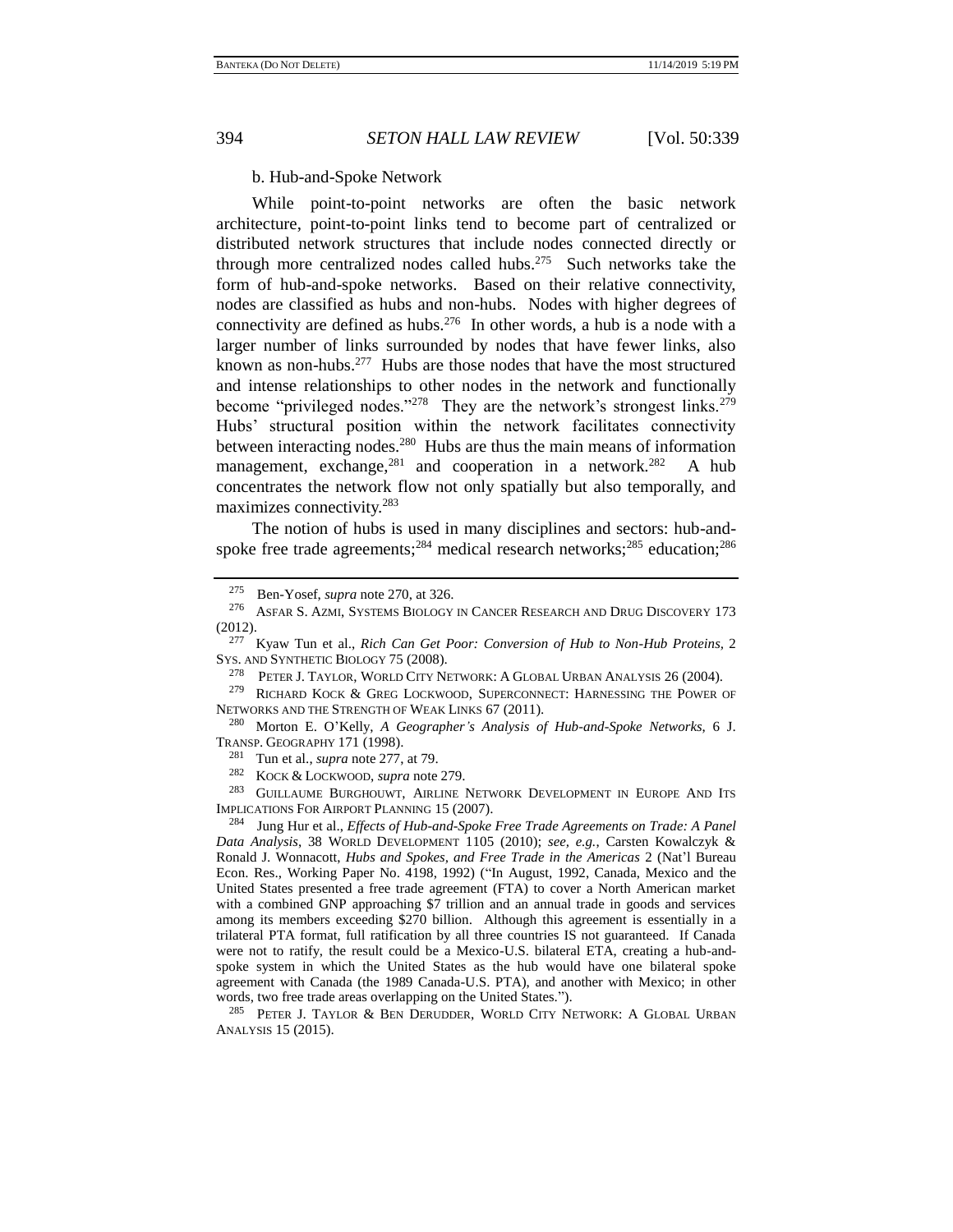money laundering; banking;<sup>287</sup> diplomacy;<sup>288</sup> air and rail transportation and telecommunications, shipping; and postal mail systems.<sup>289</sup> Hub-and-spoke networks increased as the need for multiple origin nodes to connect to multiple destination nodes in a network increased and made the point-topoint system that directly connects every origin node to every destination node inefficient and, at times, practically unattainable. The hub-and-spoke network aggregates all flow into one hub that is fully connected, or into multiple hubs that are connected via an inter-hub (hub-hub) link. When compared with a point-to-point network, the hub-and-spoke network has a smaller number of links. But since most traffic flows through the hub or through the inter-hub links, the network has quicker flow and significantly less transactional and operating costs.<sup>290</sup> Networks that include hubs also have more internal hierarchy despite the typical decentralized nature of most networks.<sup>291</sup> Knowing the topology of a network including the presence of a hub or hubs allows us to have a better structural sense of the networks, improve our understanding of network flows, and identify the actors that are critical to network flows.

The simplest topology of a hub in a network is that of a hub-andspoke represented by a wheel that contains the hub node in the center, linked to nodes at the outside end of each spoke. $292$ 

<sup>286</sup> JANE KNIGHT, INTERNATIONAL EDUCATION HUBS: STUDENT, TALENT, KNOWLEDGE-INNOVATION MODELS 20 (2013).

<sup>287</sup> TAYLOR & DERUDDER, *supra* note [285,](#page-55-2) at 26.<br><sup>288</sup> Ian J. G. Wadley, *U.S. and Them: Hubs. Sr* 

Ian L.G. Wadley, *U.S. and Them: Hubs, Spokes, & Integration with Reference to Transboundary Environment and Resources Issues,* 21 BERKELEY J. INT'L L. 572, 576 (2003).

<sup>289</sup> Sibel Alumur & Bahar Y. Kara, *Network Hub Location Problems: The State of the Art,* 190 EUROPEAN J. OPERATIONAL RES. 1, 13 (2008); *see* BURGHOUWT, *supra* note [283,](#page-55-3) at 2−3 (arguing that after the United States deregulation most major U.S. airline dropped their point-to-point structures and introduced hub-and-spoke networks instead) ("These are concentrated spatially around one or more hub airports where passengers can transfer to their connecting flights within a limited time window . . . . In a highly competitive market, hub-and-spoke systems offer an airline the opportunity to benefit from certain cost and demand side advantages, to deter entry, and to exercise some bureaucratic control over the hub airport."); *see also* Ben-Yosef, *supra* not[e 270,](#page-53-0) at 327.

<sup>290</sup> Yu An et al., *The Reliable Hub-and-Spoke Design Problem: Models and Algorithms*, 77 TRANSPORT RES. PART B: METHODOLOGICAL 103 (2015).

<sup>&</sup>lt;sup>291</sup> PETER J. TAYLOR & BEN DERUDDER, WORLD CITY NETWORK: A GLOBAL URBAN ANALYSIS 26 (2015).

<sup>292</sup> O'Kelly, *supra* not[e 280,](#page-55-4) at 172.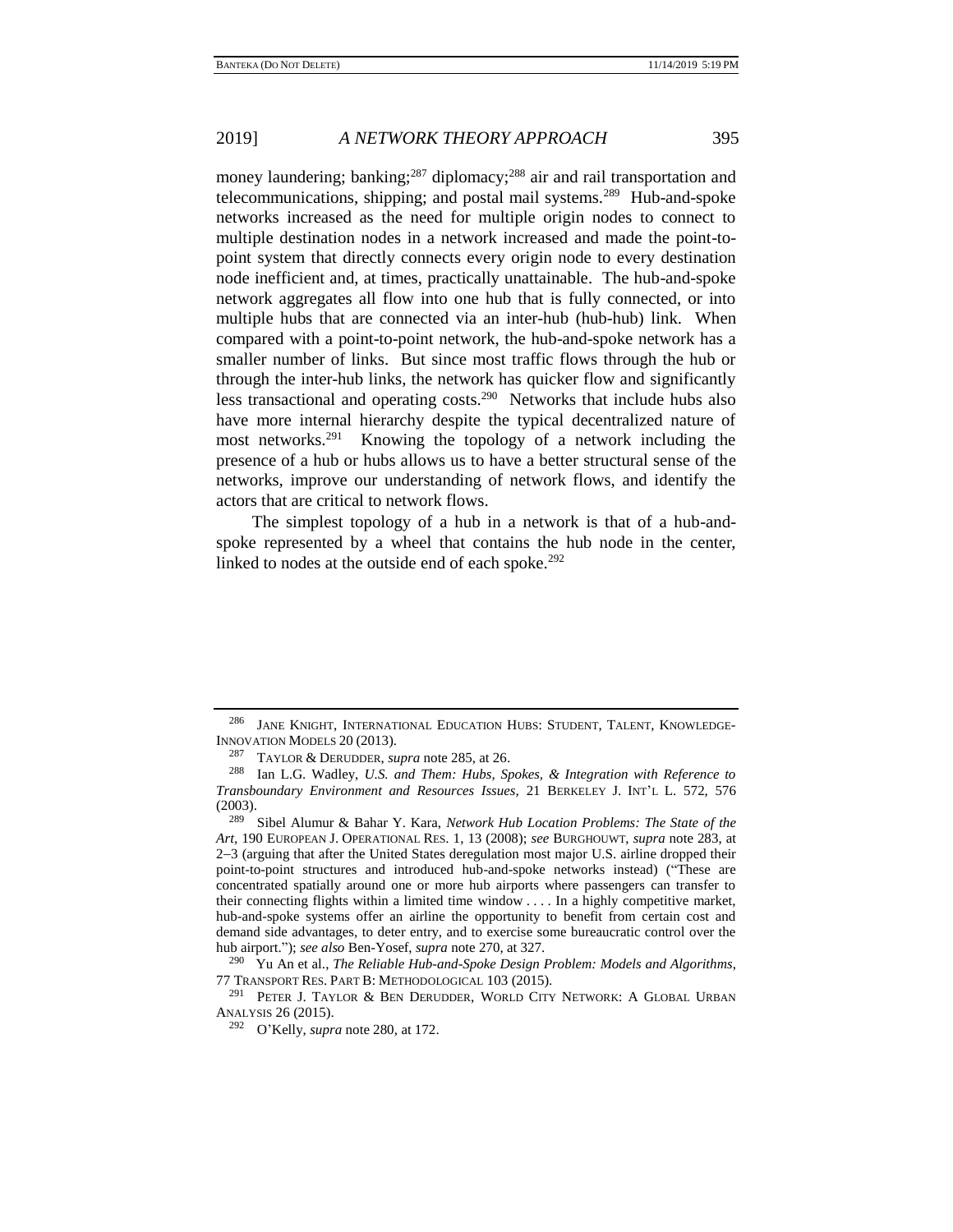

*Figure 13*

The central hub in this network enjoys optimal connectivity as it connects to all nodes through the spokes and is primarily responsible for the total connectivity in a hub-and-spoke network. The outside nodes have minimal connectivity, connecting mainly through the hub, and not to each other. We can categorize hubs into three main topologies based on the remaining structural qualities of the network, as represented in Figure 14 below. In centralized networks, a central hub resembles a star topology. The central node of the star is the hub, and all traffic originates from it or flows through it. In a decentralized network, there are multiple smaller centralized hubs. And finally, in a distributed network, there are no centralized hubs but there are hubs that are distributed more evenly across the network.<sup>293</sup>



*Figure14*

<sup>293</sup> *See generally* ALBERT-LÁSZLÓ BARABÁSI, LINKED: HOW EVERYTHING IS CONNECTED TO EVERYTHING ELSE AND WHAT IT MEANS FOR BUSINESS, SCIENCE, AND EVERYDAY LIFE *(*2003).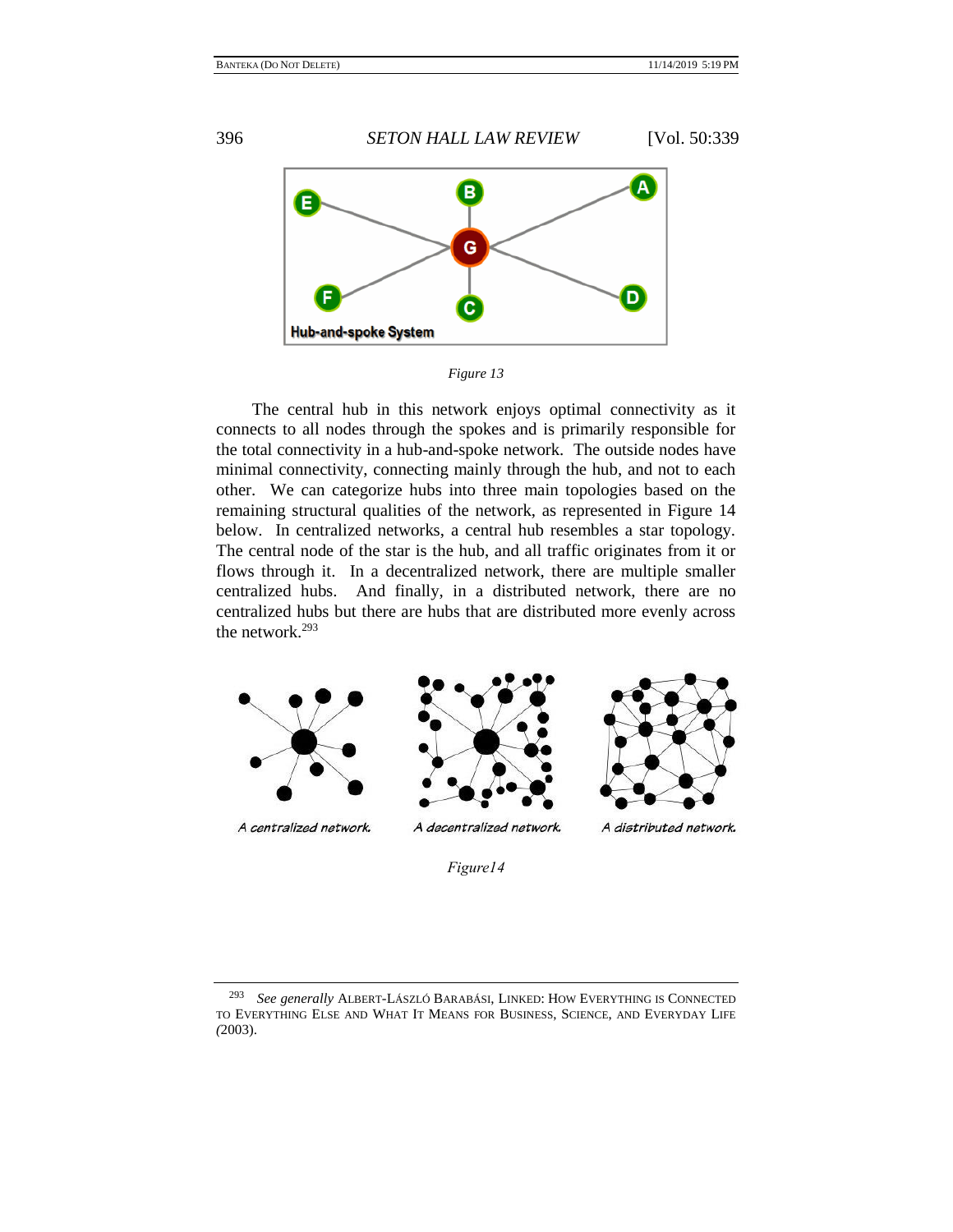c. Cliques

While the above topologies look at the network as a whole, we can also analyze the network from the perspective of its "sub-cultures." Any numerically smaller neighborhoods of nodes, such as dyads and triads, are considered a sub-culture with a corresponding substructure. The main approach to understanding the structure of a network's subculture is to measure the density of the connection of the nodes in the subculture. When every node in this substructure is connected to every other node and no other nodes can be added to it without making it less connected, we define this denser cluster as a "clique."<sup>294</sup> For example, a set of six nodes in a network is a clique if and only if each of these six nodes is directly connected to the other five and there is no other node anywhere in the network that could be added to make a group of six connected nodes instead of five. A clique indicates a highly cohesive subgroup whose nodes are highly connected—a group of classmates in a high school for instance.



## IV. CONCLUSION & NEXT RESEARCH STEPS

The Westphalian model of international law has been slow and reluctant in identifying and assessing the effects of non-state actors in international law making.<sup>295</sup> The partiality of legal personality may, in part, explain this inertia. The discourse used in international law is evidence of the central bias that holds the state as the main, and, at times, sole point of reference in international law making. As Philip Alston suggested, international law suffers from the "not-a-cat-syndrome" in its reference to

<sup>294</sup> Hanneman & Riddle, *supra* not[e 180,](#page-30-2) at 365.

<sup>295</sup> Celia R. Taylor, *A Modest Proposal: Statehood and Sovereignty in a Global Age,* 18 U. PA. J. INT'L ECON. L*.*, 745, 746 (1997).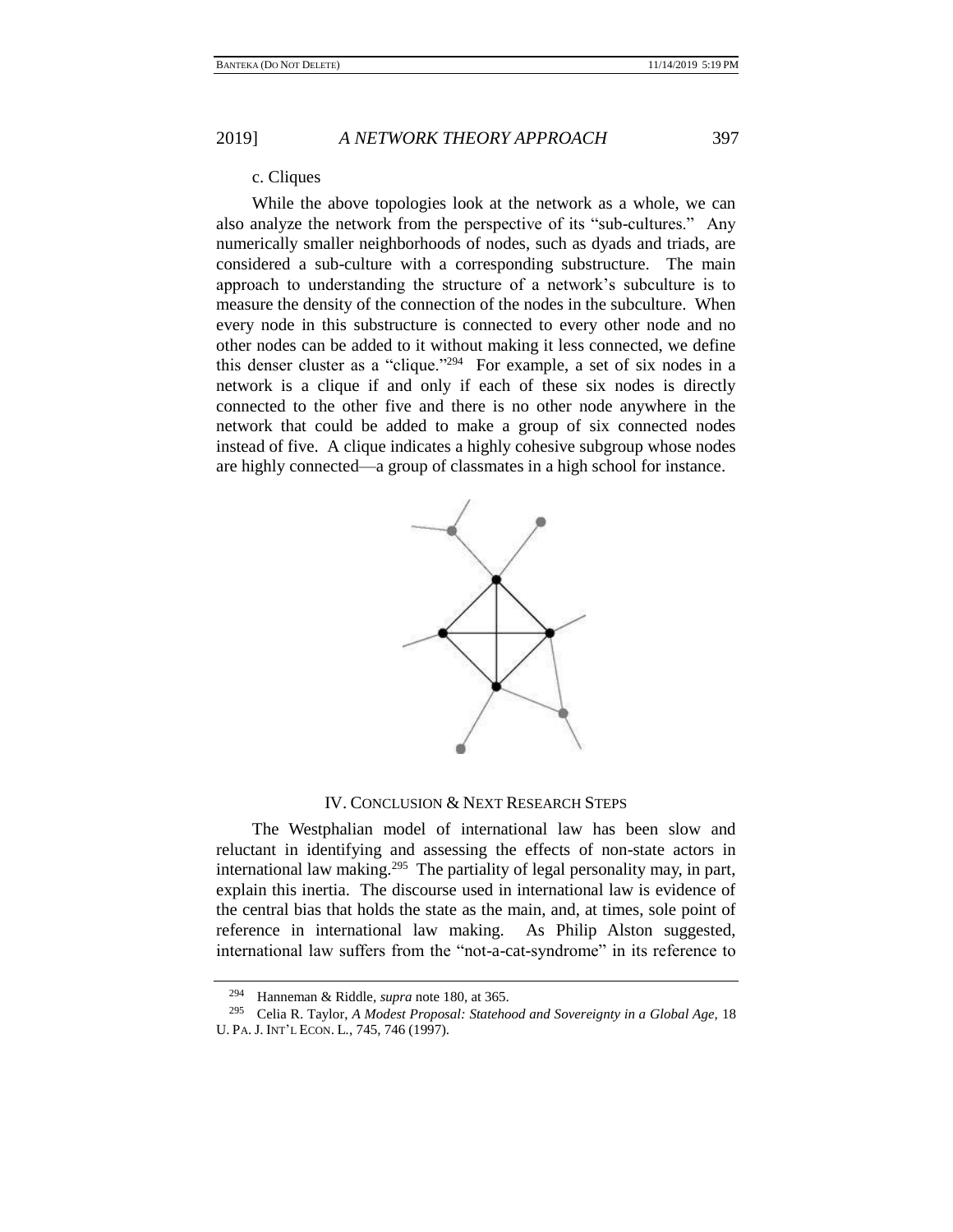"non-state actors" as "non-state."<sup>296</sup> This marginalizes the scope of research and reinforces "the assumption that the state is the only central actor."<sup>297</sup> Other disciplines have been quicker or perhaps less resistant to recognize the transition from a hierarchical structure to a network one, and to embrace networks, either mixed with other structures, or in isolation. The analytic questions posed by other disciplines relating to their networks and methodological processes have much to offer to a nascent network analysis of international law. They can help us learn to recognize networks in various parts of life and law. Being able to adjust our mental lenses provides us with an extra set, the set of networks, that can complement existing viewpoints, offer a more nuanced description of international legislative action, and help answer faltering questions.

Social scientists have, for years, developed a set of methods to study patterns of connection and social relations. They have used these methods to approach many classic problems premised on relation and connection. Applying these methods beyond the field of social sciences can enrich our understanding of other fields, such as law. Social network analysis is a valuable tool for identifying and mapping actors' relationships by providing a descriptive account of the nature and effects of the networks these actors are involved in. It offers a way to quantify the impact of actors in the making of international law but also tailor networked solutions to existing international problems through legislative action. By applying a series of metrics and algorithms, social network analysis can offer a more empirically comprehensive analysis of international law making and complement existing or proposed theoretical frameworks.

By means of this Article, I have aimed to show how the tools of network analysis describe the relations between actors in a network, and how they can be applied on different relational and networked contexts such as those of international legislative action. Becoming more familiar with these methods will help see the problems and possibilities of international law making in new ways. These methods, however, are only tools. The next step for future research on the intersection between international law and network analysis is to apply the methods and frameworks to specific networks that emerge in international law making to address international problems through international normative development such as treaty, customary international law, or even soft law.

Who are the actors responsible for the making of international law today? Which of those actors matter most, and why? What type of synergies do they form in the making of international law? Can we map

<sup>&</sup>lt;sup>296</sup> Alston, *supra* not[e 55,](#page-11-1) at 3.<br><sup>297</sup> Id

*Id.*